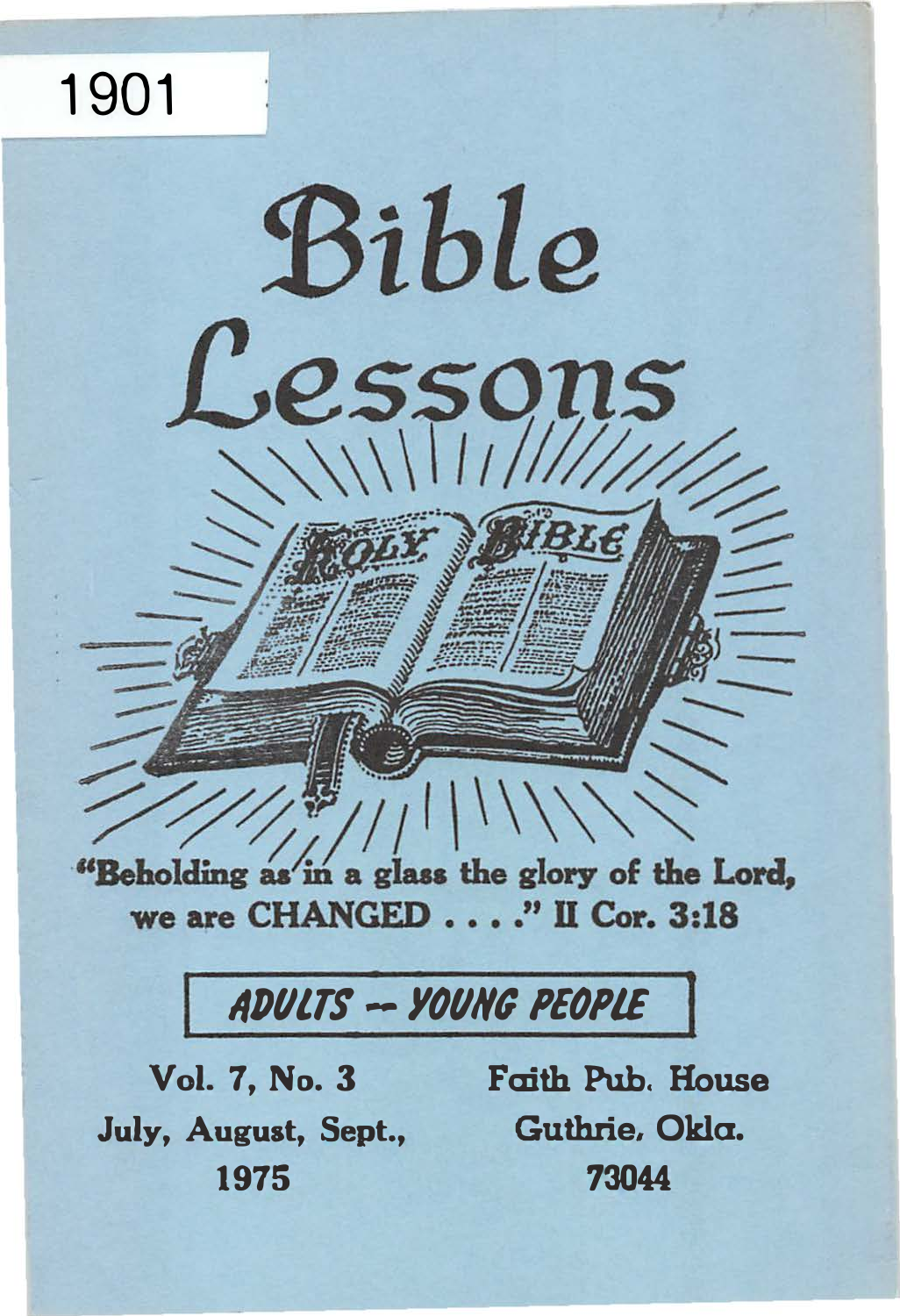# Bible Lessons for Adults and Young People

| Volume 7<br>July, August, Sept., 1975 | No. 3 |
|---------------------------------------|-------|
|---------------------------------------|-------|

# Table of Contents

|                                              | Page         |
|----------------------------------------------|--------------|
| July 6-The Last Enemy to be Destroyed        | $\mathbf{1}$ |
| July 13-Baptized For The Dead                | 6            |
| July 20-How Are the Dead Raised?             | 12           |
| July 27-Attaining Unto the Resurrection      | 17           |
| August 3-"Let Everyone of You" Give          | 21           |
| August 10-Foes and Friends                   | 26           |
| August 17-Comfort and Afflictions            | 30           |
| August 24 – Offender Forgiven and Restored   | 35           |
| August 31-The Holy Spirit's Handwriting      | 39           |
| September 7—Unveiled Life and Ministry       | 44           |
| September 14-Body Decaying-Spirit Renewed    | 49           |
| September 21-Know No Man After the Flesh     | 53           |
| September 28-Suffering For the Gospel's Sake | 59           |
|                                              |              |

Publishing the Bible truths in the interest of Jesus Christ and His Church Edited by Mrs. Marie Miles, and other co-workers.

Subscription Price - 35c a copy for quarter of year, or \$1.40 per year, issued quarterly.

Second class postage paid at Guthrie, Oklahoma.

Published Quarterly By FAITH PUBLISHING HOUSE 920 W. Mansur Ave. GUTHRIE, OKLAHOMA 73044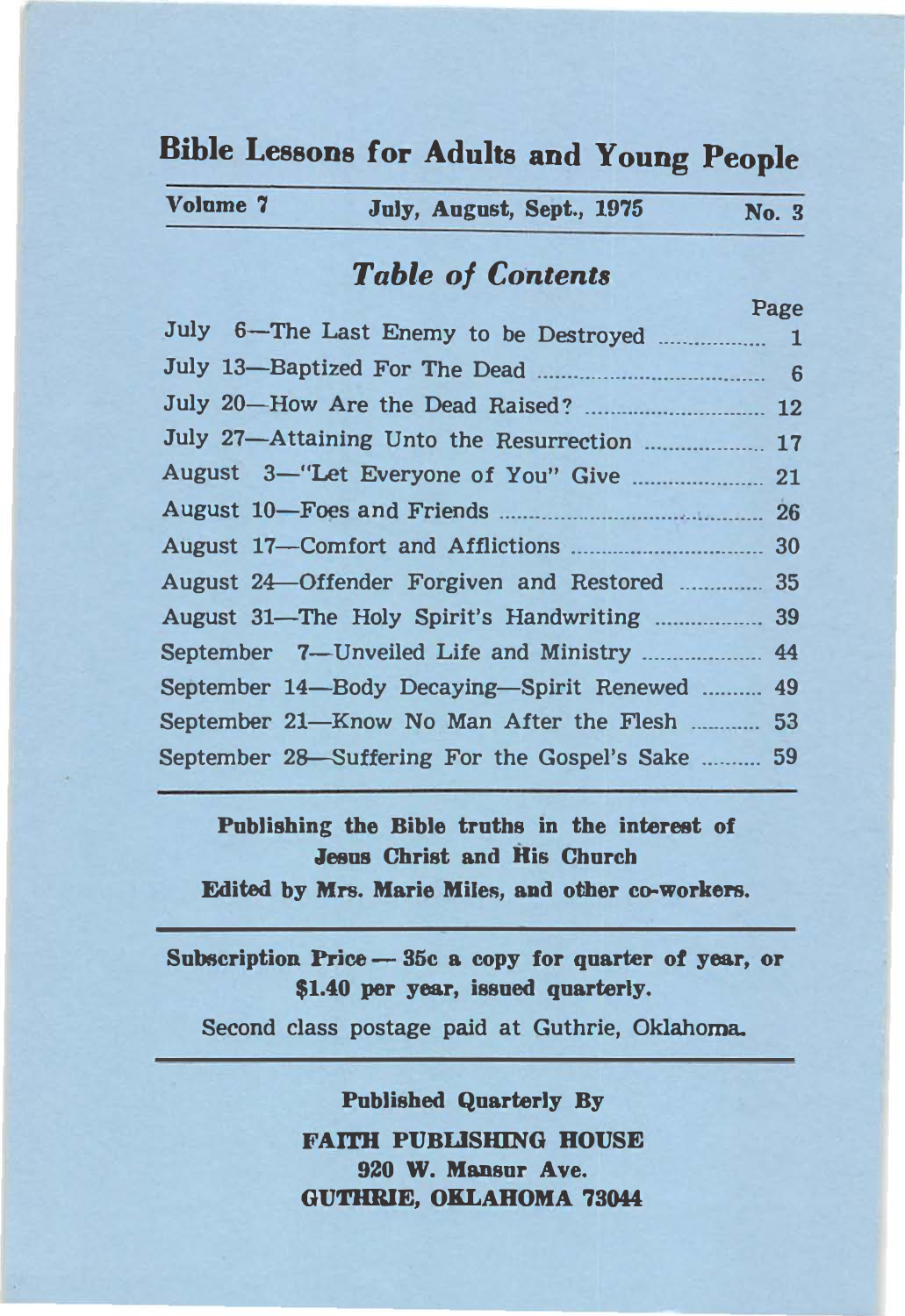## Theme For Third Quarter, 1975

We are finishing First Corinthians and starting Second Corinthians in this quarter. It is supposed, by what the Apostle wrote in 2 Cor. 9:2, that Second Corinthians was written a year later than the first book. In chapter 7:5, it seems that Titus had met the Apostle Paul and told him of the powerful effects that the first letter had upon the Corinthian church. The Apostle Paul wrote the second letter to comfort, commend and to encourage them to give to the poor saints at Jerusalem. He also vindicated his own calling and instructed them about the pretended apostle that had led them astray in some things. He exhorted them to live a holy life.

We want to remember that the divisions in our New Testament, and especially in the books we are studying now, are man's divisions. It seems that the Apostle sat down and wrote the whole, under the anointing of the Holy Spirit, and as it came to his mind, with very little  $intermission of time.$   $-Sis.$  Marie Miles

-------0-------

#### July 6, 1 975

#### THE LAST ENEMY TO BE DESTROYED

#### I Cor. 1 5:20-28; Hebrews 2:6-9

I Cor. 15:20 But now is Christ risen from the dead, and become the first fruits of them that slept.

21 For since by man came death, by man came also the resurrection of the dead.

22 For as in Adam all die, even so in Christ shall all be made alive.

23 But every man in his own order: Christ the firstfruits; afterward they that are Christ's at his coming.

24 Then cometh the end, when he shall have delivered up the kingdom to God, even the Father; when he shall have put down all rule and all authority and power.

25 For he must reign, till he hath put all enemies under his feet.

26 The last enemy that shall be destroyed is death.

27 For he hath put all things under his feet. But when he saith all things are put under him, it is manifest that he is excepted, which did put all things under him.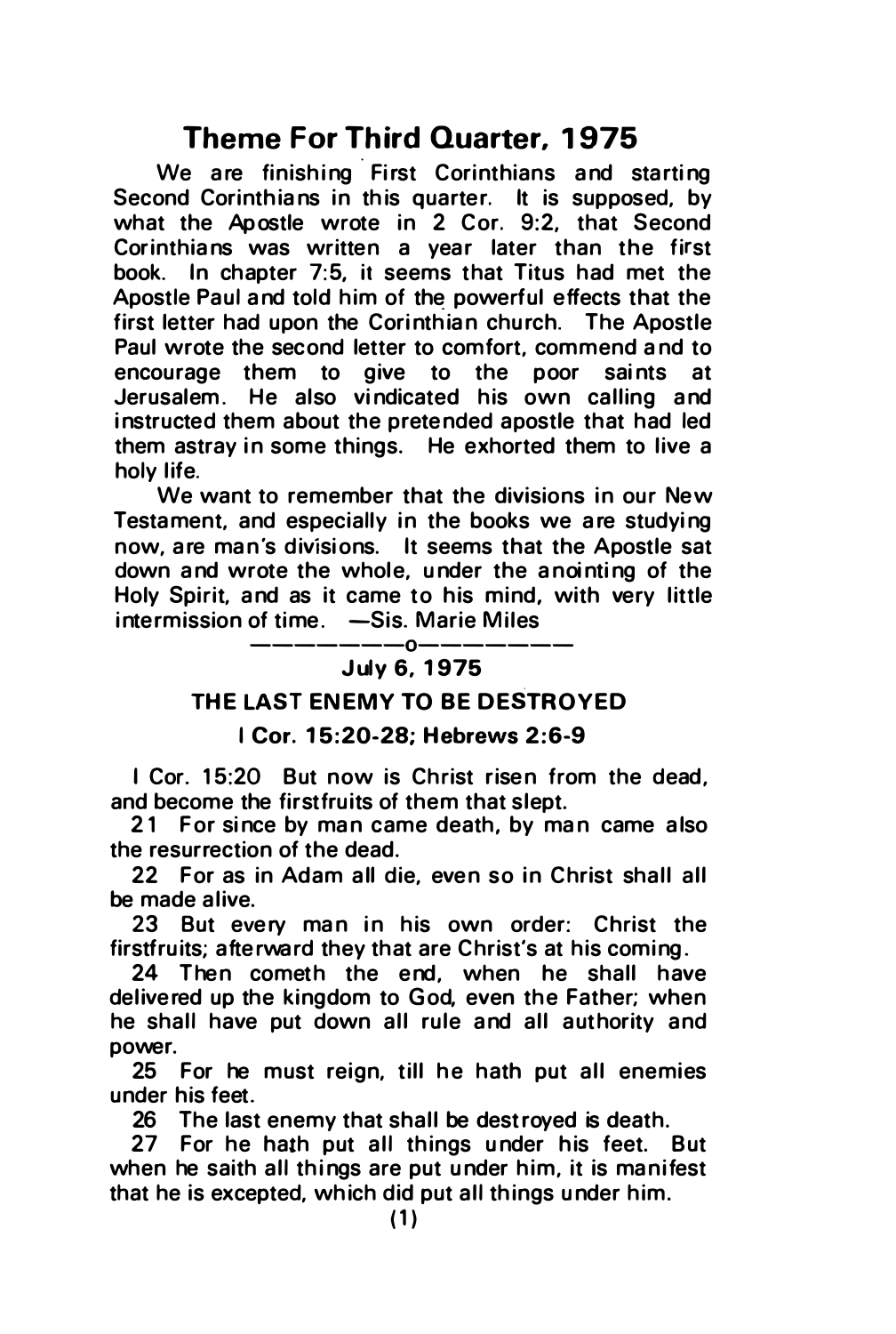28 And when all things shall be subdued unto him. then shall the Son also himself be subject unto him that put all things under him, that God may be all in all.

Hebrews 2:6 But one in a certain place testified. saying. What is man, that thou art mindful of him? or the son of man, that thou visitest him?

7 Thou madest him a little lower than the angels; thou crownedst him with glory and honour, and didst set him over the works of thy hands:

8 Thou hast put all things in subjection under his feet. For in that he put all in subjection under him, he left nothing that is not put under him. But now we see not yet all things put under him.

9 But we see Jesus, who was made a little lower than the angels for the suffering of death, crowned with glory and honour; that he by the grace of God should taste death for every man.

Memory Verse: But God will redeem my soul from the pow er of the grave: for he shall receive me. Selah. Psalms 49:15

Central Thought: When Jesus comes the second time, that will be the end of this world. The dead are going to be raised, and the Kingdom of God is going to be delivered up to the Father and the last enemy, Death, is going to be destroyed. The Son (Jesus) will be subject to God and the Father will be all in all to the saints forever and ever.

Word Definitions: Firstfruits: The Greek word "aparke", for firstfruits, means and refers to the beginning of sacrifice, which is the Jewish firstfruit. God required of the Jews that their sacrifices be the first of the increase of their crops and herds. Christ is the first fruit of the resurrection, that is, He was the first and the beginning of those who are raised from the dead to immortality. We that belong to Him will follow in that same fruit of the resurrection. Delivered: To surrender, vield up, intrust, transmit.-(Greek). Christ is now holding the authority and power committed to Him of the Father, to execute salvation and victory over sin for the souls of men. But in the end, all this kingdom of redeemed souls will be transferred directly back to God, and the Son will take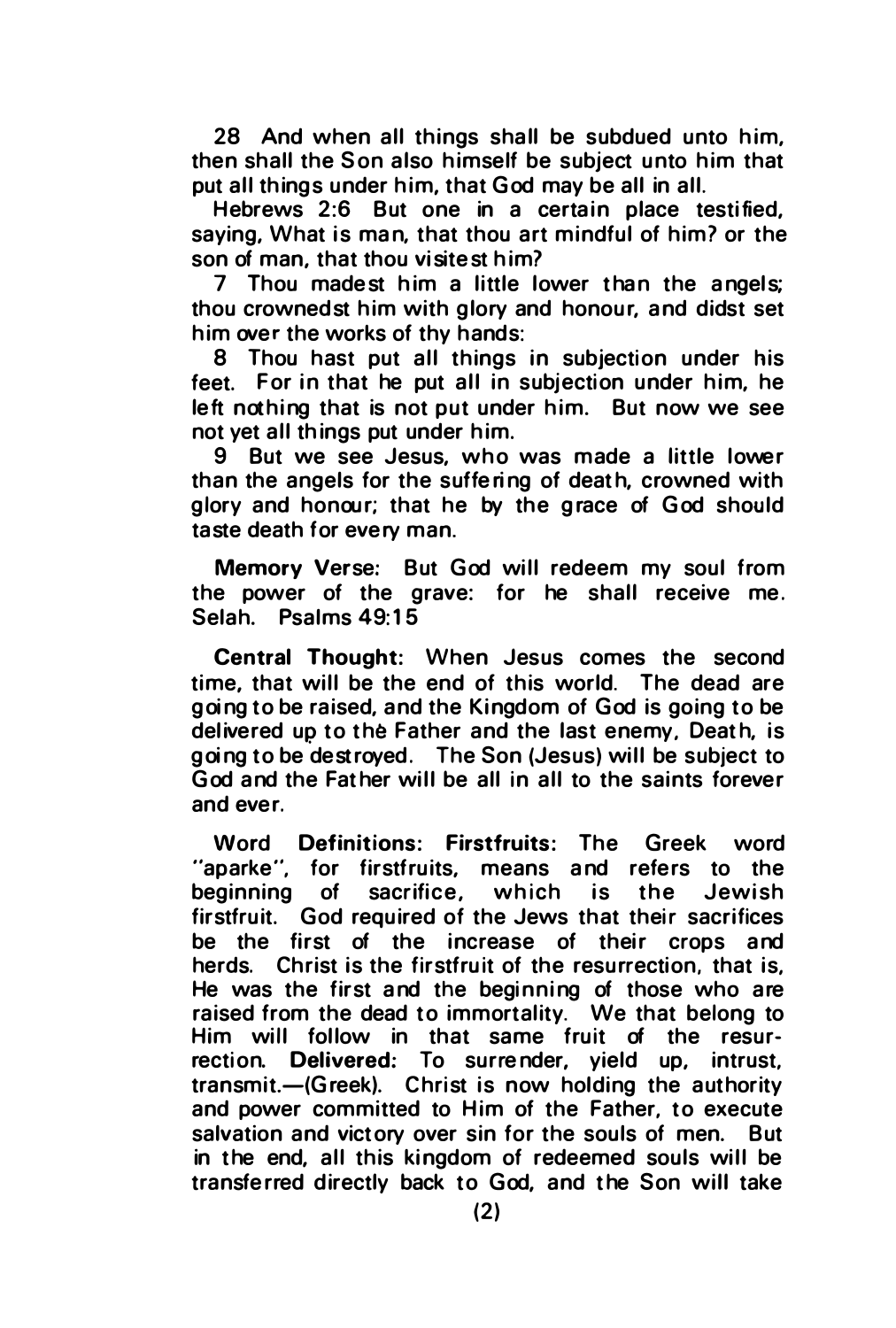His place in the Kingdom subject to His Father. Praise the Lord!

#### **LESSON BACKGROUND**

In our previous lesson we discussed and left off with the thought of "if Christ had not been raised". Our lesson today commences with the mighty declaration that Christ IS risen from the dead. And if He is risen, He becomes the firstfruit of all who are now sleeping in death who have believed in Him. They have not perished, but will come forth at the time of His coming. At this point, the Apostle Paul enters a discourse concerning what will take place at the second coming of the Lord. Surely this is important to study and consider. That time has not come yet, but it is sure to come. It is for us to make our calling and election sure, so that we will be counted worthy of being in the host of redeemed souls who will be the "Kingdom" that Christ will deliver up to the Father. Along with what Paul says here, we have brought in what he said in the Hebrew letter concerning all things being subjected to Christ. He quotes from the 8th Psalm about the exalted position of man in the creation. Since man fell into sin and lost this high position, it is now applied to Christ as the "son of man". And all things are made subject to Him, even death, which He will destroy at the time of the end. -L. Busbee

#### QUESTIONS:

1. In what way is Christ the firstfruits of them that are passed from this life? 2. How did death come by man? 3. How does the resurrection come by man also? 4. According to our lesson, just what will take place at the end? 5. What does it mean that the Son will be subject to God? 6. Why did the writer in Hebrews say that we see not yet all things put under Him?

#### ADULTS AND YOUNG PEOPLE'S COMMENTS

The first statement of our lesson is an emphatic truth that quenches the doubts and fears that flickered in the previous verses. "Now IS Christ risen from the dead." There is really no need of discoursing on what if He had not been raised, for He is risen from the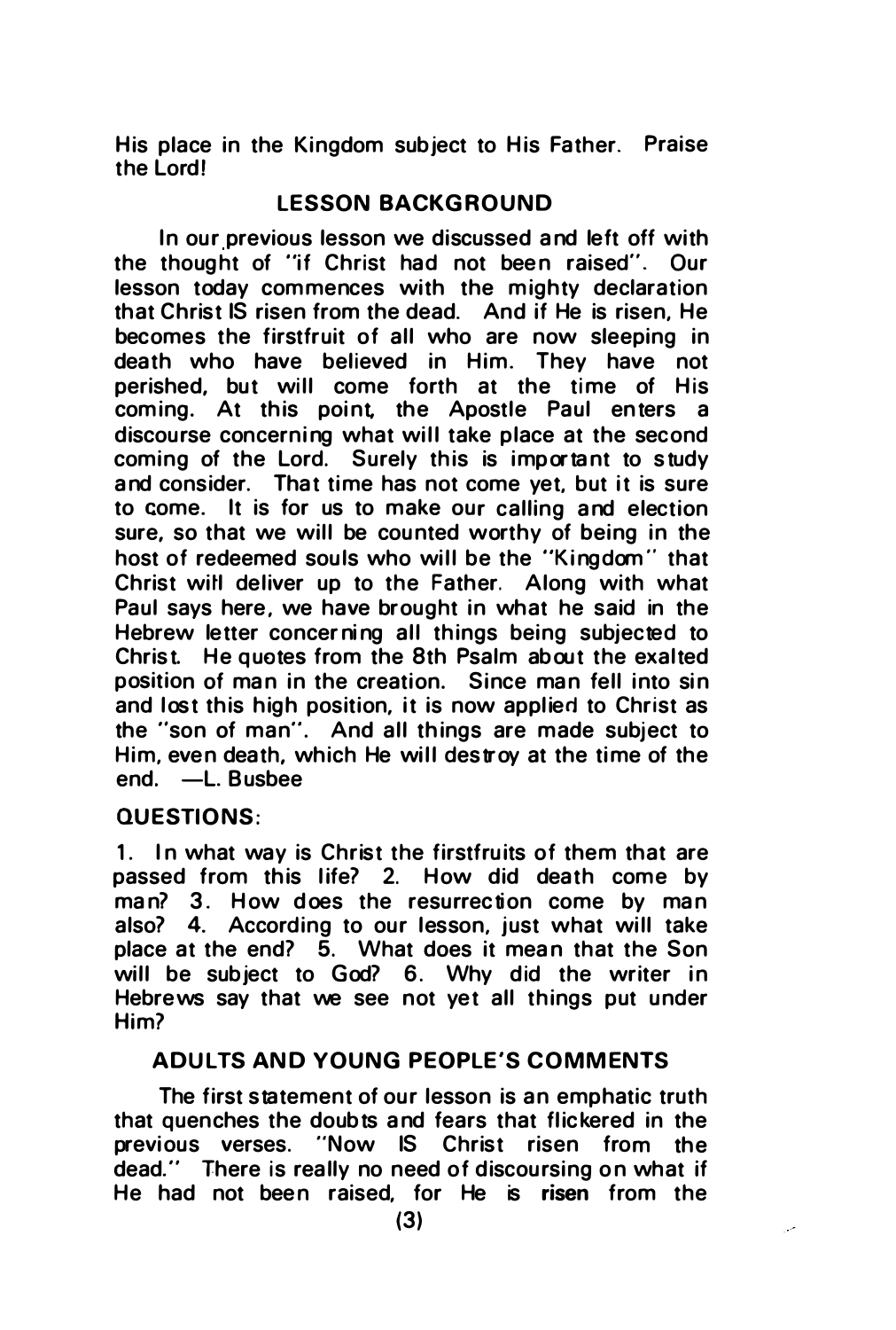dead. Christ is labeled and proclaimed, in His resurrection, as the firstfruits of the general resurrection that is promised for all mankind. At His second coming, this general resurrection will be a reality.

Our lesson also reveals what will take place at His second coming. "Then cometh the end." The coming of the Lord is the end of this present world. Where is there space, time, or need for a thousand years reign after the end? Of course, this does not mean an end of Christ or His people, but it means an end of this present material age. The kingdom will be handed back to the Father. The Kingdom of God consists of the souls that rather. The Kingdom of God consists of the souls that<br>He has saved. The wicked will be sentenced to everlasting destruction. All opposing rule, authority, and power will be put down. All that scoffed, rebelled, persecuted, and refused to allow Christ to rule over their lives will be swept into the pits of hell and eternal night. All nations of men will bow at His feet and confess that He is Lord. Those that pierced Him will behold Him to their eternal dismay.

Christ will deliver the Kingdom up to the Father. Up to this point all judgment and power has been in the hand of Christ as the Mediator for salvation. But now since the Father has subdued all things to Christ, and the end of all things has come, Christ transmits the kingdom back to God and becomes subject Himself to God. God is then given the kingdom, the power, and the glory forever. It all belongs to Him.

"For he hath put all things under his feet." This scripture from the 8th Psalm is applied directly to Jesus Christ. "For he must reign, till he hath put all enemies under his feet." This is from the 11 Oth Psalm and refers directly to Christ, also. But let us consider now why Paul said in the Hebrew part of our lesson, that we now see not yet all things put under Him. It is because the final enemy has not been destroyed yet. This last enemy is death. It will then be a thing of the past. There will be no more death to those who have been true to the Lord in their life. Oh, what a wonderful hope we have as the children of God! We do not see all things put under him as of yet, but we do see Him as He was made a little lower than the angels, for the suffering of death, crowned with glory and honour. We see this fulfilled in Him, and we know that God will fulfill and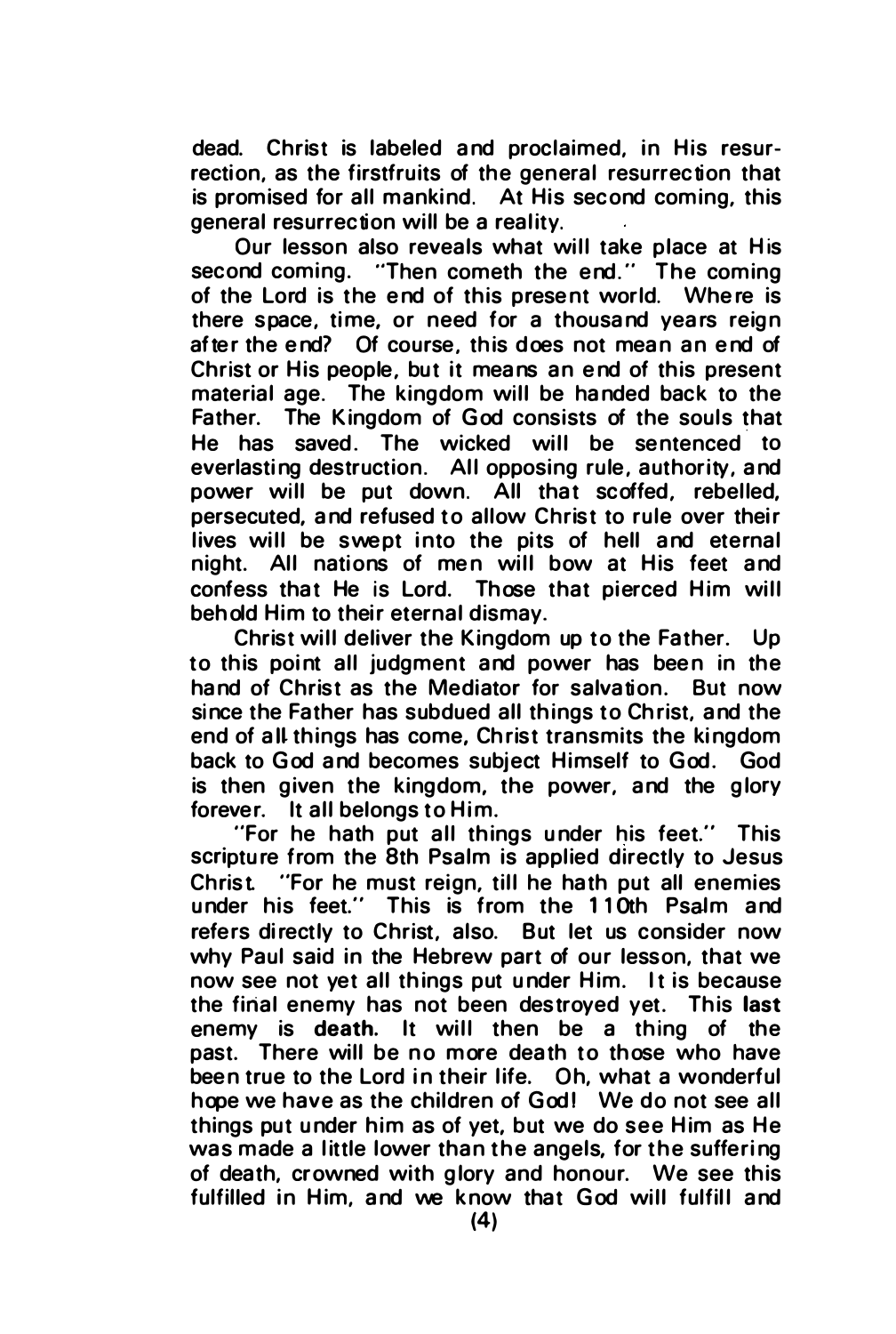finish His great plan at His second appearing. -L. Busbee

#### FOOD FOR THOUGHT

When we think of all that Jesus went through for our salvation, it truly causes us to bow low before Him in all humility of heart, mind and soul. We see Him going to the Garden of Gethsemane. There He suffered a great agony. The Bible says, "And being in agony he prayed more earnestly: and his sweat was as it were great drops of blood falling down to the ground." Luke 22:44. Have you ever been in such an agony? We have read of martyrs who seemed to have had more courage to go to the cross or be killed for Christ's sake than Jesus had. Why was His agony of mind and soul so great? Oh, my dear ones, it was because He had the weight of the sins of the whole world upon Him. If He was taking our punishment, then He surely felt some of the pangs of hell, which were terrible. We should be filled with a deep love and thanksgiving, at all times, for our precious Lord. He suffered greatly for our salvation, not only physically, but mentally. He died with a broken heart. Our lesson also tells us that He tasted "death for every man". Not only did He taste death for our sins, which took away our punishment, but He tasted death that we might arise from the grave. He was the "firstfruits". Praise the Lord for that hope! Those who were martyrs for Christ had this hope within their souls and they knew that "to be absent from the body" would be to be "present with the Lord". At the end of the world their bodies will be brought forth from the grave, and changed from mortal to immortal. What a glorious hope we have within our souls!  $-M$ . Miles

#### A GAME OF GOOD POINTS

"Why, Margaret, how bright you are looking today!" cried the neighbor who had just run in to cheer up the lonely invalid. "You must have had a number of callers this afternoon."

"No, I haven't had any."

"I don't see how you can stand it, you poor dear, and look so happy; happier than I do."

"Oh, I've had a really pleasant day," said the invalid. "I've just thought of such a delightful way of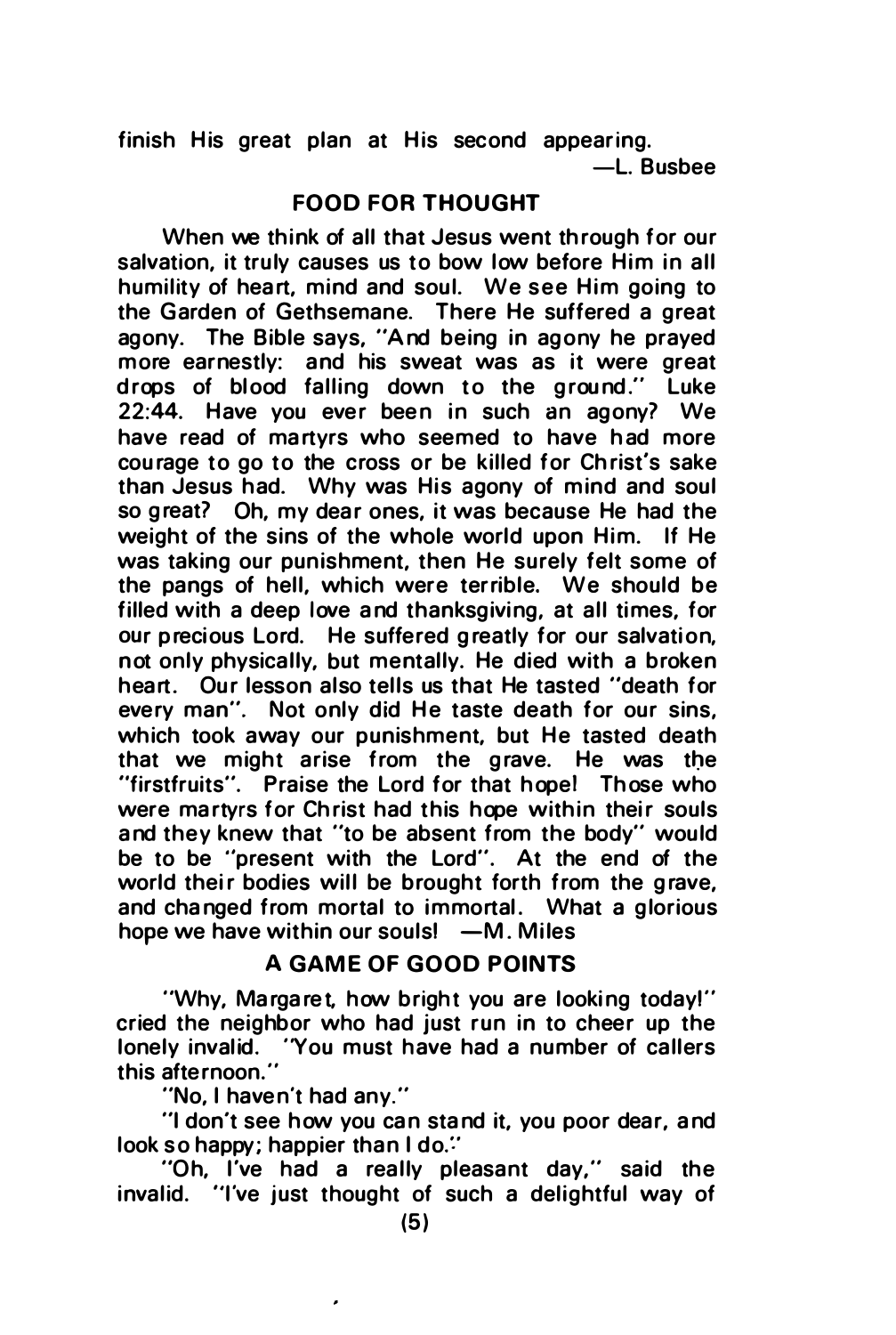amusing myself. I've been naming over all the good points in the characters of the people I know, and, really, I had no idea there were so many in each one. It took me ever so long to go over the people I know well. I shall look at those people quite differently now. My mind has been delightfully busy all day."  $-$ Sel.

### --------�0--------- July 13, 1 975

#### BAPTIZED FOR THE DEAD

# I Cor. 1 6:1-4; Deut . 16:17; Luke 21:1-4

I Chron. 29:9; Matt. 10:8b: Matt. 6:1

I Cor. 15:29 Else what shall they do which are baptized for the dead, if the dead rise not at all? why are they then baptized for the dead?

30 And why stand we in jeopardy every hour?

31 I protest by your rejoicing which I have in Christ Jesus our Lord, I die daily.

32 If after the manner of men I have fought with beasts at Ephesus, what advantageth it me. if the dead rise not? let us eat and drink; for to-morrow we die.

33 Be not deceived: evil communications corrupt good manners.

34 Awake to righteousness, and sin not; for some have not the knowledge of God: I speak this to your shame.

Matt. 20:22b . . . Are ye able to drink of the cup that I shall drink of, and to be baptized with the baptism that I am baptized with? They say unto him, We are able.

Luke 12:50 But I have a baptism to be baptized with; and how am I straitened till it be accomplished!

Rom. 6:3 Know ye not, that so many of us as were baptized into Jesus Christ were baptized into his death?

4 Therefore we are buried with him by baptism into death: that like as Christ was raised up from the dead by the glory of the Father, even so we also should walk in newness of life.

5 For if we have been planted together in the likeness of his death, we shall be also in the likeness of his resurrection:

I Pet. 3:20b ... when once the long-suffering of God waited in the days of Noah, while the ark was a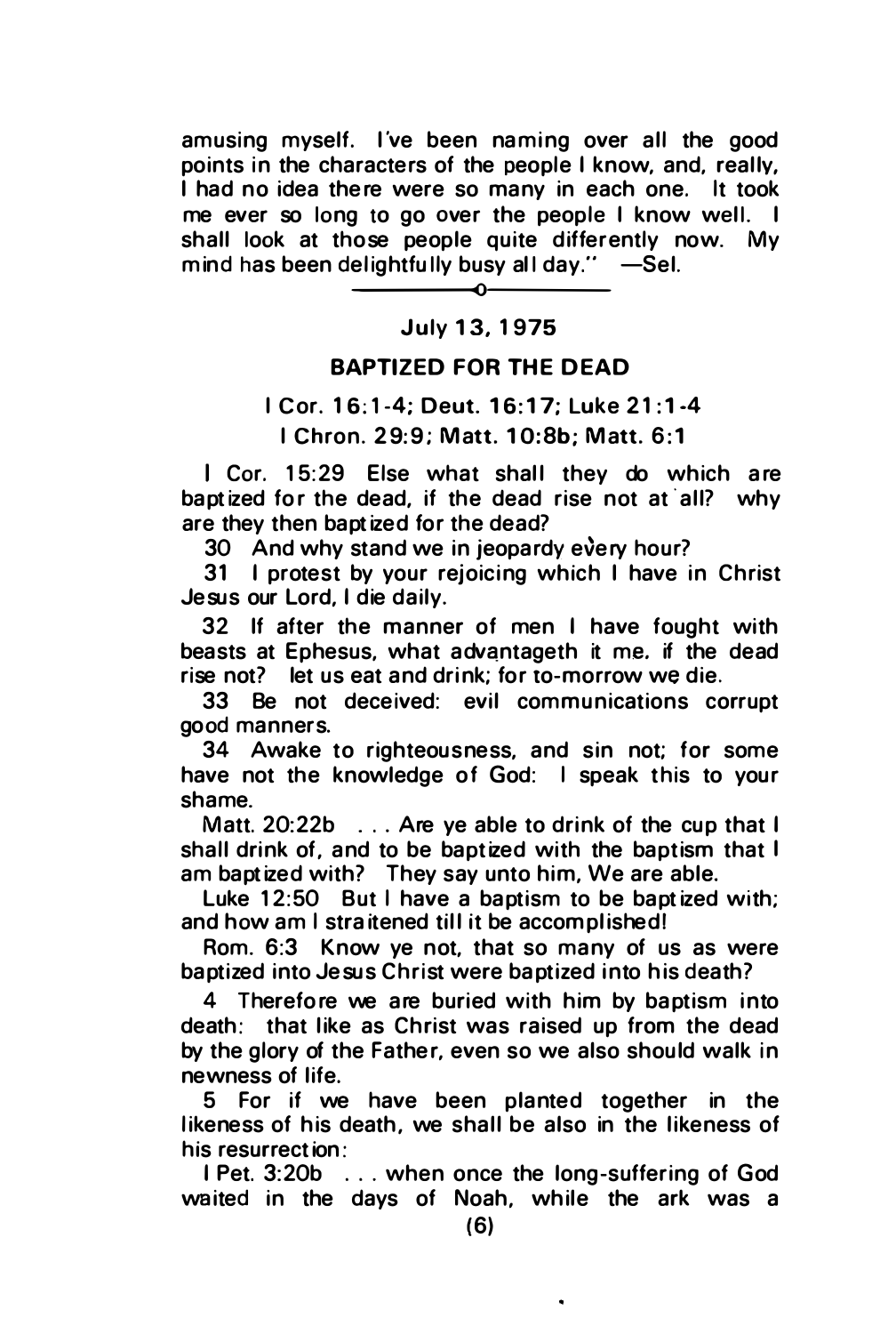preparing, wherein few, that is, eight souls were saved by water.

21 The like figure whereunto even baptism doth also now save us, (not the putting away of the filth of the flesh, but the answer of a good conscience toward God,) by the resurrection of Jesus Christ:

Memory Verse: Buried with him in baptism, wherein also ye are risen with him through the faith of the operation of God, who hath raised him from the dead. Col.  $2.12$ 

Central Thought: Baptism is a testimony of preparedness for death and confidence of being raised from t he dead in the likeness of Jesus Christ.

Word Definitions: Baptize-from the Greek word, "Baptizo" which means to dip, immerse, or completely submerge. Straitened-held together or kept in subjection. Jeopardy-undergoing

peril. Figure-antitype, that which corresponds or is a counterpart; a representive of.

#### **LESSON BACKGROUND**

Let us remember that Paul is dealing with the thought of the resurrection of the dead. He has made it clear that if there is no resurrection of the dead. Christ is not raised. But he states emphatically that Christ is risen from the dead, and the fact that He is risen brings promise to all who follow Him, of sharing in His resurrected glory. He then asks the question concerning those who are baptized for the dead. We will miss the mark entirely and fail to receive the impact of his earnest discourse if we entertain the notion that he is referring to people being baptized in the place of someone who is already dead. We step entirely off the scriptural platform of the gospel to even consider such a thought. Some have said that there may have been people in that time engaged in such a practice, but we have no substantial proof of this. Let us discard this idea, and apply the scripture within its proper bounds. He is talking to us concerning our expectancy of the resurrection. When a Christian is baptized, he does so because he or she truly believes in the resurrected Saviour. This faith from the heart delivers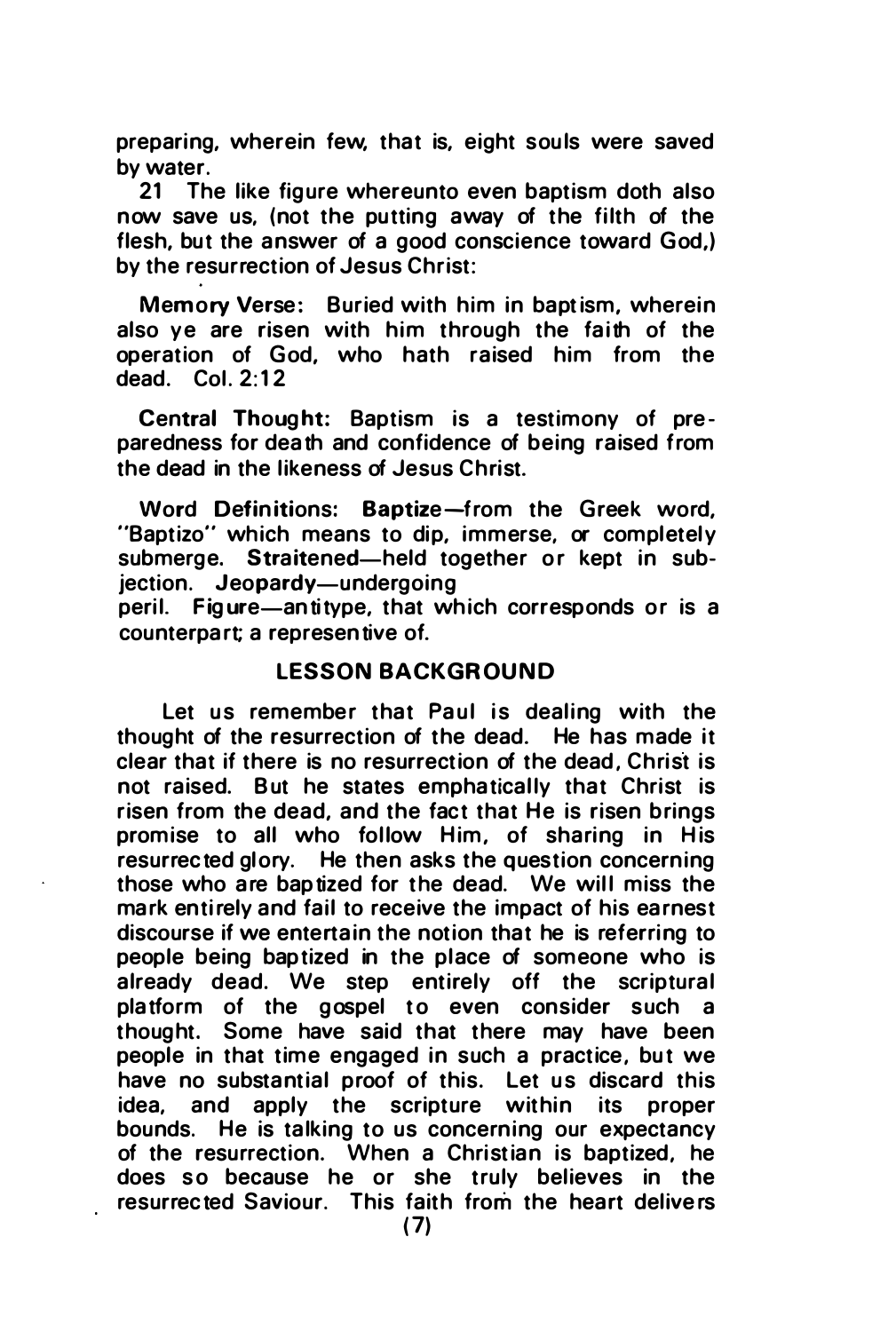from the power of sin and brings a true resurrection within. He is then a joint-heir with Christ, to share in the glorious resurrection. In connection with this we have referred to two different times when Christ labeled His suffering and death as a baptism. Then we have also brought in Paul's statement concerning baptism to the Romans and what Peter said concerning Noah and the flood as a like figure to the principle of baptism. I will now quote from what Adam Clarke had to say about this. "The sum of the apostle's meaning appears to be this: If there be no resurrection of the dead, those who, in becoming Christians, expose themselves to all manner of privations, crosses, severe sufferings, and a violent death, can have no compensation, nor any motive sufficient to induce them to expose themselves to such miseries. But as they receive baptism under the water. so they receive it as an emblem of the resurrection unto eternal life in coming up out of the water; thus they are baptized for the dead, in perfect faith of the resurrection." -L. Busbee

#### QUESTIONS:

1. In what way was Christ's suffering and death called a baptism? 2. Can you explain the real meaning of Christian baptism? 3. Do you think that being baptized<br>for someone already dead would profit anyfor someone already dead would profit anything? 4. Why were you baptized? 5. How can we know that we will share in Christ's resurrected glory?

#### ADULTS AND YOUNG PEOPLE'S COMMENTS

When we are bantized into the Christian faith it signifies that we are dead to sin and are resurrected to newness of life in Christ. This is referring to what we call scripturally "the first resurrection". But this is not all that baptism refers to. Baptism is also a testimony of hope and expectancy in the future resurrection of the body. In this way we are being baptized for the dead. that is, we are being baptized in hope that we will be resurrected from the state of death into immortality. It also introduces the Christian to hardship, suffering, persecution, and all sorts of troubles in the flesh. We cast aside the spirit of the world that is seeking pleasure and security in this world. Our citizenship is in heaven. We seek here no continuing city, but rather we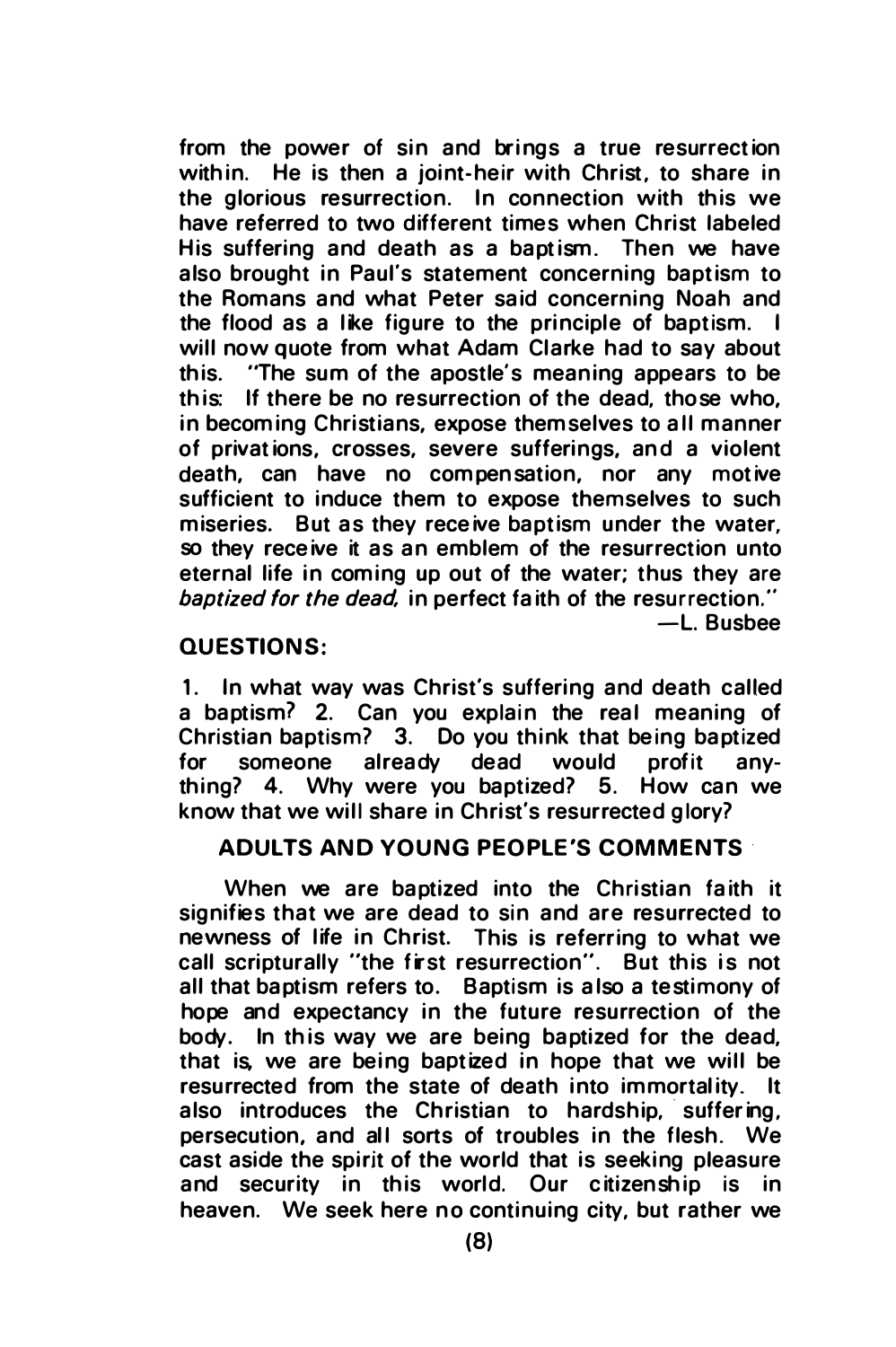seek one to come. Baptism symbolized death to these vain pursuits and confidence of something far better beyond death and the grave.

The attitude of many people is found in a statement made by Paul in our lesson that is a quotation from Isaiah  $22:13$ . There the prophet tells what the people's thought is in the day when God desires men to be<br>burdened and concerned about their never dving burdened and concerned about their never dying souls. Instead of mourning and weeping "behold joy and gladness, slaying oxen, and killing sheep, eating flesh and drinking wine: let us eat and drink; for tomorrow we shall die". Such is the substance of what the carnal man says: 'We have but one life, so let us get all out of it that we can". But the child of God thinks thus: "I have but one life, and I want to make my calling and election sure so I can have assurance of living with Christ in the resurrection". These people who rejected the truth of the resurrection were allowing evil communications to corrupt their way of life. We must awake to righteousness and cease from sin. I have so many times wondered what the Sadducees believed in if they did not believe in a resurrection or angel or<br>spirit. But we rejoice to know that there will be a But we rejoice to know that there will be a resurrection when the creature shall be delivered from the bondage of corruption into the glorious liberty of the children of God. -L. Busbee

#### FOOD FOR THO UGHT

How important it is that we are "rightly dividing the word of truth". 2 Tim. 2:15. So many today teach and believe that there is virtue in the water and that it is what takes away their sins when they are baptized. One person said that Naaman had to dip in the Jordan river in order to be healed. The water saved him from leprosy. How sad is this belief and many are being deceived. But dear ones, it is the a<mark>ct of</mark><br>obedience\_that\_brings\_a\_blessing\_to\_us. Going\_down obedience that brings a blessing to us. into the water and coming up out of it, is just a symbol of the death and resurrection of Christ. Being willing to go down into the water is a symbol of a separation from the world and a death to the things of the devil. Coming up out of the water is a symbol of the resurrection of Christ and of our resurrection.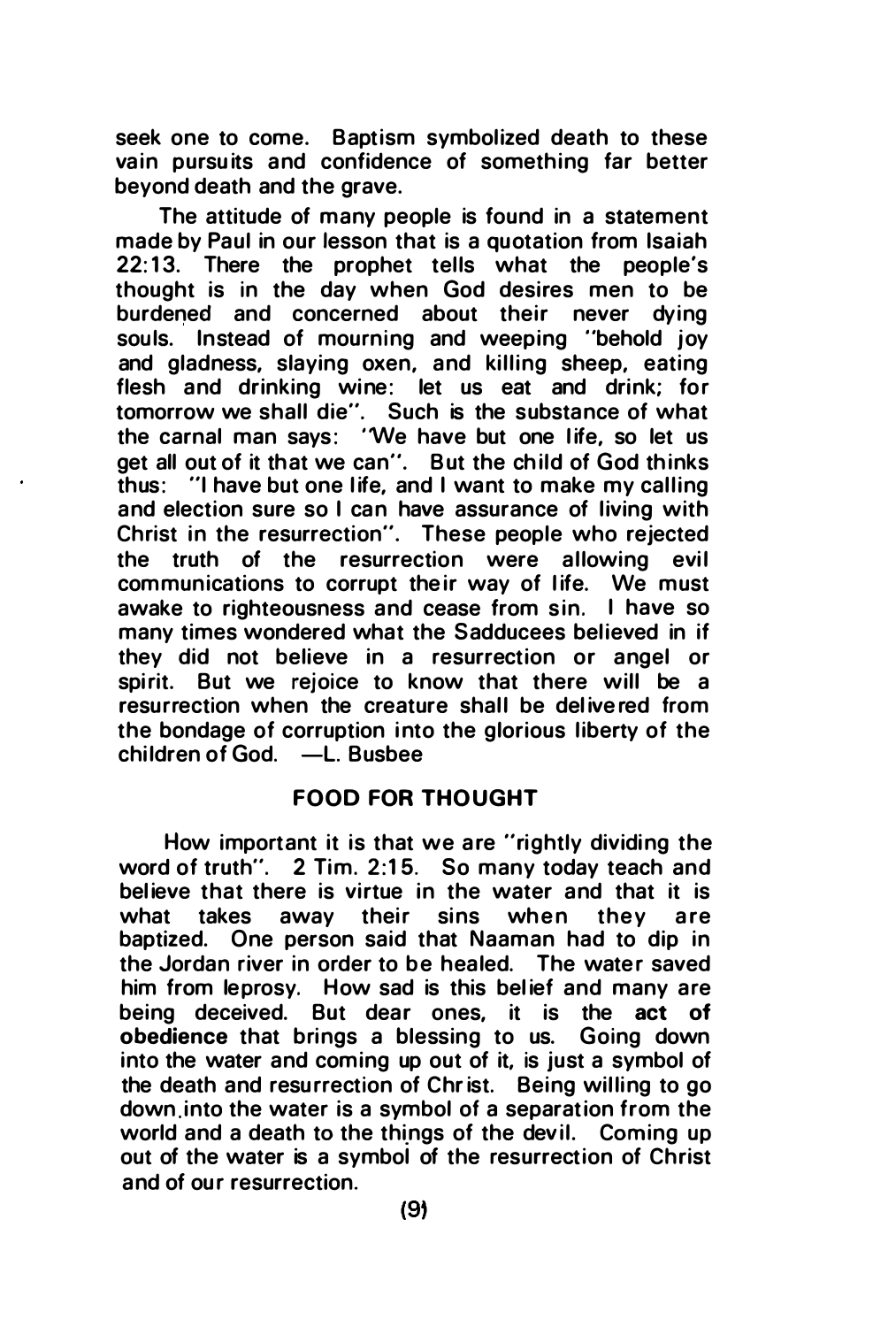Many take out of I Peter 3:20, "baptism doth also now save us", and separate it from the context. It goes on to say that "not the putting away of the flesh" which are the sins, etc., but what is the act of baptism? Notice the next phrase: "but the answer of a good conscience toward God". Jesus told His disciples that "he that believeth and is baptized shall be saved". A person can go down into the water a dry sinner and come up a wet sinner. The water doesn't change him. What does? It is believing on the Lord Jesus Christ as our Saviour from sin and believing that He died to take our punishment for our sins that makes the change. -Sis. Marie Miles

#### **CHICKEN**

You're just plain chicken! Ever have someone yell that at you? The nickname "chicken" is one of the mostused slang expressions of the twentieth century.

In plain talk, chicken means coward! To teenagers, a chicken is a deb, doll, or daddy-a who is bugged up with fear. He is afraid to die, afraid to go all the way, afraid to follow the herd. They call you chicken if you won't smoke. You are chicken if you won't drink, and chicken if you won't rock and roll and swing with progressive jazz. You are chicken if you can't brag about your indu lgence in shameful sex. Today a teenager who refuses to act like a heathen is considered a goofer from outer space.

#### Jails Full of Chickens

Prisons and reformatories are overflowing with teenagers who have been indicted for murder, assault and battery, drug addiction, and immorality. Many of these teens boast, "At least, I'm not chicken."

All across America, shocked and heart-broken parents are asking their unwed pregnant daughters. 'Why did you do it?'' The foolish answer: ''I didn't want to be chicken."

Our highways are overrun with teen-age hot-rodders playing the chicken game. They race down the road toward each other's car-and the first one to get off the white line is a chicken. During 1959, in one state alone. more than 25 teen- agers died playing chicken.

A real chicken is one who breaks down under pressure. One of these days God is going to put on the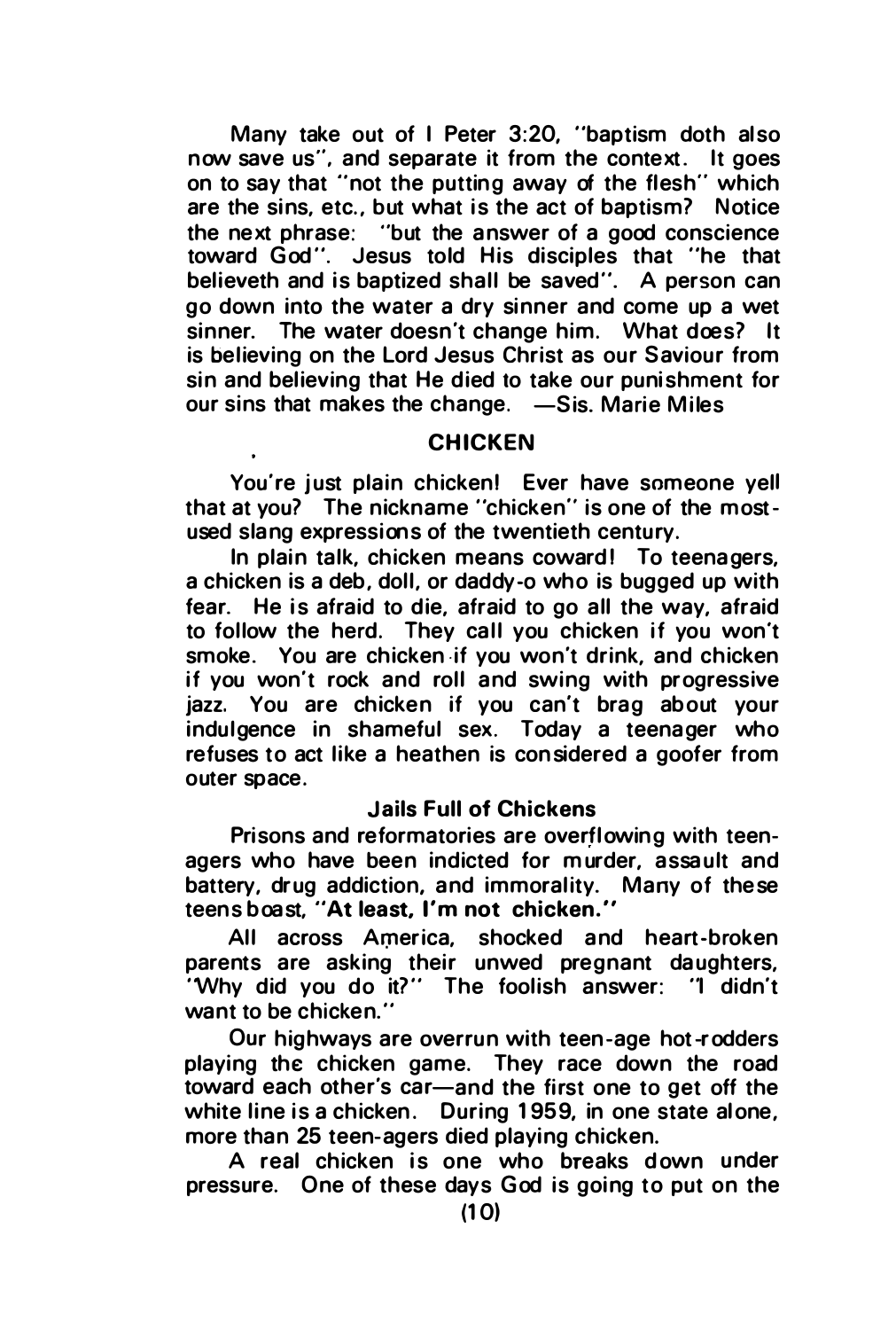pressure. He is going to see how big and brave and smart teen-agers will act then. The Bible says, "It is appointed unto man once to die, but after this the judgment!" Every teen-ager will stand before almighty God on the judgment day. This will be real pressure. A lot of fellows and girls who aren't chicken on earth will really be chicken when they stand before God!

The end of time is almost here. Everybody is talking about it. Everybody feels something worldshattering is about to happen. It is going to be worse than a hydrogen war. It will be worse than floods, earthquakes, famines, or other calamities.

God is warning people everywhere that the end of time is near. Communistic leaders are getting ready to push the launching buttons that will fill the skies with missiles. China is getting ready to march with its millions. Africa is shaking itself from sleep like a mighty giant. South America is rumbling like a giant. Crime, delinquency, drug addiction, sex, hate, and fear are spreading around the world like a cancer. Fear is causing heart attacks around the world. The Bible says, "When you see these things begin to come to pass, then look up . . . for your redemption draweth nigh". Jesus is coming soon.

#### Fun Will Turn To Horror

Go ahead. Keep on sinning-rock and roll, smoke, drink, swear, play with sex, act big and brave, act like you don't need Jesus; act like everything is going to be all right, but don't you forget that one day soon you will have to look into the face of Jesus! One day your fun will turn into terror! "Today if ye will hear his voice, harden not your hearts." Heb. 3:15. "If we confess our sins, he is faithful and just to forgive us our sins."  $1$  John  $1.9. -$ Sel.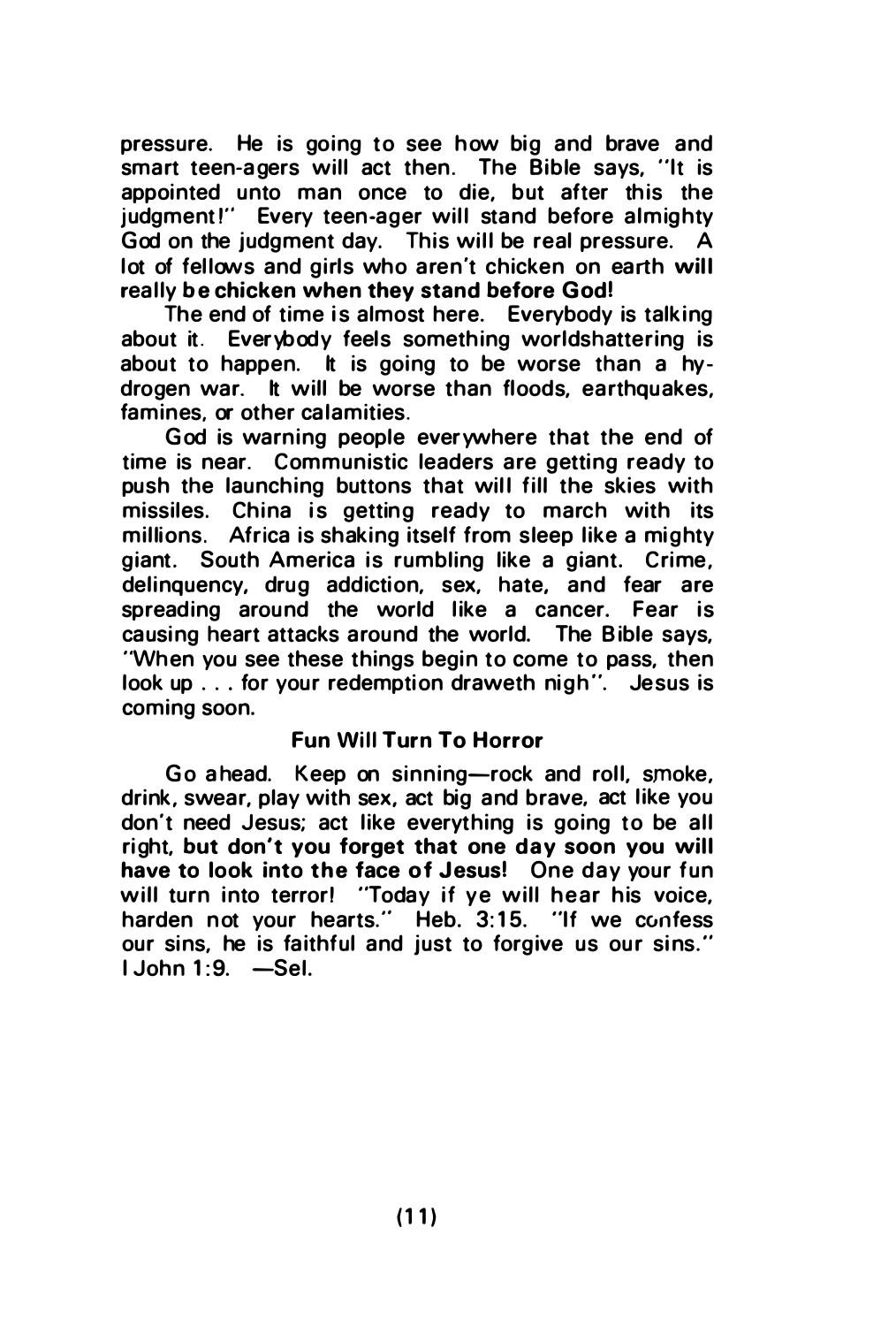#### July 20, 1 975

#### HOW ARE THE DEAD RAISED?

#### I Cor. 1 5:35-49

I Cor. 15:35 But some man will say, How are the dead raised up? and with what body do they come?

36 Thou fool, that which thou sowest is not quickened, except it die:

37 And that which thou sowest, thou sowest not that body that shall be, but bare grain, it may chance of wheat, or of some other grain:

38 But God giveth it a body as it hath pleased him, and to every seed his own body.

39 All flesh is not the same flesh: but there is one kind of flesh of men, a nother flesh of beasts, a nother of fishes, and another of birds.

40 There are also celestial bodies, and bodies terrestrial: but the glory of the celestial is one, and the glory of the terrestrial is a nother.

41 There is one glory of the sun, and another glory of the moon, and another glory of the stars; for one star differeth from another star in glory.

42 So also is the resurrection of the dead. It is sown in corruption, it is raised in incorruption:

43 It is sown in dishonor, it is raised in glory: it is sown in weakness, it is raised in power:

44 It is sown a natural body, it is raised a spiritual body. There is a natural body, and there is a spiritual body.

45 And so it is written. The first man Adam was made a living soul; the last Adam was made a quickening spirit.

46 Howbeit that was not first which is spiritual, but that which is natural; and afterward that which is spiritual.

47 The first man is of the earth, earthy: the second man is the Lord from heaven.

48 As is the earthy, such are they also that are earthy: and as is the heavenly, such are they also that are heavenly.

49 And as we have borne the image of the earthy, we shall also bear the image of the heavenly.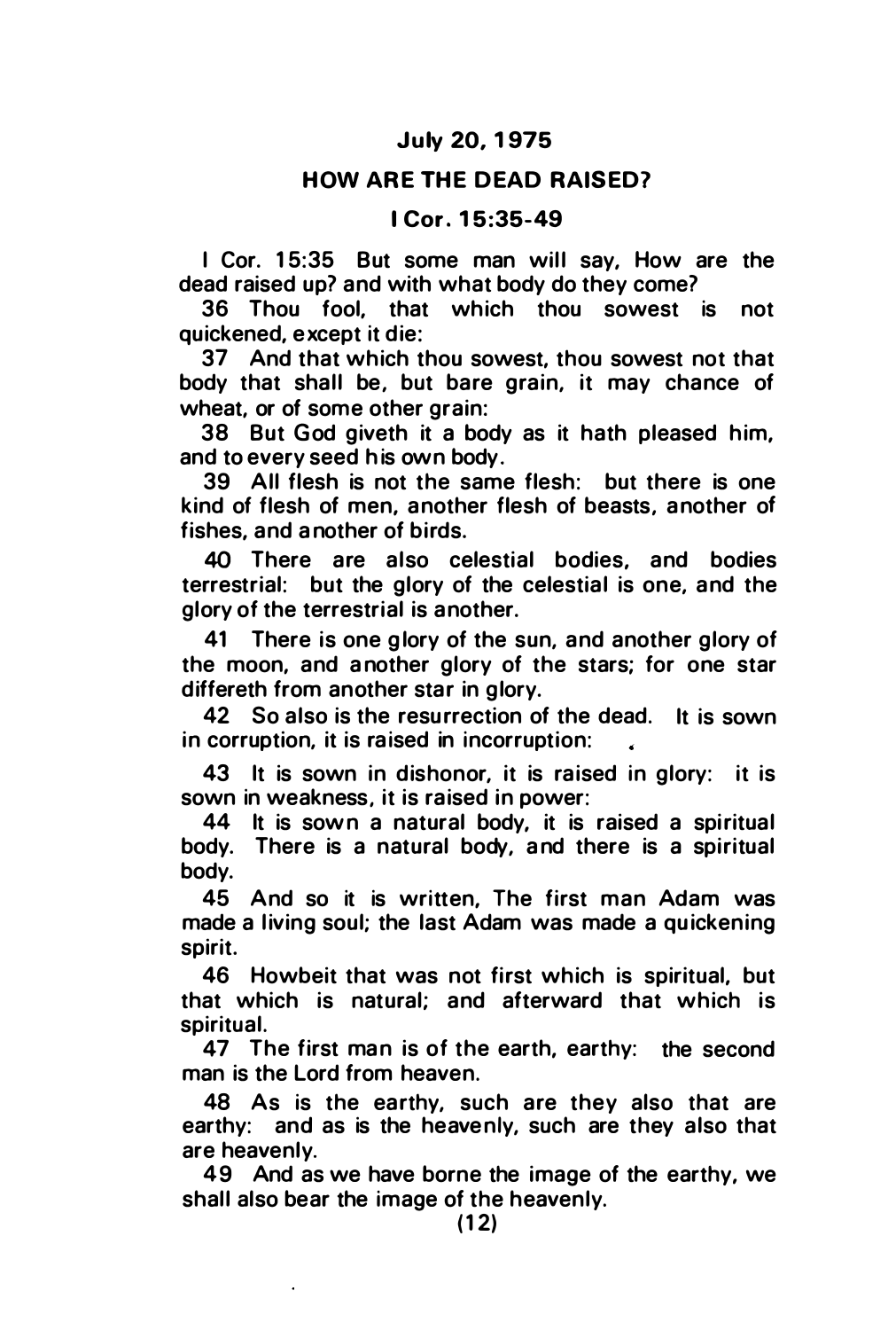Memory Verse: And though after my skin worms destroy this body, yet in my flesh shall I see God: Job 19:26.

Central Thought: This present mortal body shall be quickened by the power of God to come forth a spiritual body that will abide in eternity.

Word Definitions: terrestrial-of the earth; mortal; physical. Celestial-above the sky; heavenly (Greek).

#### LESSON BACKGROUND

Paul asked Agrippa, "Why should it be thought a thing incredible with you that God should raise the dead?" Also when he preached the gospel on Mars Hill in Athens some mocked when they heard of the resurrection of the dead. In our modernistic day when it comes to facing this matter of the resurrection, very few really believe it, because it sounds incredible or impossible. But in our lesson, Paul opens up the foundation truth of the Christian faith in a very simple and practical manner. There has always been and no doubt always will be the skeptic and the scorner-the one who raises a doubt and who questions divine authority. But there is an answer to all things and it lies many times in things right at our feet.  $\qquad -L$ . Busbee

#### QUESTIONS:

I. In what way is the resurrection typified by the sprouting of grain? 2. How many different kinds of flesh did he mention? Is it not true that each is different in texture, taste, and composition? 3. Why did he mention this in regards to the resurrection? 4. Who is the last Adam and how is He made a quickening spirit? 5. To what form of life will the dead be raised?

#### ADULTS AND YOUNG PEOPLE'S COMMENTS

After being assured that there will be a resurrection. we now focus our attention on some thoughts concerning the nature of the resurrection and just how it will be. There is always a question to be raised in regard to divine matters. Nicodemus asked Jesus upon hearing how we must be born again: "How can these things be?" And we find that it is very difficult and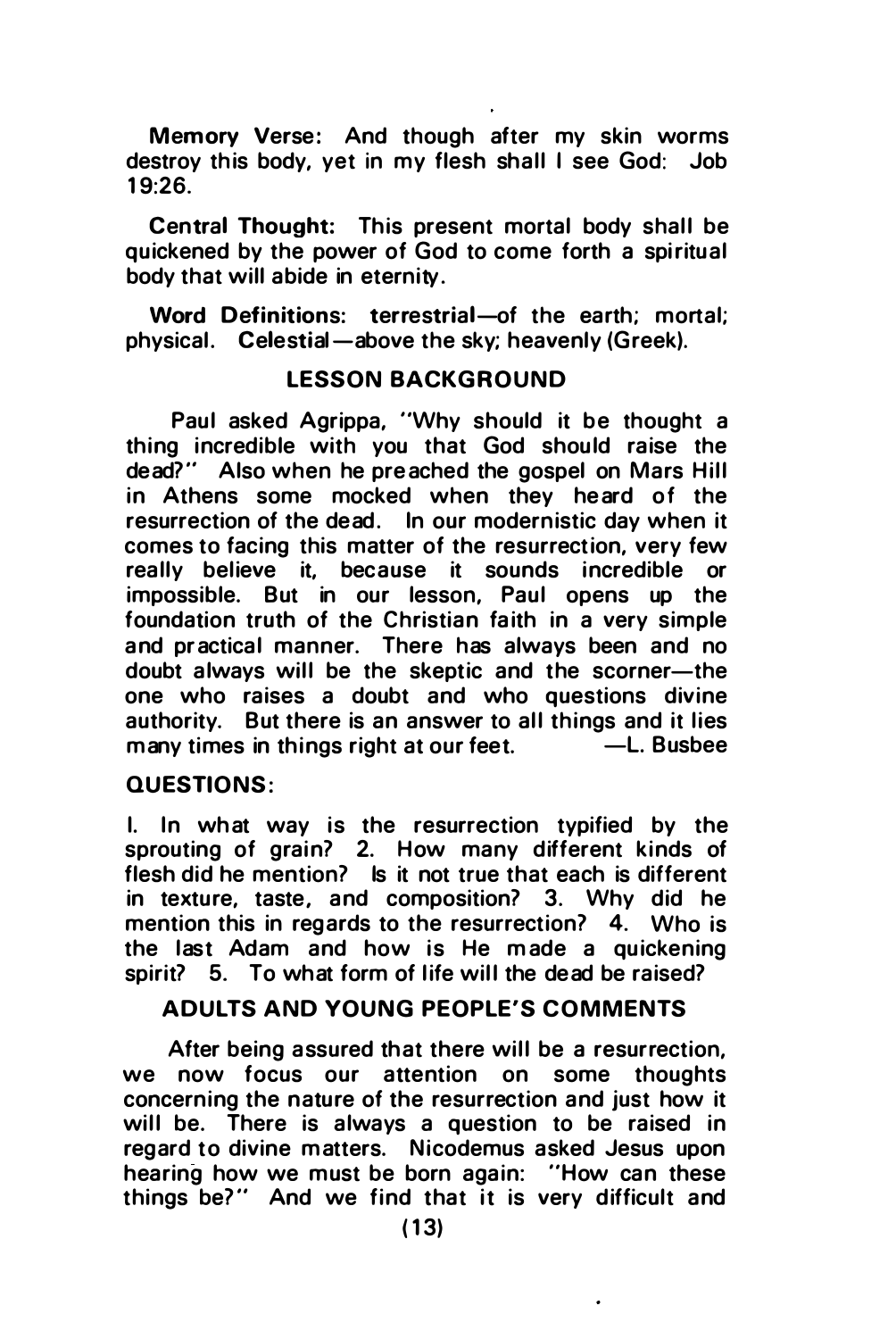almost impossible to satisfy a doubtful mind concerning divine matters unless there is a willingness to accept in simple faith what God has promised, and that it will come to pass. But still, if we will earnestly look into these things we can find a very logical, sound explanation for every act of God's love. Jesus likened the new birth to Nicodemus as the movement of the<br>wind. And here in our lesson he compares the wind. And here in our lesson he compares resurrection of the dead with the springing forth of that which is sown in the ground such as wheat or other grains. This is a natural and very much accepted procedure of life. The resurrection will be just as simple as that. The plant that comes forth has a body that is given from God as it pleased Him. He said that God gives to every seed his own body. The different kinds of flesh, and the different kinds of bodies above and below. each with a glory all of its own, are used to show that there is a different glory that will be assumed in the resurrection. Figuratively speaking, the body becomes the seed that is sown in the ground. It is sown in corruption, dishonor, weakness, and as a natural body, but it is raised in incorruption, glory, power, and as a spiritual body. Just as sure as we are now in earthly form, so shall we be in heavenly form if we are Christ's at His coming. Here in the flesh we bear the image of Adam, but in our hearts we bear the image of Christ. At His coming we shall be changed from the earthly image of Adam to the heavenly image of Christ. Oh, what a glorious hope this is as an anchor of our soul. -l. B usbee

#### FOOD FOR THOUGHT

We are serving a God of miracles. Many try to figure out how God is going to do some things but miracles are not figured out. They just come to pass. Some might question just how we are raised from the dead. But if we look around us at the miracles of nature, which are ordained of God, we could in one sense understand how we will be raised from the dead. The common butterfly emerges from the cocoon, which is a miracle.

Think of the miracle of the dragonfly. The female dragonfly often drops her eggs from the air into the water or inside of a water plant. The young dragonfly is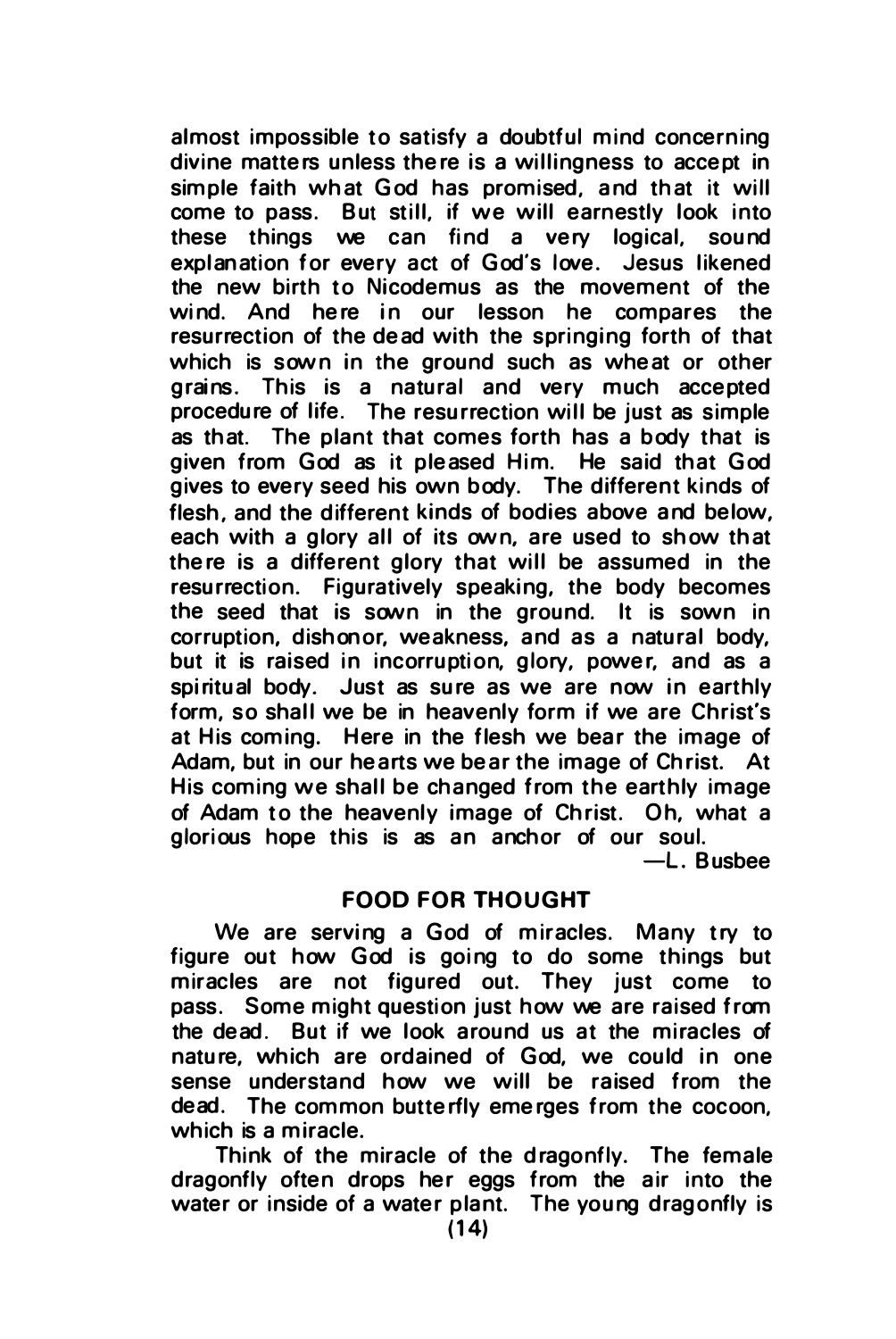called a nymph. It hatches from the egg in 5 to 15 days. It has a thick body, big head and mouth, and no wings. It breathes by means of gills. The dragonfly nymph will live in the water from one to five years, eating small insects, fish, etc. While developing into an adult dragonfly, it will shed its skin about 12 times. For its final molt, the nymph leaves the water and climbs up onto a reed or rock and emerges with wings, with which to fly. This is truly a miracle. Dragonflies are sometimes called snake doctors, devil's darning needles, or mule killers.

When we think of these things and the miracles that God performs through His creatures, we can truly believe in a resurrection of our bodies.  $-M$ . Miles

#### ROCK OF AGES

An illiterate young lay preacher started a series of meetings in a barn near Dublin, Ireland, one night many years ago. It was a discouraging meeting-so much that the preacher closed the series right then and there and moved on to more fruitful fields. Only a handful of villagers came, and interest was at low ebb. True, a young boy did come forward in response to the invitation, but no one seemed impressed. Why, that was only Gus! Certainly Gus would never set the world on fire.

Well, "Gus" did not set the world on fire. He became a leading minister. He wrote a number of books on polemics, but they have long since been extinct. He preached thousands of sermons. They are forgotten. He wrote one hundred thirty-three hymns. They too, have not survived the years. Perhaps I had better amend that last statement. One hundred thirty-two o! them have not survived the years.

No, Gus did not set the world on fire. You see, he died when he was only thirty-eight. We do not know how much he would have been able to do had he lived longer. As it was, he influenced only-well, off-hand, I would say a few million. Maybe I am not doing him justice, but that is just a quess.

But I should not be calling him Gus any more. He had a much more dignified name. If you want to know his full name, you can pick up a hymnal and you will find Gus's name somewhere. You will find it just above or below the hymn that is said to be "the best-known, best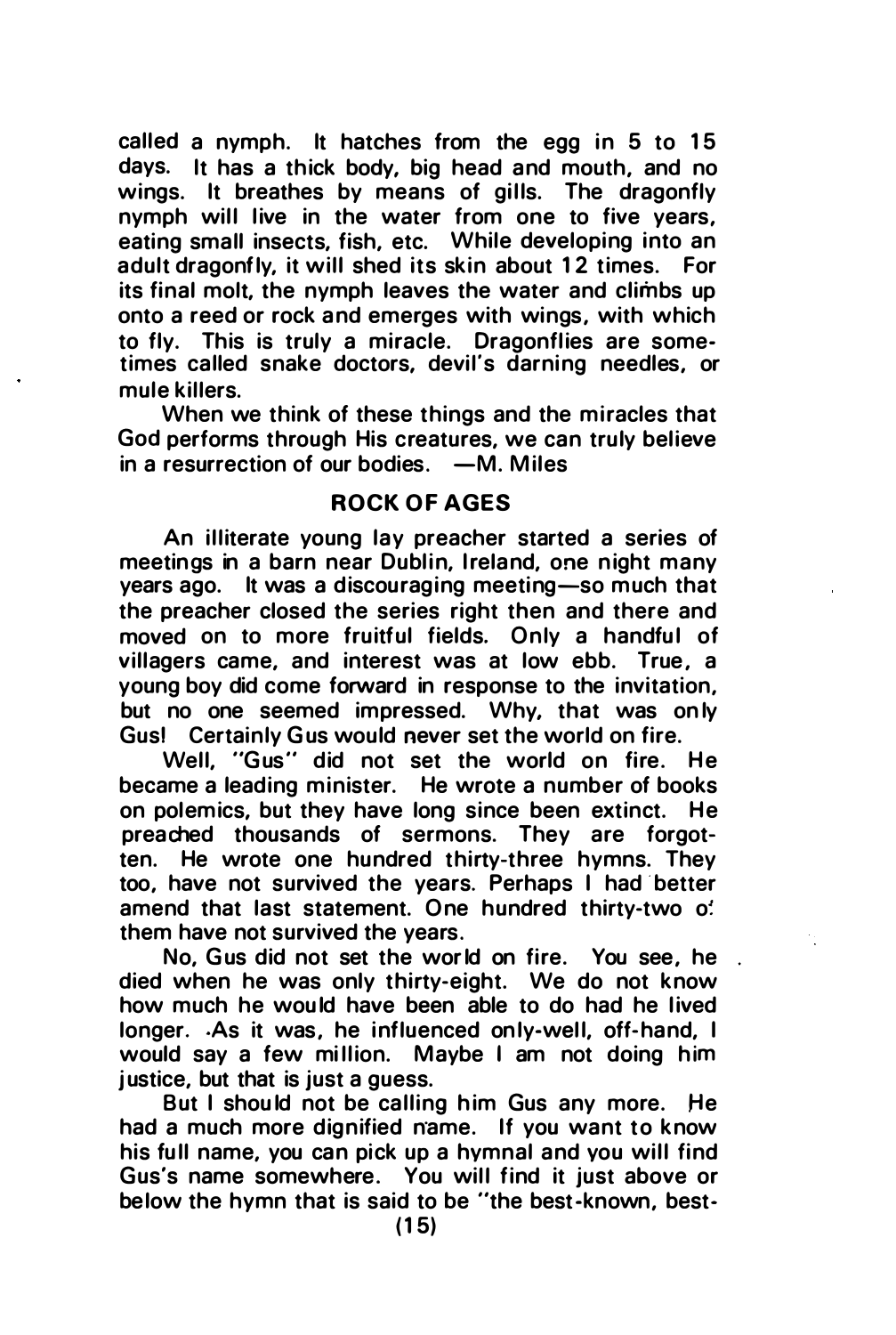loved, most widely used hymn ever written"-Rock of Ages.

From the smoke and din of many battlefields, from the sorrow and suffering of countless sickbeds, from the heights and depths of blessed experiences have come stories of strength, comfort and joy derived from the Rock of Ages.

Maybe you could not say that Gus "set the world on fire," but he-Augustus Montague Toplady, has touched more people than many a poet, scholar, king, or preacher of history.

Tradition tells us that Toplady wrote the hymn while taking shelter in a cave during a violent thunderstorm. That rock, located near Bristol, England, at<br>Burrington Coombs, is the center of an annual Burrington Coombs, is the center of an annual ce lebration on November 4, Toplady's bir thday.

The Scriptural basis of the hymn may be found in the cleft of the rock of Exodus 33:22; the interpretation of the rock, I Cor. 10:4, and the story of the crucifixion, John 19:34.

#### While I Draw This Fleeting Breath

In the England of many years ago, mine accidents were quite a frequent occurrence. After one such accident, it was reported that a number of miners were trapped in one of the shafts. After two days of searching, the rescuers heard the first signs of<br>life. Hopefully they asked if anyone was there. "Yes." life. Hopefully they asked if anyone was there. came the faint reply, "but I am trapped. My feet are crushed under a rock." "Is anyone else with you?" was the next inquiry. "Yes, Jesus is with me. I first came to know Him through a hymn my mother 'taught me." Then through the darkness came a trembling voice singing, "While I draw this fleeting breath." These were his last words, for shortly after, his rescuers found him. There was a smile on his face for he had gone to be with the One who had been his Rock for so long.

#### When Mine Eyelids Close In Death

If you had been with those Armenian Christians who escaped the massacre in Constantinople in 1866, you could have heard the words of this same song float across the Bay of Biscay as the doomed passengers of the sinking ship sang in unison as the ship went down.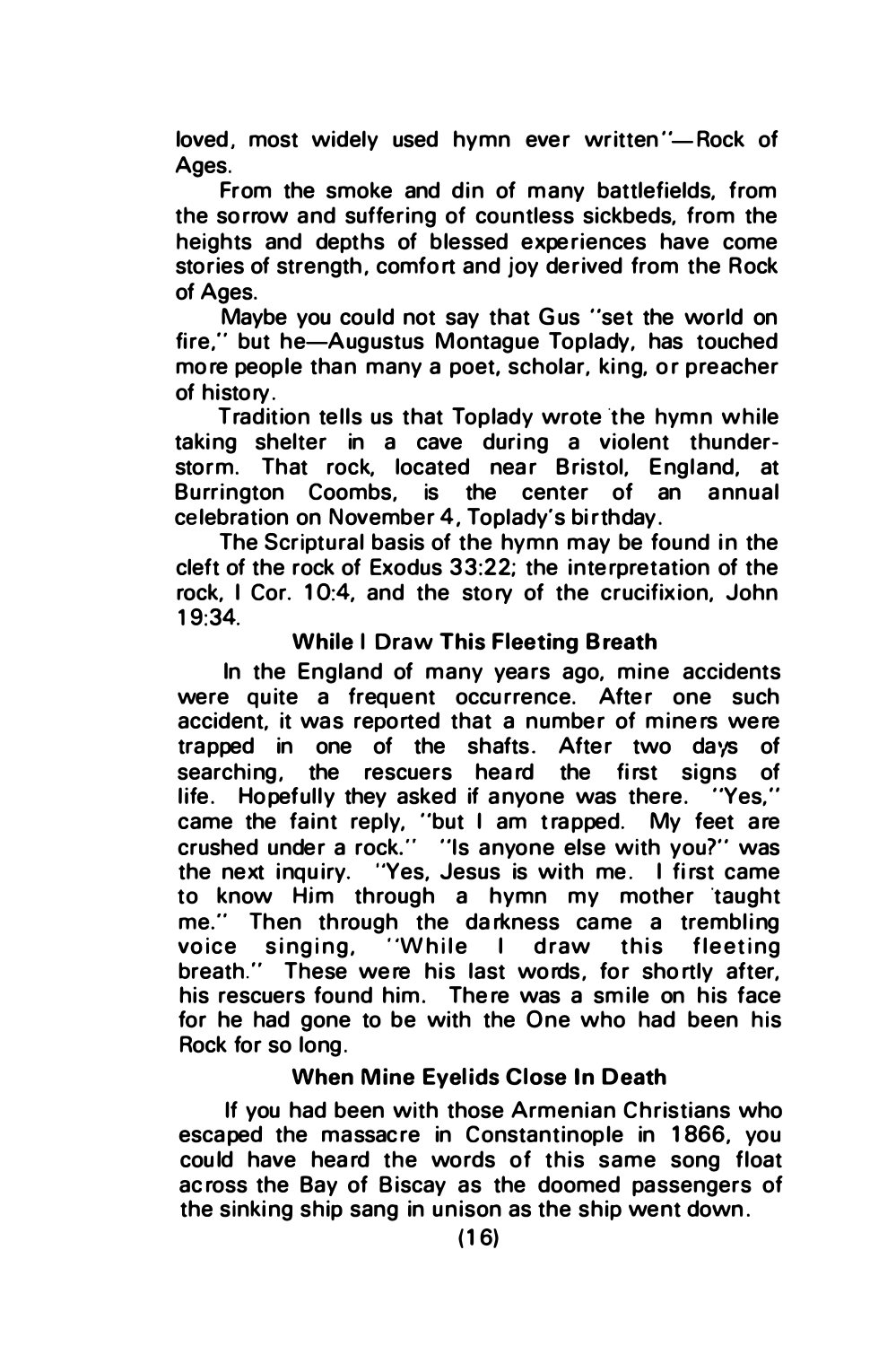I wonder which song you would choose, faced with disappointment, tragedy, or death. Would it be the flippant ditty of a pop song, or would it be-well, perhaps, "Rock of Ages"? I wonder!  $-$ Sel.

# -------0-------

### July 27, 1975

#### ATTAINING UNTO THE RESURRECTION

#### Job 1 4:13, 15; Phil. 3:10, 11; I Cor. 15:50-58

Job  $14:13$  Oh that thou wouldest hide me in the grave, that thou wouldest keep me secret, until thy wrath be past, that thou wouldest appoint me a set time, and remember mel

15 Thou shalt call, and I will answer thee: thou wilt have a desire to the work of thine hands.

Phil.  $3:10$  That I may know him, and the power of his resurrection, and the fellowship of his sufferings, being made conformable unto his death,

11 If by any means I might attain unto the resurrection of the dead.

I Cor. 15:50 Now this I say, brethren, that flesh and blood cannot inherit the kingdom of God; neither doth corruption inherit incorruption.

51 Behold, I shew you a mystery; We shall not all sleep, but we shall all be changed,

52 In a moment, in the twinkling of an eye, at the last trump: for the trumpet shall sound, and the dead shall be raised incorruptible, and we shall be changed.

53 For this corruptible must put on incorruption, and this mortal must put on immortality.

54 So when this corruptible shall have put on incorruption, and this mortal shall have put on immortality, then shall be brought to pass the saying that is written, Death is swallowed up in victory.

55 0 death, where is thy sting? 0 grave, where is thy victory?

56 The sting of death is sin; and the strength of sin is the law.

57 But thanks be to God, which giveth us the victory through our Lord Jesus Christ.

58 Therefore, my beloved brethren, be ye steadfast, unmovable, always abounding in the work of the Lord,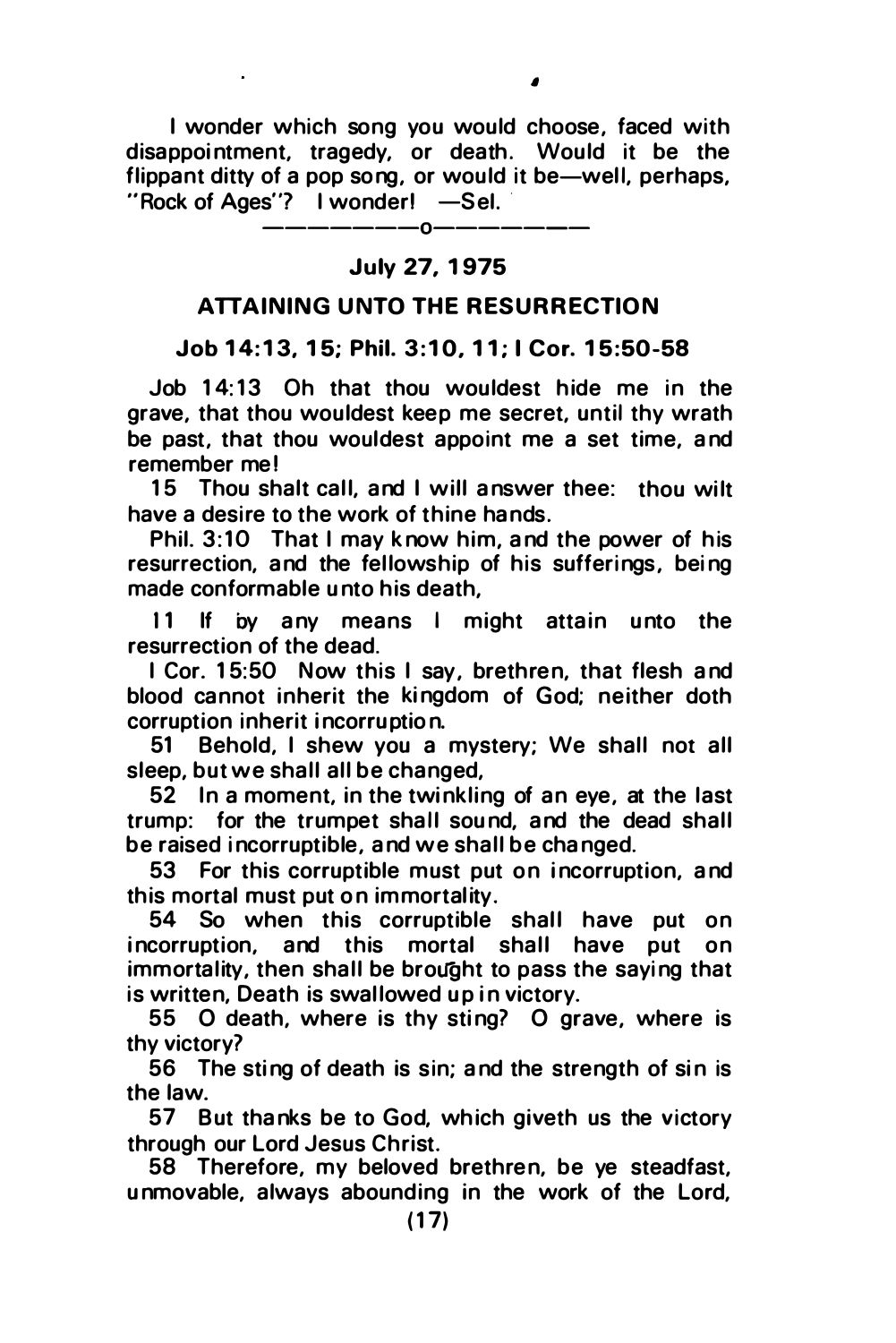forasmuch as ye know that your labor is not in vain in the Lord.

Memory Verse: But God will redeem my soul from the power of the grave: for he shall receive me. Selah. Psalms 49:15

Central Thought: Seeing that the dead are going to be raised, let us strive to be faithful and follow Christ, so that we can attain to that glorious resurrection.

Word Definition: twinkling of an eve-a sudden instant. Attain-to reach: arrive at, or come to.

#### LESSON BACKGROUND

After establishing the truth that there will be a resurrection and after giving insight to the nature of the resurrection, we now view a foresight of the resurrection itself. A face to face view of this overwhelming scene challenges us with determination to pursue the holy course that only leads to it, and comforts and encourages us in the Christian fight, knowing that such a reward is sure and steadfast to the faithful. From the book of Job we have inserted a part of his treatise on the death of man and faith in a future resurrection. When all else crumbled around Job, it was time, in his steadfastness, to reach out for the hope of a resurrection. Then we have also referred to part of the statement of Paul concerning his laying hold of Christ. He sought to gain, know, and fellowship Christ so that He could attain to what Christ saved him for. May God help us to catch the heavenly vision and press toward its mark.

# QUESTIONS:  $-$ L. Busbee

I. Why cannot flesh and blood inherit the kingdom of God? 2. What is meant by 'We shall not all sleep, but we shall all be changed"?  $3.$  Is it possible that we could fail to attain to the resurrection of the dead? 4. What is the sure route to attaining it?  $5.$  What is the sting of death? What is the strength of sin? What is the victory of the grave? Who is going to get the victory?

#### ADULTS AND YOUNG PEOPLE'S COMMENTS

The goal of the Christian is to attain unto the resurrection of the dead. This can only be accomplished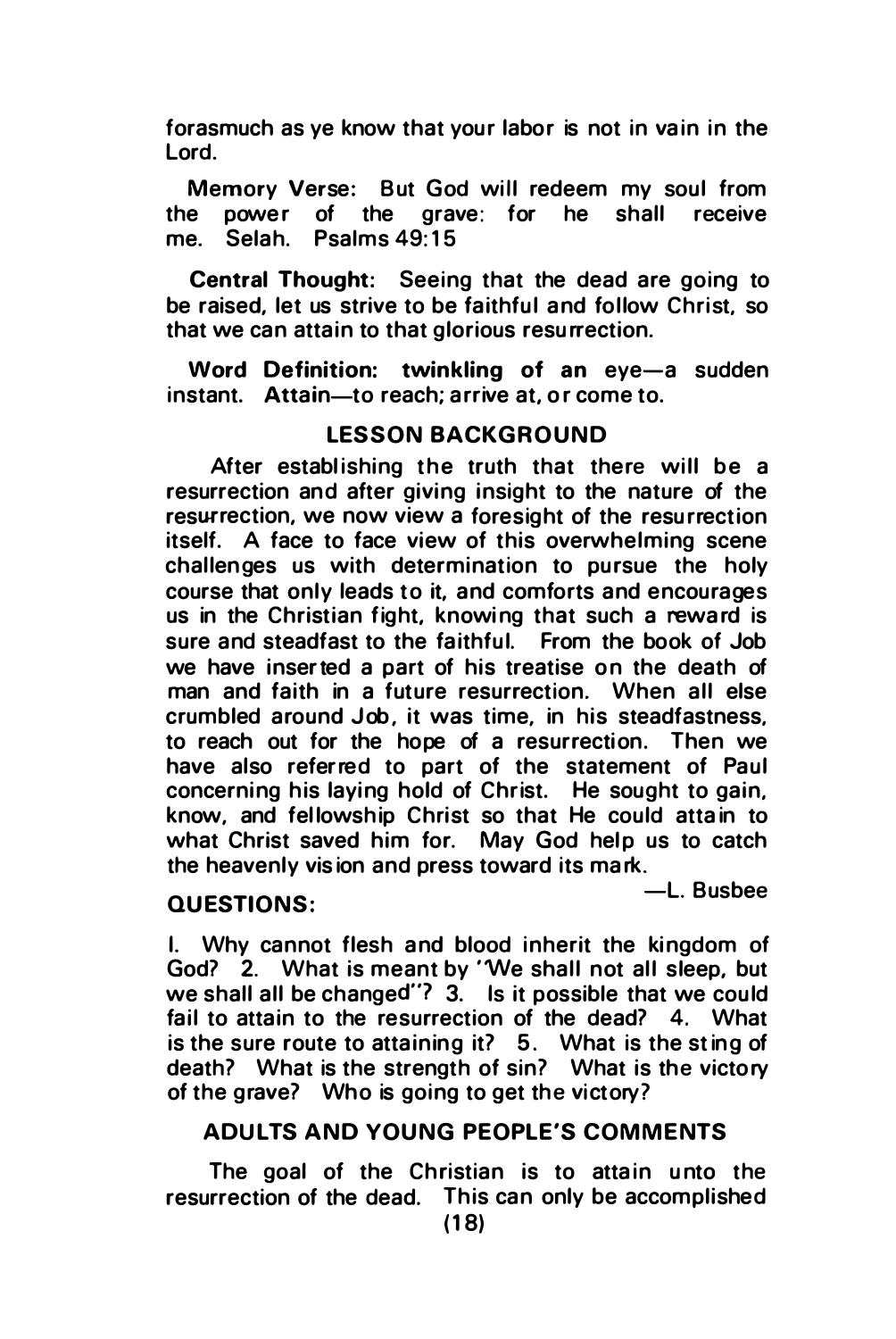by laving hold on Christ, knowing and learning of Him. possessing His righteousness, knowing and experiencing the power of His resurrection in our hearts and lives, and fellowshipping His suffering, as well as being a follower of His example. One cannot attain to a goal without pursuing the course that leads to that goal. Since Christ is the first-fruit of the resurrection, all who would share in that resurrection must needs bear the same fruit that He bore. Now this is our challenge as children of God. We have a course to pursue and a goal to attain.

This great resurrection day will soon unfold in all of<br>reality Stop and ponder what it will mean. "In a its reality. Stop and ponder what it will mean. moment, in the twinkling of an eye" the trumpet shall sound and the dead shall be raised incorruptible. This is yet in the future. It will be too late then to pursue the mark. We will have reached our mark whatever it may be. If we have earnestly striven and sought to follow the Lord, our reward will be to appear in glory with Him. But now is the time that we must work out our salvation with fear and trembling. Now is the time to make our calling and election sure.

It was Job's longing for the Lord to remember him. Note the language of those scriptures! "Hide me in the grave  $\dots$  until thy wrath be past". "Appoint me a set time, and remember me". This should be the prayer and desire or our hearts also. Death is ahead, that barrier that we cannot get around. The grave will house all our mortal substance. Have we pursued the mark so that we can be counted worthy of triumphing over the grave by the power of  $God$ ?  $\qquad$   $\qquad$   $\qquad$   $\qquad$   $\qquad$   $\qquad$   $\qquad$   $\qquad$   $\qquad$   $\qquad$   $\qquad$   $\qquad$   $\qquad$   $\qquad$   $\qquad$   $\qquad$   $\qquad$   $\qquad$   $\qquad$   $\qquad$   $\qquad$   $\qquad$   $\qquad$   $\qquad$   $\qquad$   $\qquad$   $\qquad$   $\qquad$   $\qquad$   $\qquad$   $\qquad$ 

#### FOOD FOR THOUGHT

What a glorious scene that will be when the "last trump" sounds and the dead in Christ arise from the grave. It will happen "in a moment". It will not take years to happen but will happen all at once. There are so many theories about the resurrection, but dear ones, it will happen in the end of time. Just as we are when the last trump sounds, so we will stand before God at the judgment. The Apostle Paul says, "I charge thee therefore before God, and the Lord Jesus Christ, who shall judge the quick and the dead at his appearing and his kingdom;" 2 Tim. 4:1. Notice he says "at his appearing." The judgment will take place "at his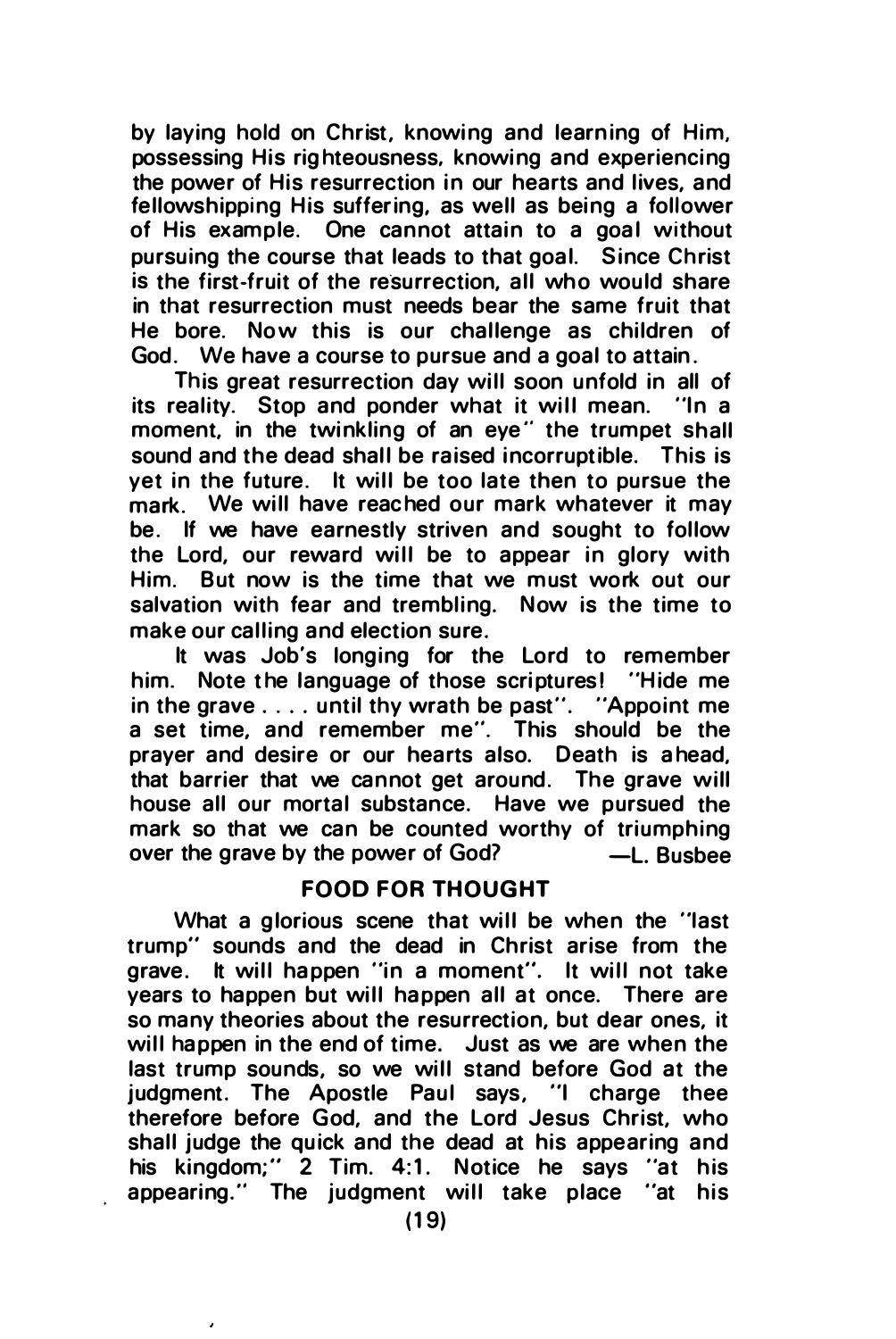appearing." How important it is that we are ready to meet our Lord and Saviour when He appears. If death overtakes us before "his appearing," we will be found at the judgment just as it has overtaken us. Surely we need to search the Word and keep ourselves ready for we know not the day or hour when the Son of Man will come. - M. Miles

#### A SPECIAL OFFER

"In my Father's house are many mansions, if it were not so I would have told you, I go to prepare a place for you."

The other day a salesman came to my door to tell me how to purchase a space in a lovely new cemetery at twothirds the regular cost. He was very enthusiastic about the place and the liberal offer being made. He showed me a picture of it and told me all about how it was planned as a garden, two gardens in fact. Truly it was beautiful and I was much impressed with it.

He told of the excellent care to be given it-how no one would be allowed to walk on the graves, no water could get into the graves and no travelers could eat picnic lunches, using the marble markers for tables—how all these things would justify them in charging much more than they charged in the less attractive cemeteries.

He said we should make this preparation before death comes. Well, it seemed that many were doing so, but many of these same people make no provision for the soul and the hereafter, yet we are told in God's Word that it is appointed unto man once to die and after that the judgment, and that we must give an account of the deeds done in the body. The Bible says that today is the day of salvation, and that there is no chance to get ready after death. Oh, how we need to be concerned about our own salvation, and the salvation of our loved ones, friends, neighbors, and the world.

The salesman went from door to door, urging people to take advantage of the special offer being made-only two-thirds the regular cost. Should not Christians go from door to door telling all who will listen of the special offer of salvation which doesn't cost one cent to us? It's free to us only because Jesus, the Lord of lords, King of kings, the blessed Son of God, paid the great price. He suffered untold agony and died the awful death on the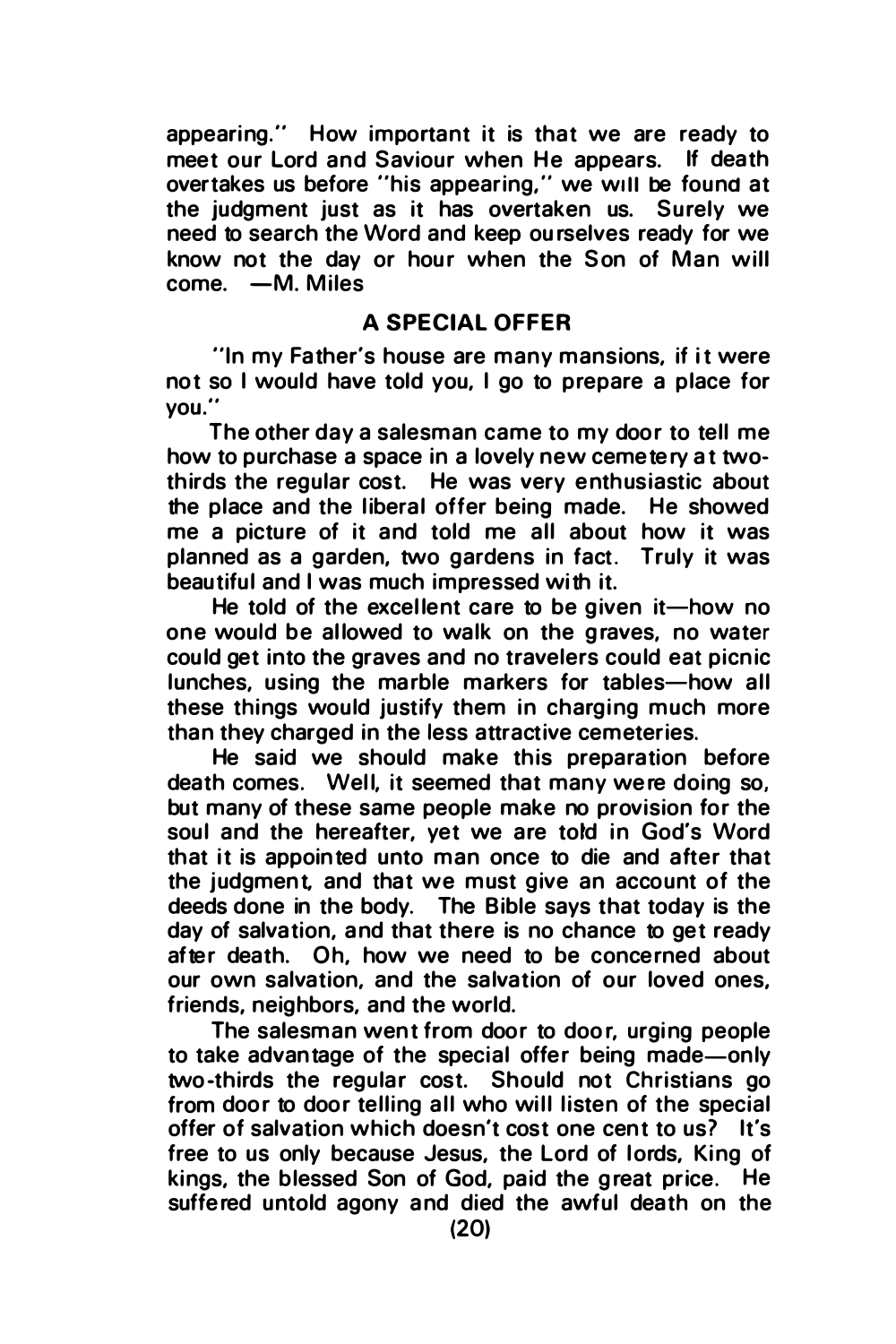cross that we might have salvation full and free, joy and peace and victory in this life and a home in Heaven in all eternity.

I shall never forget the picture he showed. It was very beautiful. Now, we can't show people a picture of heaven, but Paul, the apostle, tells us that eye hath not seen, nor ear heard, neither has it entered into the heart of man the things wh ich God hath prepared for those that love Him.

"In a moment, in the twinkling of an eye, at the last trump: for the trumpet shall sound, and the dead shall be raised incorruptible, and we shall be changed." -Sel. -------o-------

#### Aug. 3, 1975

#### "LET EVERYONE OF YOU" GIVE

#### I Cor. 16: 1-4; Deut . 16:17; Luke 21:1-4

I Chron. 29:9: Matt. 10:8b: Matt. 6:1

1 Cor. 16:1 Now concerning the collection for the saints, as I have given order to the churches of Galatia, even so do ye.

2 Upon the first day of the week let every one of you lay by him in store, as God hath prospered him, that there be no gatherings when I come.

3 And when I come, whomsoever ye shall approve by your letters, them will I send to bring your liberality unto Jerusalem.

4 And if it be meet that I go also, they shall go with me.

Deut. 16:17 Every man shall give as he is able, according to the blessing of the Lord thy God which he hath given thee.

Luke  $21:1$  And he looked up, and saw the rich men casting their gifts into the treasury.

2 And he saw also a certain poor widow casting in thither two mites.

3 And he said, Of a truth I say unto you, that this poor widow hath cast in more than they all:

4 For all these have of their abundance cast in unto the offerings of God: but she of her penury hath cast in all the living that she had.

Luke 6:38 Give, and it shall be given unto you; good measure, pressed down, and shaken together, and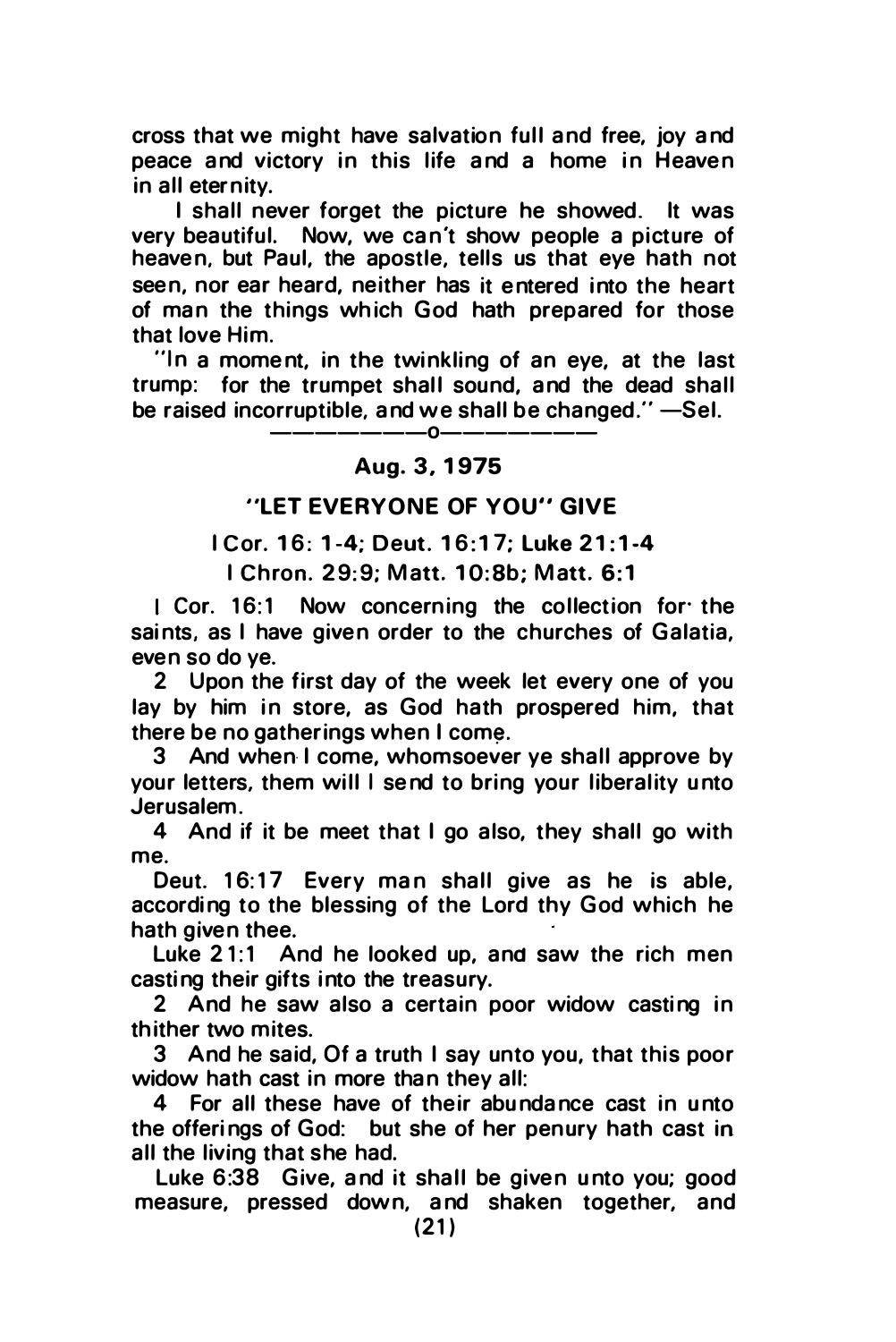running over, shall men give into your bosom. For with the same measure that ye mete withal it shall be measured to you again.

I Chron. 29:9 Then the people rejoiced, for that they offered willingly, because with perfect heart they offered willingly to the Lord: and David the king also rejoiced with areat joy.

Matt. 10:8b . . . Freely ye have received, freely give.

Matt. 6:1 Take heed that ye do not your alms before men, to be seen of them: otherwise ye have no reward of your Father which is in heaven.

Memory Verse: He that giveth unto the poor shall not lack: but he that hideth his eyes shall have many a curse. Prov. 28:27.

Central Thought: The whole Church is to give liberally and regularly, according to how the Lord has prospered each one.

Word Definition: Prospered means "to succeed; thrive; flourish. " .

#### LESSON BACKGROUND

The saints at Jerusalem were mistreated by their countrymen because of their love for Christ. Their goods were taken from them, etc. (Heb. 10:34). The Apostle Paul taught that it was the duty of other congregations to help another when in distress. (Rom 15:26). As they did this, it was giving as unto the Lord.

It was a regular custom for the Jews to make their collections on the Sabbath day. The saints did not meet together on the Sabbath day, but on the "first day of the week," which is Sunday. This is the day kept in memorial, even unto this day, of the resurrection of Jesus Christ.

It seems that some of the Corinthian Church had written a letter to Paul, that certain ones took the offering to Jerusalem to the poor saints. Paul seemed to be saying that he approved of those whom they had written about.

The principle of giving is taught in both the old and new Testament. - M. Miles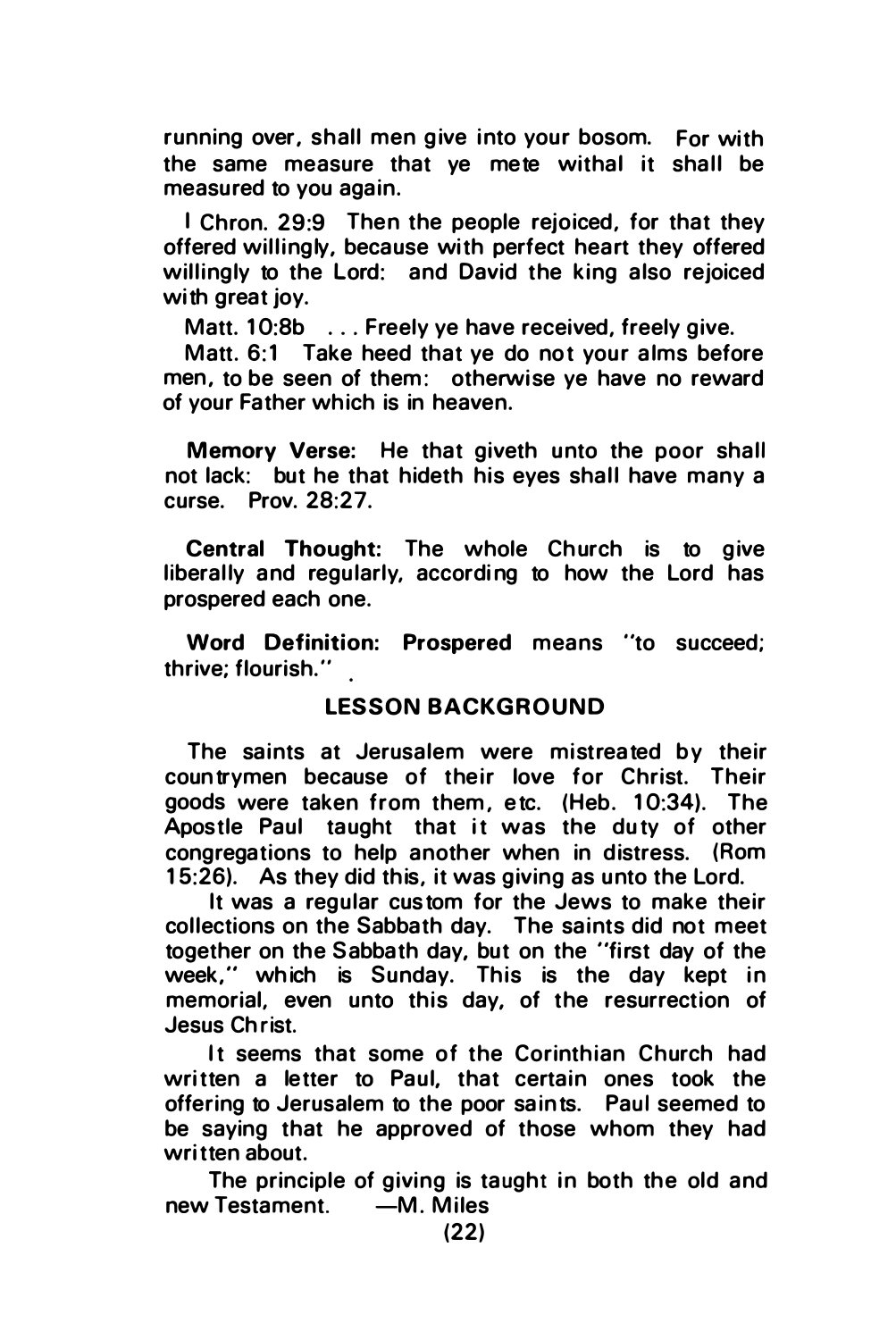#### QUESTIONS:

1. Who was giving to the poor saints at Jerusalem and who was ordering it to be done? 2. Tell about Jesus watching the poor and rich putting in their money and what His comments were. 3. How should we feel about our giving? 4. When are we to give and to whom do we give?  $5.$  How should our offerings be taken up?

#### ADULTS AND YOUNG PEOPLE'S COMMENTS

It is often said that "you can't outgive God". What a blessing it is to be able to give to those who have needs and to those who are busy for the Lord. "Give and it shall be given unto you." This is surely true. There are many ways to give, but today, our lesson is mainly on giving money. It takes money to buy the necessary things of life. You have to have money for places to stav. utilities. etc. We are instructed to give. I will never forget when I received word in 1954 that my dear mother had taken her bed and was not expected to live. I was over 1500 miles away and I wanted to go to her bedside. The saints gave me an offering to pay my fare on the train. I will never forget what that meant to me and how I did appreciate it. Even as I write about it now, I pray God to bless each one who had a part in that wonderful deed. It has now been over twenty years ago, but it will never be forgotten. I could relate many times when others gave to me when I had a need. I could also relate many instances when I received such a blessing from giving. One dear woman came in the office and was talking to me. It seemed I sensed a need and felt impressed to give her five dollars. When I gave it, she was so happy and let me know she had needed food. The Lord surely did fulfill His Word. I was given five dollars very soon after that. I have had a number of similar experiences. Even if I had not been given to, I know I would never have lost, as God took note.

Let us notice the words, "concerning the collection for the saints," and our manner of giving, or taking freewill offerings. We also want to notice that Jesus sat by and w atched everyone putting their offerings in the treasury. We must come to the conclusion that there is a way to take up a collection. First, we want it to be a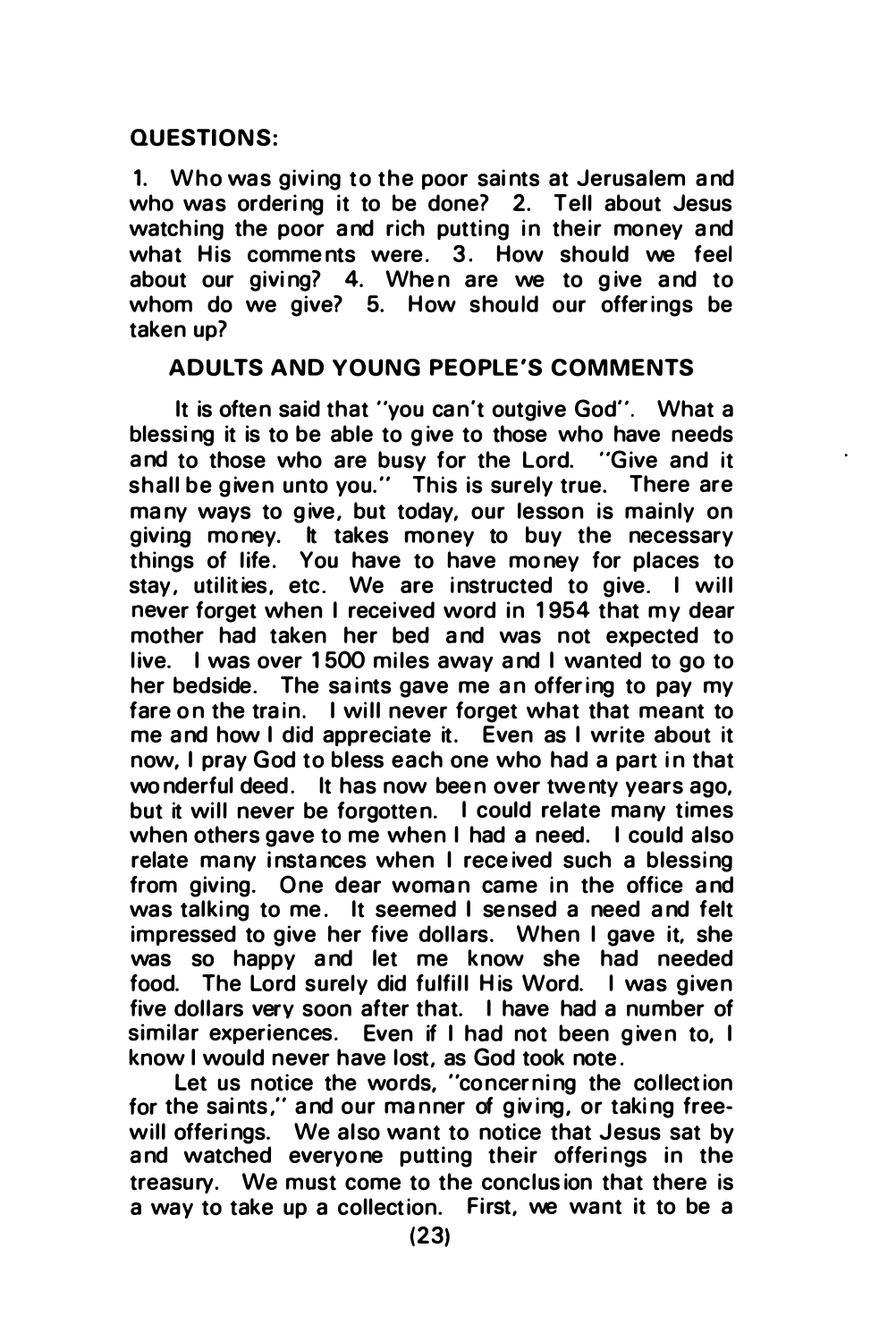"free-will" offering as is mentioned in our lesson. That means it is to be given with a perfectly free will. When a plate is passed, it makes one feel duty bound to give, or embarrassed if not able to. But when a person is given a chance to freely walk up to a box, or to a certain place. and put in what they want to, it is a "free-will" offering.

There also must be a time element in doing this. It is better to do it at the first part of a service. Many times, if done before a message, it breaks into the spirit of the meeting. If it is done at the last, it might break into an altar call. A person surely needs to seek the Lord for the proper time for an offering to be taken.

The work of the Lord suffers because of many failing to do their duty. We must obey the Word of God on all points, if we would prosper in our souls. When we give we want to take our hands off of the offering. The person who receives is responsible then. If he does not use it properly, you will not be held to account. You already have laid up your treasure in heaven if you have given it "as unto the Lord." When we watch and see how it is used, we are not giving it "as unto the Lord." Now this doesn't mean in certain business dealings, such as taking care of the chapel building, etc., where we all are to have a say. This, of course, must be done in a peaceful manner. - M. Miles

#### **FOOD FOR THOUGHT**

The Bible teaching concerning the holy practice of giving has been proven true and unerring by those who have exercised themselves therein. I have been impressed with a story that clearly illustrates what practical giving will do for a person. There was a man<br>who was very rich but also very selfish and who was very rich but wretched. In the depths of his despair he decided to end all of his misery by going and jumping into the river. As he prepared to go, he happened to think of the wealth that he would leave behind and how that it would not do him any good. He thought that perhaps he would see to it that his fellowmen could get a hold on it and use it. So he decided to take a large amount along with him and pass it to those whom he would meet on his way to the river. Thus he did. Right and left, he began to pass out his money to the men and women on the street. Doubtless to say, he saw many happy smiles and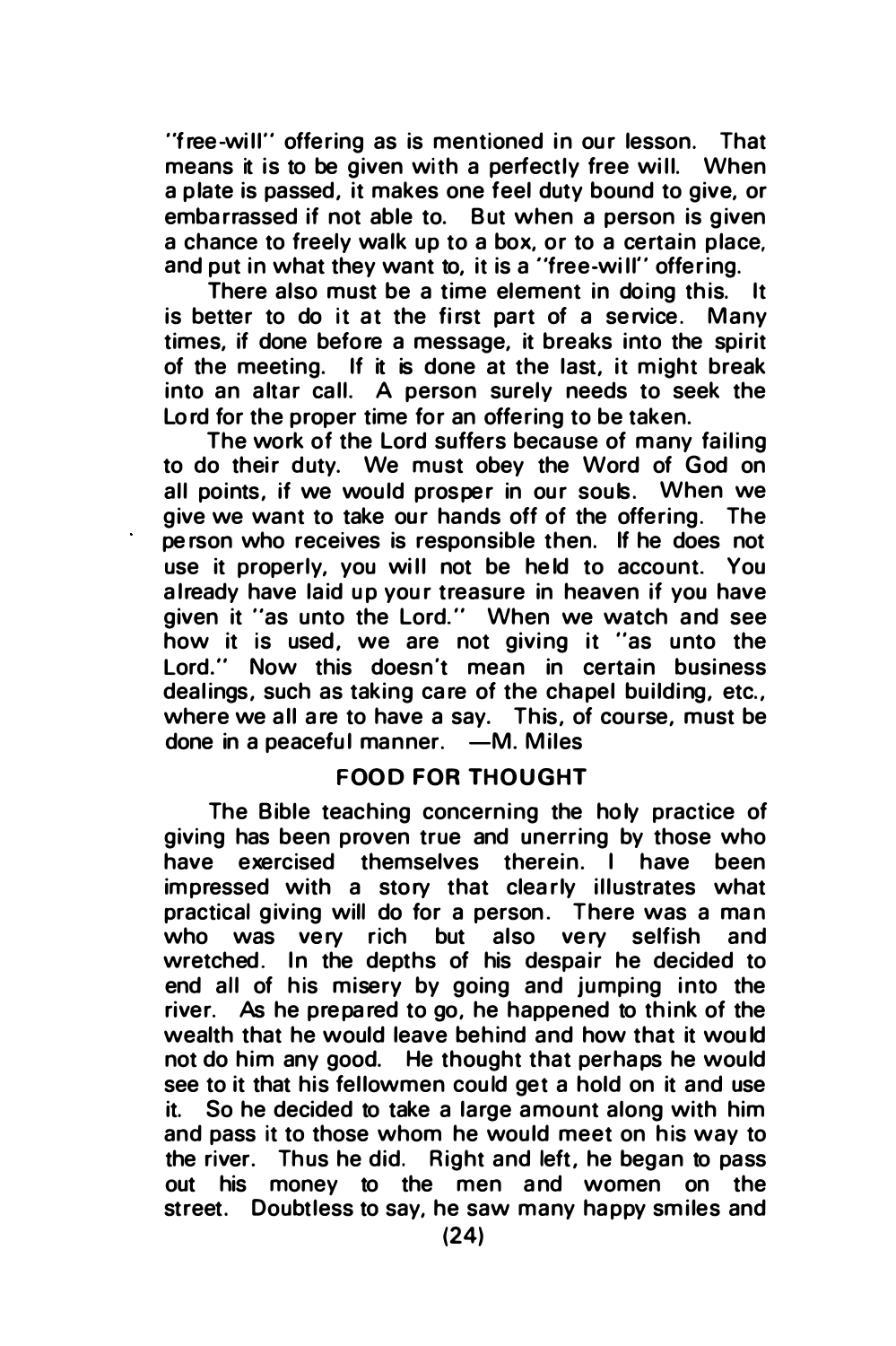heard many grateful words that day. It had its effect. By the time he had arrived at the river, his heart was filled with a strange and new happiness, so that he could not bring himself to take his life.  $\qquad$  -L. Busbee could not bring himself to take his life.

#### THE BIGGEST GAMBLER IN TOWN

In spite of law, the United States is the gamblingest nation that ever existed. About 50 million adults and a great number of minors indulge in some form of gambling in the U.S. Close to \$30 billion is bet each year. A billion dollars per year is gambled away in the numbers racket, and another billion in slot machines. Ten billion dollars a year is bet in horse racing.

In roulette, chuck-a-luck, or dice, the house is set to make from \$50 to \$150 an hour. Slot machines return about twenty cents out of each dollar. Sixty million decks of cards are sold each year. Yet, you can't win.

From the Bible we learn that Judas bartered for thirty pieces of silver to betray Christ into the hands of His enemies. Judas possibly believed that Christ would escape, or bypass the cross; but Christ died on the cross, and Judas hanged himself when he saw the crime he had committed. Judas gambled and lost.

The Lord warns us many times about the danger of putting material things ahead of spiritual, until we have wasted our life away, and the soul is lost eternally.

Today, many homes are poor, families ill-clothed, and many children hungry because of gambling. Dad buys a few ball tickets at the shop, or stops at a gambling hall on the way home, and the pay check is soon too small to meet the needs of the family. One day, God is going to ask for an account of all this.

#### Who Is The Biggest Gambler In Town?

It isn't the man who stands behind the counter, or the wheel in a gambling house. He knows the house is set to win; so he is not gambling. With him, it is a sure thing. Nor it it the man who wastes his earnings there, waiting for the break that never comes. The biggest gambler in town is the man who gambles with his greatest possession-his soull You may lose money and earthly possessions and regain them through work during this life; but, if you neglect your soul's salvation and go out into eternity unsaved, you have gambled and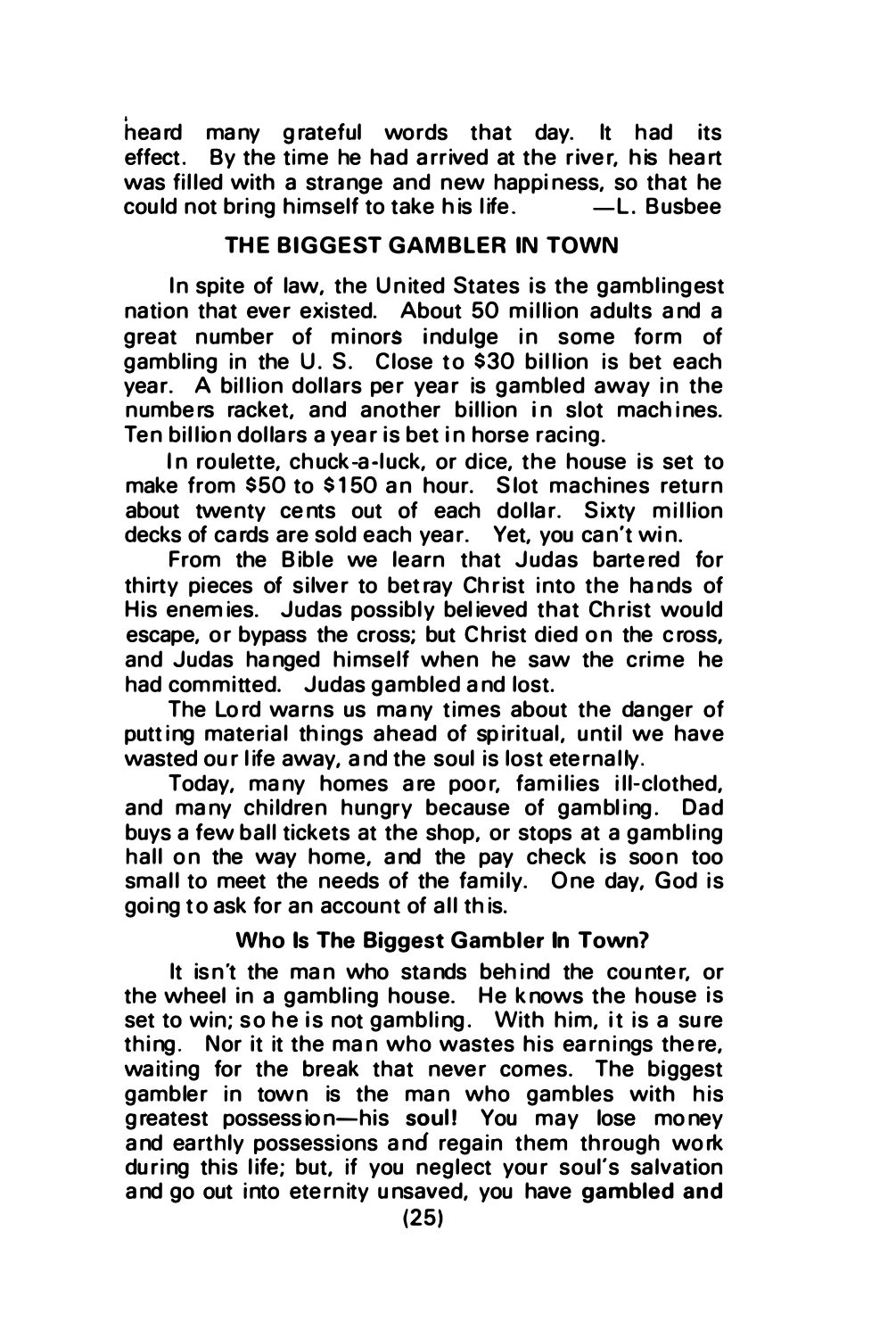lost for eternity! Don't gamble-time may be short-be safed today!

"For what is a man profited, if he shall gain the thole world, and lose his own soul? or what will a man  $\mathscr{B}$ ive in exchange for his soul" (Matthew 16:26)?

ż

"Believe on the Lord Jesus Christ, and thou shalt be<br>ed. and thy house" (Acts 16:31).  $-$ B Cummons saved, and thy house" (Acts 16:31).

#### $---$ 0 $-$

#### Aug. 10. 1975

#### FOES AND FRIENDS

#### I Cor. 16:5-14: 2 Tim. 4:14-18

I Cor. 16:5 Now I will come unto you, when I shall pass through Macedonia: for I do pass through Macedonia.

6 And it may be that I will abide, yea, and winter with you, that ye may bring me on my journey whithersoever I go.

7 For I will not see you now by the way; but I trust to tarry a while with you, if the Lord permit.

8 But I will tarry at Ephesus until Pentecost.

9 For a great door a nd effectual is opened unto me, and there are many adversaries.

10 Now if Timotheus come, see that he may be with you without fear: for he worketh the work of the Lord. as I also do.

11 Let no man therefore despise him: but conduct him forth in peace, that he may come unto me: for I look for him with the brethren.

12 As touching our brother Apollos, I greatly desired him to come unto you with the brethren: but his will was not at all to come at this time; but he will come when he shall have convenient time.

13 Watch ye, stand fast in the faith, quit you like men, be strong.

14 Let all your things be done with charity.

2 Tim. 4:14 Alexander (Acts 19:33) the coppersmith did me much evil: the Lord reward him according to his works:

15 Of whom be thou ware also: for he hath greatly withstood our words.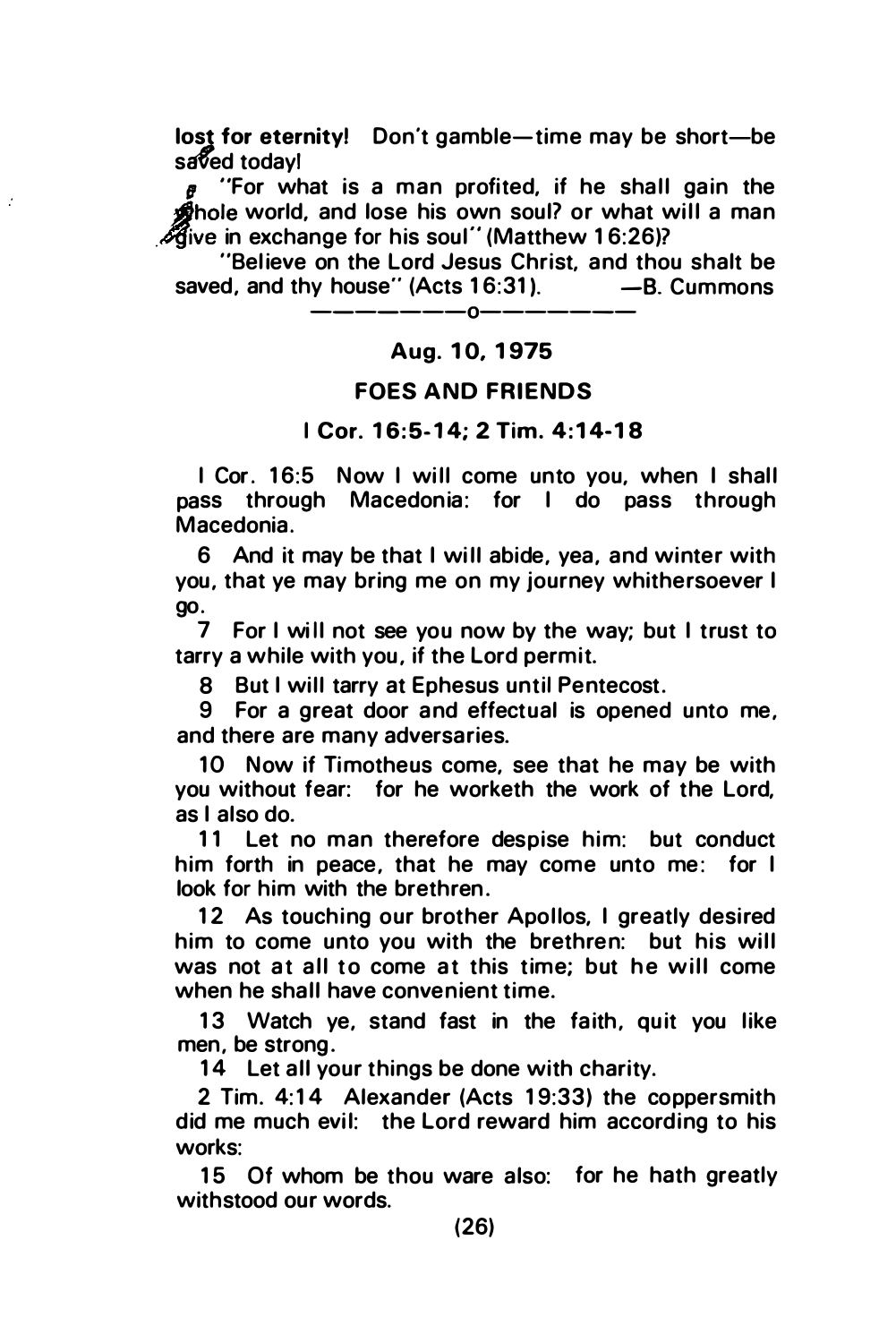16 At my first answer no man stood with me, but all men forsook me: I pray God that it may not be laid to their charge.

17 Notwithstanding the Lord stood with me, and strengthened me; that by me the preaching might be fully known, and that all the Gentiles might hear: and I was delivered out of the mouth of the lion.

18 And the Lord shall deliver me from every evil work, and will preserve me unto his heavenly kingdom: to whom be glory for ever and ever. Amen

Memory Verse: All the brethren greet you. Greet ye one another with an holy kiss. I Cor. 16:20.

Central Thought: God rules and we must submit to the Master of each of our lives. He opens doors and closes doors. He sends friends and permits foes to oppose. We must be stedfast, watchful and strong for the Lord.

#### LESSON BACKGROUND

When we read these verses of the Apostle Paul, let us notice the three contrasts in words,  $T$  will, $T_{1}$ , . . .  $T_{1}$  do  $T_{2}$ (verse 5). "I will not" (verse 7). "It may be" (verse 6). "I trust," and "If the Lord permit" (verse 7). Notice that two minds, two wills, are working together in the ordering of Paul's life. We read in the Bible about God working behind the scene in the lives of people and nations. We read of Him actively interposing in their lives. Today, God is still working, and we need to look for Him and see Him in the lives of people and nations. God's supreme purpose in every life, and in every nation, is to bring them to the realization that they are responsible to Him.

Notice that Paul is seeking to stay in the order of God. Paul knows that God is supreme. He knows that God rules each life and has the last say about each life. Although man may refuse to take God's counsel. he cannot shut Him out of His work. Man's work will go only as far as God permits and if God wills, man's whole plan will collapse to utter ruin. We read that "Napoleon's fall dated from the day when, on his way to Moscow, he turned away from the faithful remonstrance of good Queen Louise of Prussia with his bold defiance of God: 'Madam, I propose a nd I dispose!"'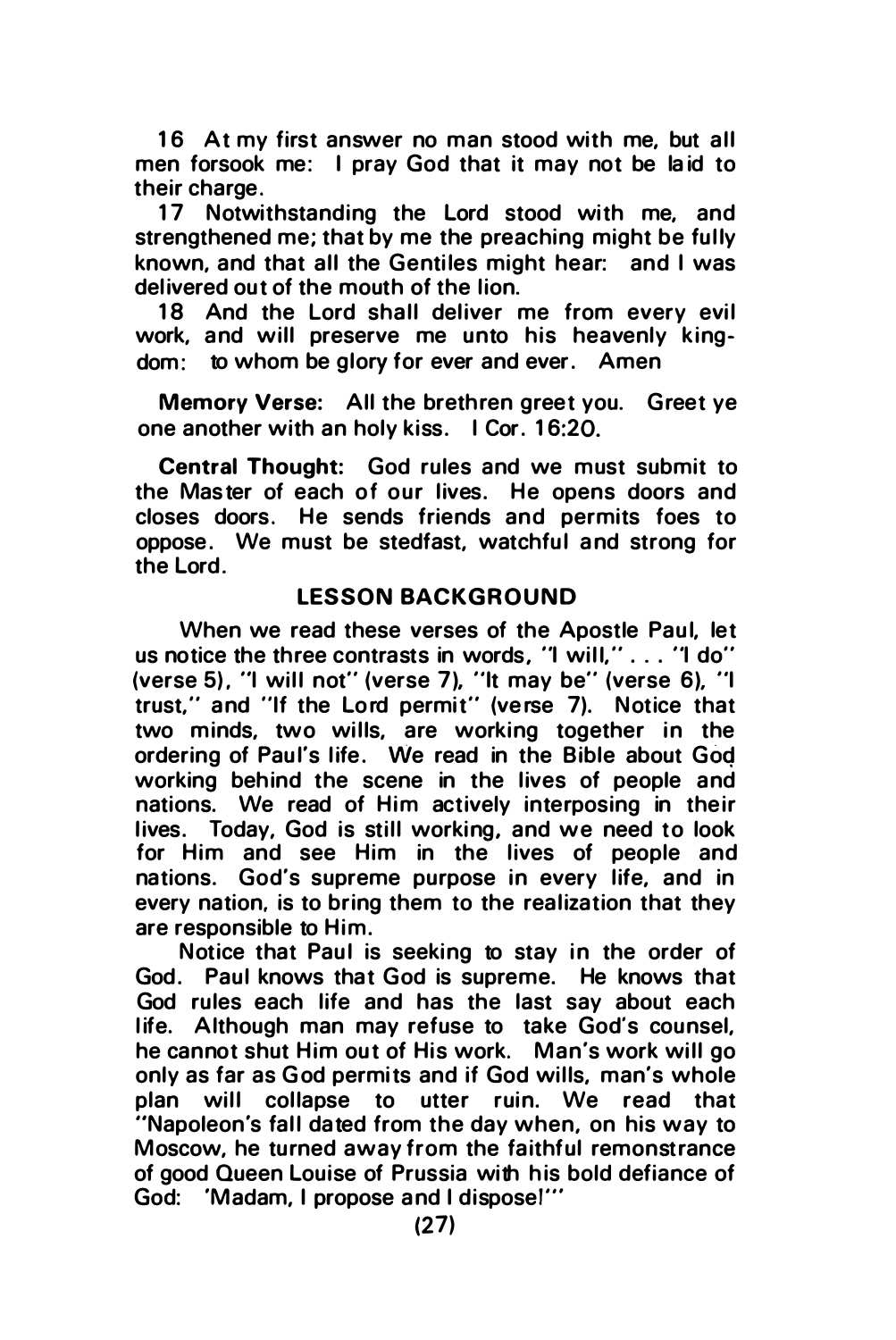In all humility we must bow before that higher will. our God, and let Him lead, rule, govern and control our lives or we will come to utter ruin. "Commit thy works"<br>unto the Lord, and thy thoughts shall be unto the Lord, and thy thoughts shall be established." Prov. 16:3. - M. Miles

#### ADULTS AND YOUNG PEOPLE'S COMMENTS

Each of us are weaving history on the ioom of time. Day by day our lives are, seemingly, ordered by our own will and desires. However, if we turn the loom over, we see God is working out His own design; but with a different color and character. God is permitting and God is ordering. Happy is the person who realizes that they must submit to the plan of God in life and then all will work for their own good and for the good of others in life. Paul said in our lesson that he would "tarry a while with you, (Corinthians) if the Lord permit." (verse 7<sup>1</sup> Paul proposed his plan but God disposed of that plan, since Paul was submissive. Doors were opened for him and closed.. He was very sensitive to the leadings of the Lord. When he knew definitely that God was leading. then he did not allow the adversaries to hinder his work or courage. He faced it with confidence in the God whom he served.

God leads us definitely and when we meet obstructions, we are not discouraged, because we know that God will take care of each obstruction. We can say with Paul. "notwithstanding the Lord stood with me, and strengthened me." Praise God for that faith we have in Him. We know that "the Lord shall deliver me from every evil work, and will preserve me unto his heavenly kingdom." (verse 18)

Let us also notice how the Apostle Paul speaks of Timothy. It seems that Paul realizes Timothy's timidity and youth might hinder him. Paul has considered Timothy as "his son" in the gospel, but in the work and before God, they are equals. Paul says that Timothy "worketh the work of the Lord, even as I do". He did not want to crush that tender, young spirit of Timothy, nor see it crushed. He helped to prepare the way before his friend.

Let us notice what he says about Apollos. He seems to have a mind of his own and did not need Paul's help. Paul bowed to the will and judgment of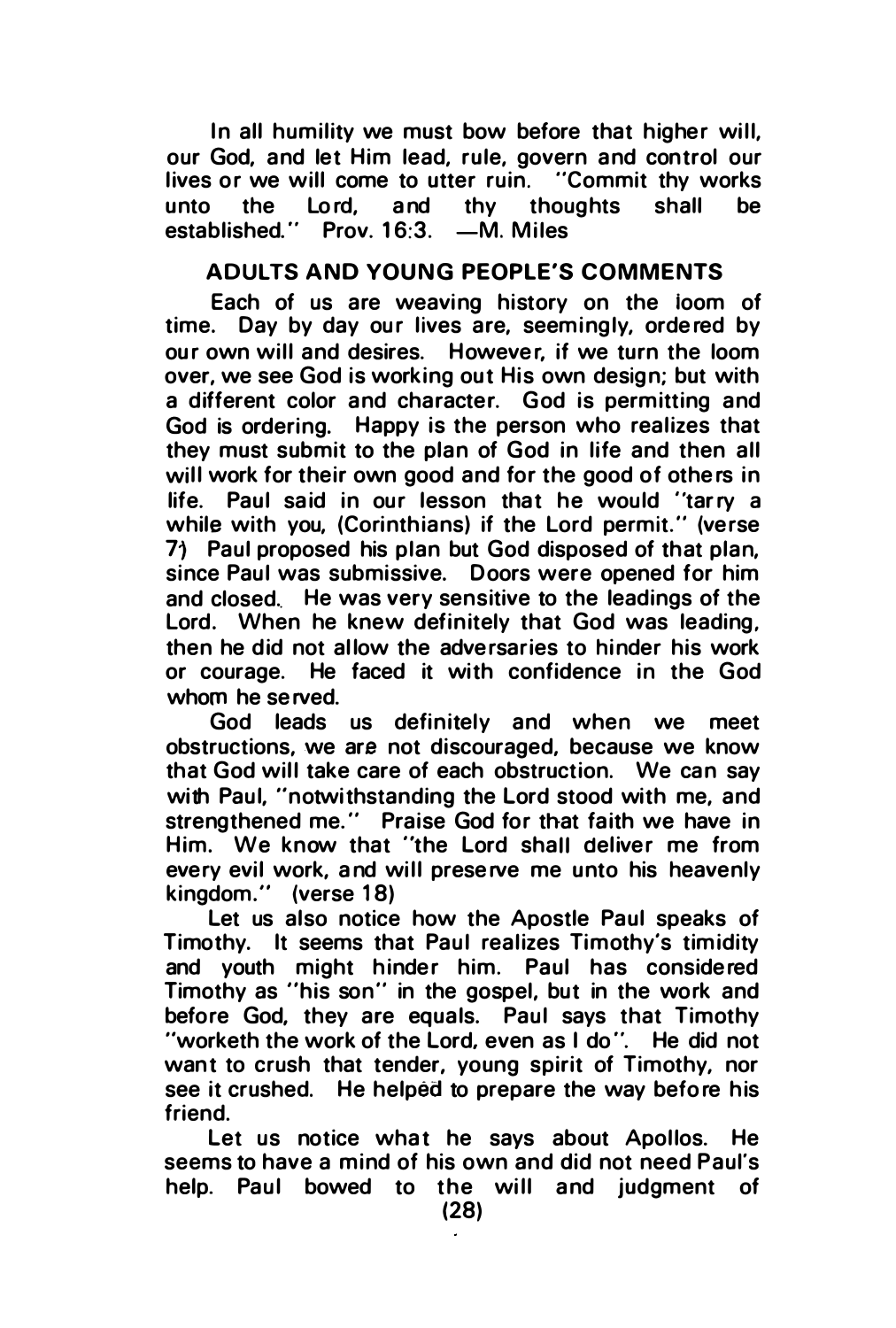Apollos. We also notice the confidence that Paul has in<br>Apollos. Surely Paul was a wise master-builder before Surely Paul was a wise master-builder before Apollos began to learn from Aquila and Priscilla the rudiments of the gospel, yet he respected Apollos' desire and wavers his own "great desire".

Neither friend or foe can keep us from doing God's will and being in His order.  $-M$ . Miles

#### FOOD FOR THOUGHT

In every phase of life is found the presence of friends and foes. Friends are enjoyed and appreciated while foes we are made aware of and guard against. Friends are to lift up while foes seem bent on pressing us down. We have one great friend, and that is Jesus. We have one great foe, and that is Satan the adversary. But in living for the Lord we find that we have other friends and foes and these come in the form of people. To keep the right attitude toward friend and foe alike is part of being a Christian. Judas turned out to be an enemy of Christ, yet Christ called him "Friend" in the garden when He was betrayed. The prophet Zechariah prophesied of Jesus being wounded in the house of His friends. Zech. 1 3:6. Also we find in Proverbs 18:24 it says that a man that hath friends must shew himself friendly: and there is a friend that sticketh closer than a brother. Look at the different Bible characters and consider how that they had friends and foes. Look at Joseph, Moses, David, Paul, and even our Lord. Be thankful for friends and endeavor to hold their friendship in the bonds of true divine love. And if · perchance you meet with a foe, don't forget that the scripture says also in Proverbs 16:7, 'When a man's ways please the Lord, he maketh even his enemies to be<br>at neace with him."  $-$ L. Busbee at peace with him."

#### **CHEWING GUM**

As I drive along the road Many things I see. Yonder are a dozen cows Neath a maple tree. While the fiery sun above, Glows in burning heat There they lie and chew, In contentment sweet. (29)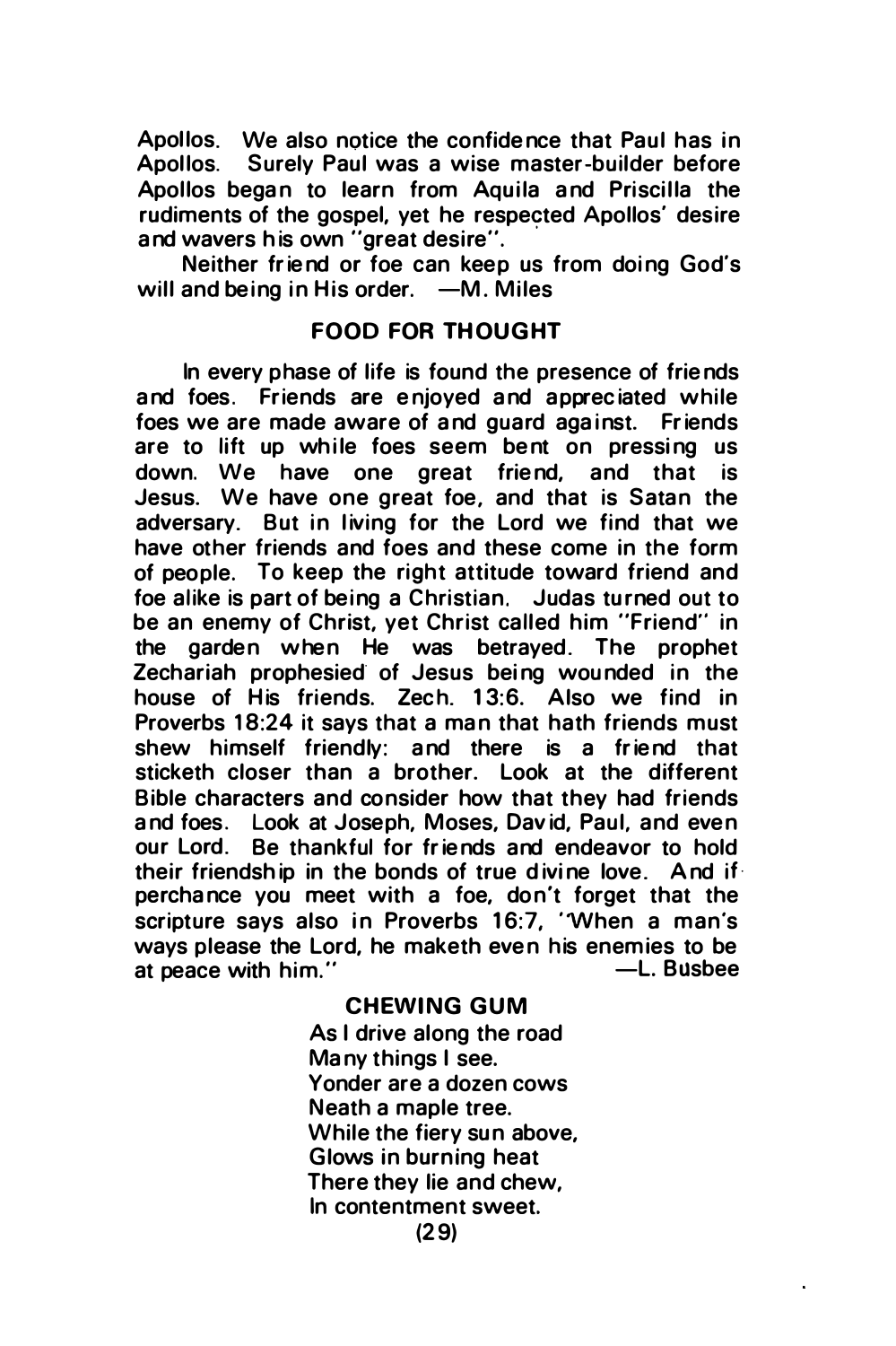As I sit in church Sometimes there I see That reminds me of the cows Neath the maple tree. Men and women, boys and girls, Jaws a-moving just like cows. It's not exactly wrong to chew If it's not over done. But there are places where. It surely doesn't belong.

-Sel.

### ------0------- Aug. 17, 1975

#### COMFORT AND AFFLICTIONS

#### 2 Cor. 1:1-12, 15

2 Cor. 1:1 Paul, an apostle of Jesus Christ by the will of God, and Timothy our brother, unto the church of God which is at Corinth, with all the saints which are in all Achaia:

2 Grace be to you, and peace from God our Father, and from the Lord Jesus Christ.

3 Blessed be God, even the Father of our Lord Jesus Christ, the Father of mercies, and the God of all comfort:

4 Who comforteth us in all our tribulation, that we may be able to comfort them which are in any trouble, by the comfort wherewith we ourselves are comforted of God.

5 For as the sufferings of Christ abound in us. so our consolation also aboundeth by Christ.

6 And whether we be afflicted, it is for your consolation and salvation, which is effectual in the enduring of the same sufferings which we also suffer: or whether we be comforted, it is for your consolation and salvation.

7 And our hope of you is steadfast, knowing, that as ye are partakers of the sufferings, so shall ye be also of the consolation.

8 For we would not, brethren, have you ignorant of our trouble which came to us in Asia, that we were pressed out of measure, above strength, insomuch that we despaired even of life: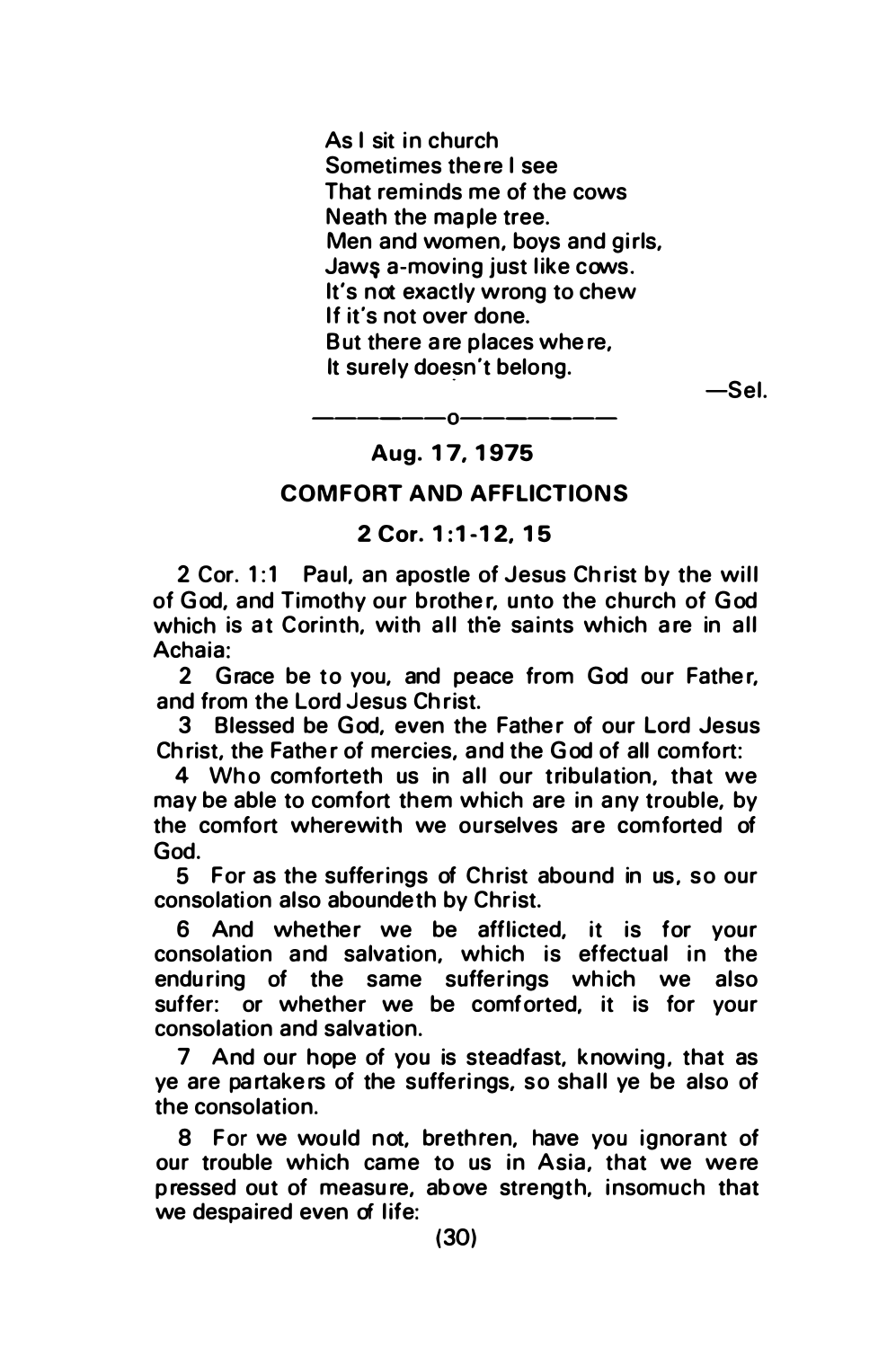9 But we had the sentence of death in ourselves, that we should not trust in ourselves, but in God which raiseth the dead:

10 Who delivered us from so great a death, and doth deliver: in whom we trust that he will yet deliver us:

11 Ye also helping together by prayer for us, that for the gift bestowed upon us by the means of many persons thanks may be given by many on our behalf.

12 For our rejoicing is this, the testimony of our conscience, that in simplicity and godly sincerity, not with fleshly wisdom, but by the grace of God, we have had our conversation in the world, and more abundantly to you-ward.

15 And in this confidence I was minded to come unto you before, that ye might have a second benefit;

Memory Verse: I John, who also am your brother, and companion in tribulation, and in the kingdom and patience of Jesus Christ . . . . Rev. 1 :9a.

Cen tral Thought: God does not comfort us in our afflictions, trouble, and trials just to make us comfortable. but that we might be a comfort to someone else.

Word Definition: Achaia was just the smaller Achaia and not the whole Roman province. The word "affliction" in our lesson, in the original, means tribulation or trouble. Comfort and consolation mean "solace, help, aid, support, soothe in distress or sorrow, cheer."

#### LESSON BACKGROUND

First Corinthians was written by the Apostle Paul, and was sent to the Corinth Church of God by Timothy. It seems that when Paul wrote the letter of Second Corinthians, he had not heard how the Corinth Church of God had received the first letter. Timothy worked with Paul in the establishment of the church at Corinth. (Acts 1 8:5)

We want to notice that there is an element in endurance which is fortitude or patience.

Paul speaks in verse eight about having some severe trouble or persecution which nearly broke down his health and threatened to interrupt his work. It is not known just what he was speaking of. The book of Acts doesn't tell us very much about the life of Paul.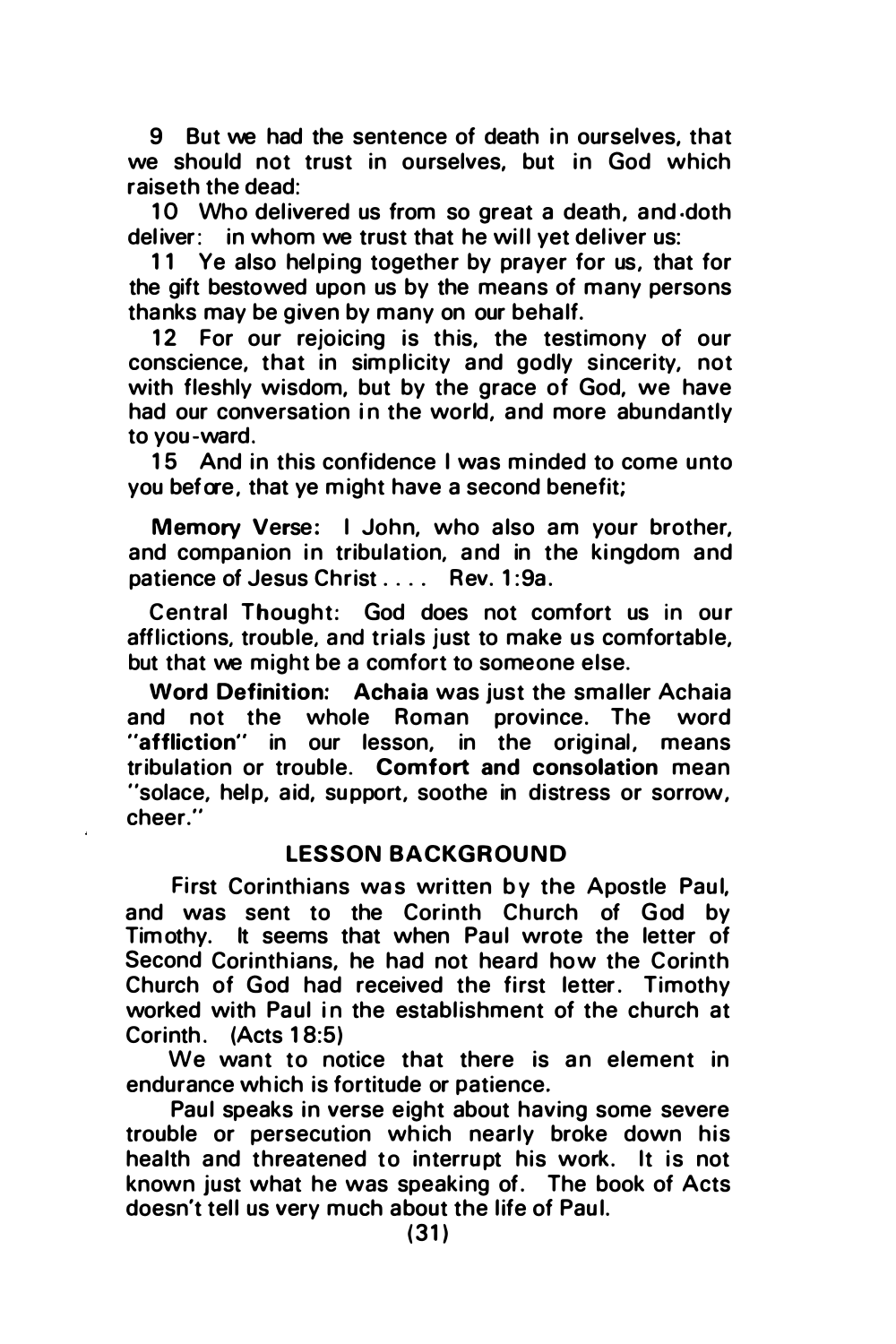In verse 11, the word "gift" seems to primarily mean deliverance, but also would not exclude the comfort or trust that came to Paul in his particuliar trial. He was thankful for their prayers.

3

#### ADULTS AND YOUNG PEOPLE'S COMMENTS

Comfort and affliction! What a contrast. The Bible says, "Man that is born of a woman is of few days, and full of trouble." Job 14:1. Trouble comes, just with us living in the flesh and in this world. Then, we do know that the child of God is a target for the devil. Directly or indirectly, affliction springs from sin; not necessarily a man's sin, but from the evil presence of the devil in the world. God permits the devil to afflict us, as we read in the case of Job. The devil could not go any farther than God permitted him to go. First he took everything from Job that he possessed and then by permission of God, the devil put boils upon his body. His wife told him that he should curse God and die. Seemingly, he lost all, but he held his integrity with God and God brought him forth victorious. His faith was tested but he said. "I know that my Redeemer liveth . . . He knoweth the way I take: when he hath tried me, I shall come forth as aold." Job 23:10. Praise God, we see the affliction Job 23:10. Praise God, we see the affliction and the comfort of God working in Job's situation.

"All comfort," means all forms, kinds, or aspects of comfort. How great the grace of God to His children is. The God of all comfort gives it to us through the name of His Son, Jesus Christ. "All comfort" is a balm for a wound, a solace for sorrow, rest for weariness and strong help. It gives us relief and ease and also strength. It is even better than the comfort a mother gives her crying baby while she holds it in her arms and kisses away its distress. The child might still inwardly have some fears, but when God comforts, it touches us inwardly. It touches our very spirit and brings in courage and help to fight the enemy of our soul or to face the problem with strength.

What is the end of our comfort? The Apostle Paul tells us that we are to "comfort them which are in any trouble, by the comfort wherewith we ourselves are comforted." (verse 4) If you have gone through something, you are more than an advocate of victory; you are a witness. No one can speak with authority unless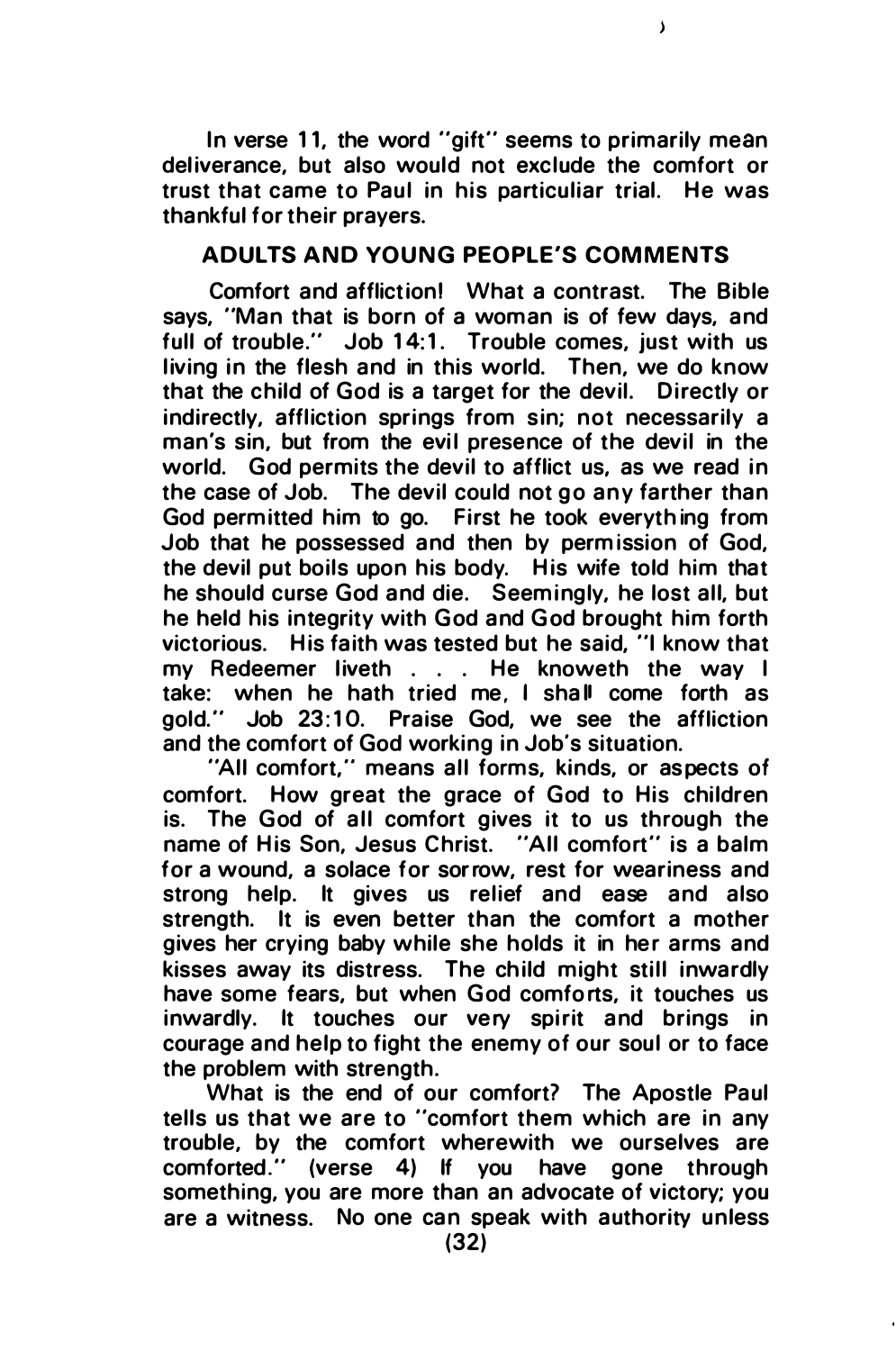they have been a partaker of the affliction. Sometimes God lets us go through things so that we can better help others. Let us be vessels for our Master's use in any way He sees fit.  $-Sis$ . Marie Miles

#### FOOD FOR THOUGHT

He is the Father of mercies, the God of all comfort. Of all the attributes of the Almighty God. perhaps this comes as close to the need of mortals as any. In fact, very few people are even inclined to seek the Lord except those who are deeply conscious of their need for mercy and comfort. Paul said later on in this epistle that God comforteth those who are cast down. Who is it that needs comfort but those that mourn? God is to people what they need. To the weak and faint He is strength and power. To the simple and unlearned He can be wisdom and understanding. It is to those who sit in darkness that He commands His light to shine unto. It is to the poor that He wills His great riches. It is to the hungry and thirsty that He opens His hand. Jesus made the statement that the sick are the ones who need a physician, not those who are well. He even told some that for judgment He came into the world that they which see not might see, and that they which see might be made blind. For an explanation He said. "If ye were blind, ye should have no sin: but now ye say, We see; therefore your sin remaineth." John 9:39-41 What category do we fall in? -L. Busbee

#### **BEAUTIFUL WOUNDS**

In an American town resided a widowed mother and her little son. The mother was very beautiful except for her hands which were terribly scarred as from scalding or burning. As the little lad reached the age when he began to notice the contrast between individuals, he asked his mother, "Mumsy, why are your hands so homely? Why aren't they beautiful like Bobby's mother's hands?" When the mother felt the little lad was old enough to understand, she answered his oft repeated question: 'When you were very small, Billy, you were playing in the living room one day, and I was working in the kitchen. Suddenly I heard you scream, and I rushed in and found you had gotten too close to the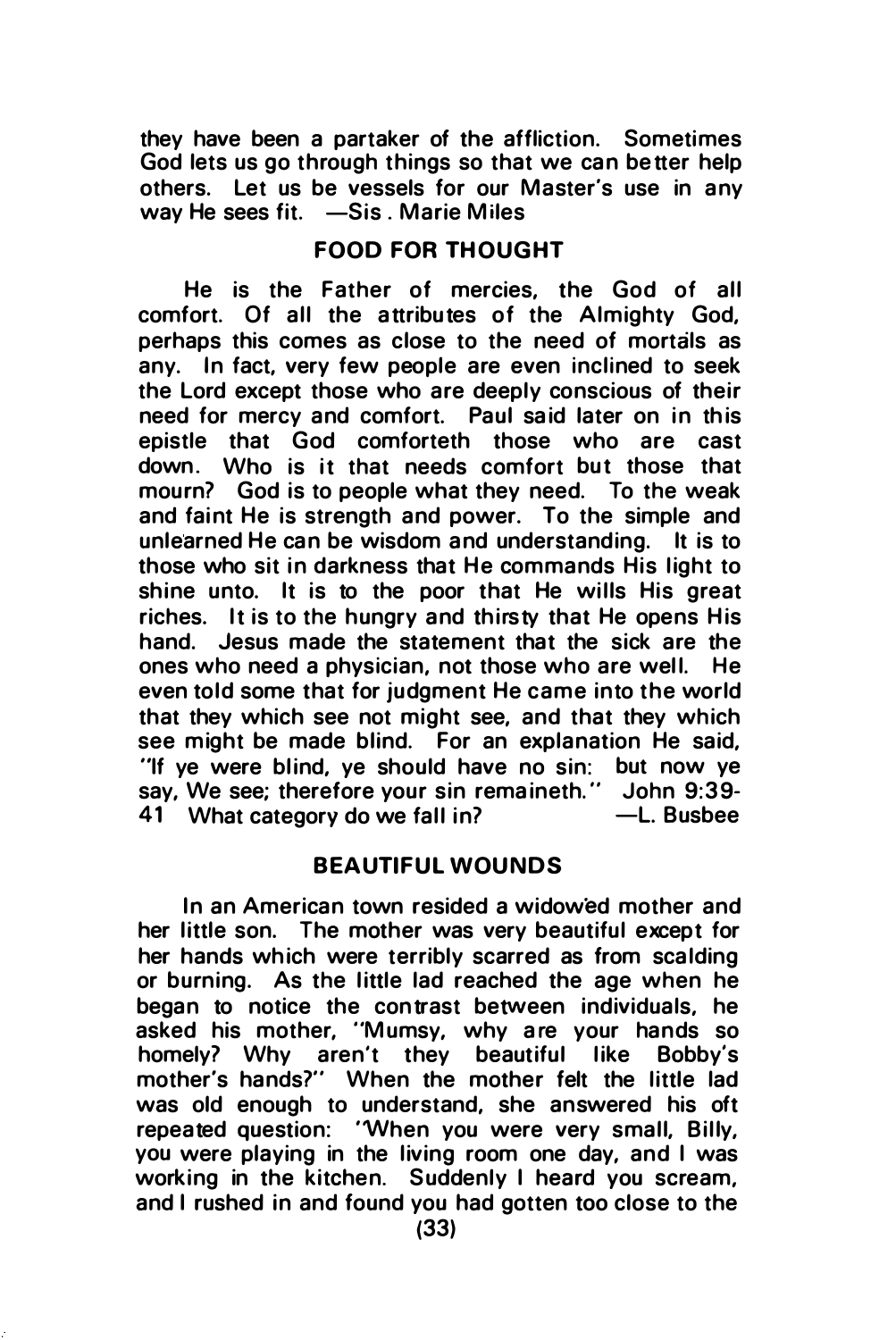fireplace, and your clothes had caught fire. I tore your burning clothes from your body before you were seriously burned, but my hands were deeply burned by the searing flames. This is why, Billy. I have such homely hands. That is why they are not beautiful." Little Billy looked at those scarred hands for a moment, and then one little arm went around his mother's neck and the other childish hand lifted one of her scarred hands to his lips for a kiss of tenderness, as he cried out in compassionate love, "Mother, your hands aren't homely; you have the most beautiful hands in all the world." In Christ's terribly marred face, we find beauty as we realize that He was wounded for our transgressions, saving us from far worse than a physical burning.

"But when they came to Jesus, and saw that He was dead already, they brake not His legs: but one of the soldiers with a spear pierced His side, and forthwith came there out blood and water." (The Greek original states: "there gushed out blood and water." Here we have a seeming contradiction of biological truth, because blood will not gush from the arteries of one who has passed unto death. It required the pulsation of the heart to cause blood to qush or spurt forth. Yet the Scripture factually states: "He was dead" and "there gushed out blood." The heart is encased in an elastic sac called the pericardium, a sac capable of great distension. If the heart walls should be ruptured, the blood would rush into the sac, causing it to become greatly distended. Then, should the sac be pierced from below, the force of gravitation would cause the blood to gush forth. And that is precisely the manner in which Jesus Christ died for our sins: He died of a broken heart. The 69th Psalm gives a detailed account of the events of the Passion of our Lord, and in the 20th verse states clearly: "Reproach hath broken my heart; and I am full of heaviness.'

Research revealed that not only does the New Testament record the suffering of all types of flesh wounds by our Lord, but also that the Old Testament foretold each of these types.

The types of wounds of the flesh: the wound of bruising; the wound of laceration: the wound of penetration; the wound of perforation; the wound of incision; and the wound of bursting, every one of these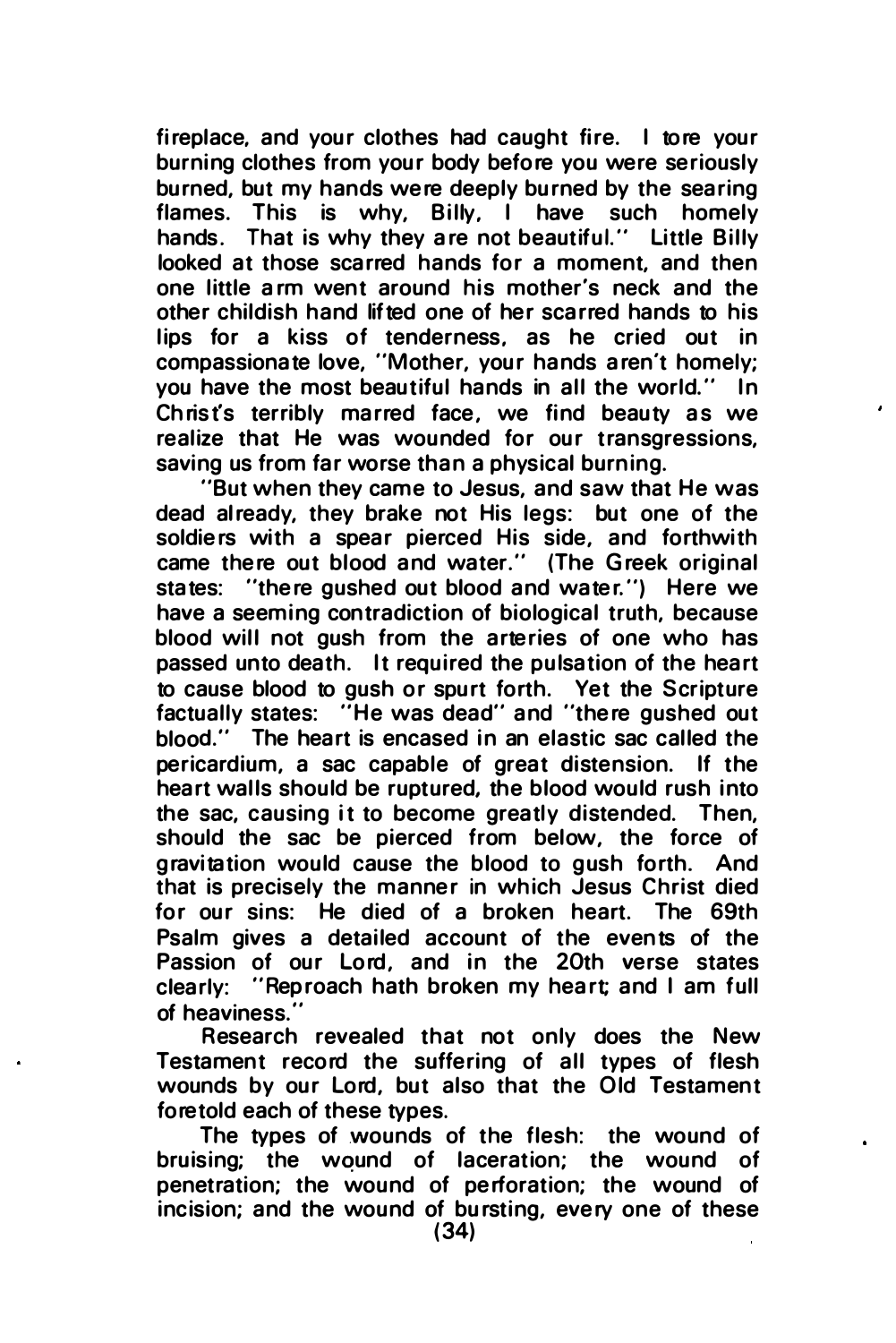wounds being suffered by Jesus Christ for you and for me. "He was wounded for our transgressions." But it is only as we accept for ourselves the shedding of His blood that we are cleansed from our sin. It is only as His life-giving blood is applied that we have the newness in Christ Jesus.

"His visage was so marred more than any man." But it was not for Himself that He was bruised—"He was bruised for our iniquities." Isa. 52:14. -Sel.

### -------0------- Aug. 24, 1975

#### OFFENDER FORGIVEN AND RESTORED

#### Gal. 6:1, 2: 2 Cor. 2: 4-17

Gal. 6:1 Brethren, if a man be overtaken in a fault, ve which are spiritual, restore such an one in the spirit of meekness; considering thyself, lest thou also be tempted.

2 Bear ye one another's burdens, and so fulfil the law of Christ.

2 Cor. 2:4 For out of much affliction and anguish of heart I wrote unto you with many tears; not that ye should be grieved, but that ye might know the love which I have more abundantly unto you.

5 But if any have caused grief, he hath not grieved me, but in part: that I may not overcharge you all.

6 Sufficient to such a man is this punishment, which was inflicted of many.

7 So that contrariwise ye ought rather to forgive him, and comfort him, lest perhaps such a one should be swallowed up with overmuch sorrow.

8 Wherefore I beseech you that ye would confirm your love toward him.

9 For to this end also did I write, that I might know the proof of you, whether ye be obedient in all things.

10 To whom ye forgive anything, I forgive also: for if I forgave any thing, to whom I forgave it, for your sakes forgave I it in the person of Christ;

11 Lest Satan should get an advantage of us: for we are not ignorant of his devices.

12 Furthermore, when I came to Troas to preach Christ's gospel, and a door was opened unto me of the Lord,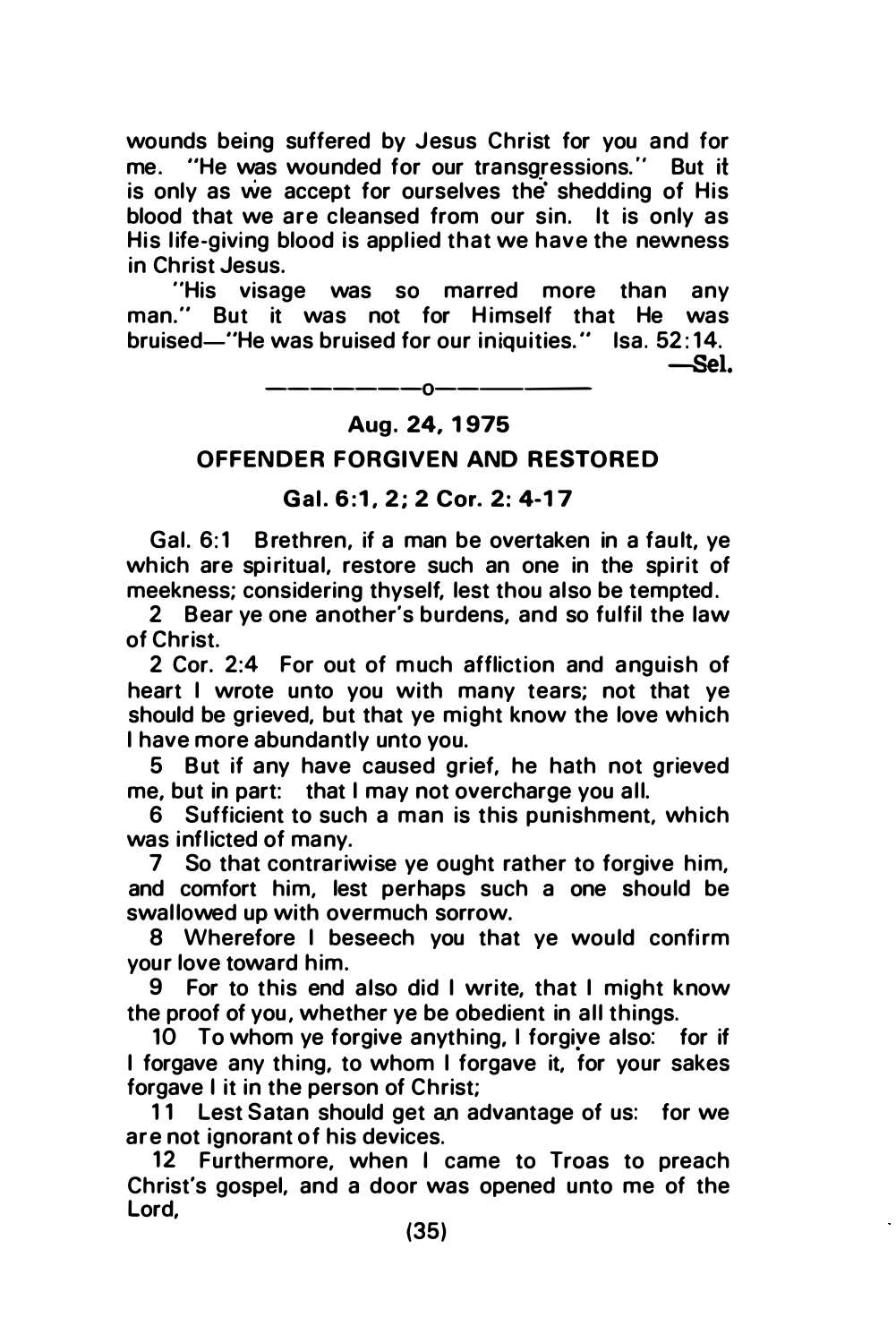13 I had no rest in my spirit, because I found not Titus my brother: But taking my leave of them, I went from thence into Macedonia.

14 Now thanks be unto God, which always causeth us to triumph in Christ, and maketh manifest the savour of his knowledge by us in every place.

15 For we are unto God a sweet savour of Christ, in them that are saved, and in them that perish:

16 To the one we are the savour of death unto death; and to the other the savour of life unto life. And who is sufficient for these things?

17 For we are not as many, which corrupt the word of God: but as of sincerity, but as of God, in the sight of God speak we in Christ.

Memory Verse: Forbearing one another, and forgiving one another, if any man have a quarrel against any: even as Christ forgave you, so also do ye. Col.  $3:13.$ 

Central Thought: Even grievous sins committed by anyone can be forgiven, and the penitent offender can be restored to complete confidence.

Word Definition: Forgive means "to give up resentment against or the desire to punish; pardon; to overlook an offense". Web. Die. "And when ye stand praying, forgive, if ye have ought against any: that your Father also which is in heaven may forgive you your trespasses." Mark 11:25. Triumph and incense are words probably used when the Roman army came back from battle. Rome had a holiday and long lines of captives marched down the street. Wagons were loaded with silver, gold, magnificent dresses and ornaments, statues, pictures and all the plunder from conquered cities. Incense was burned along with this parade of captured loot and people. They marched to the temple of Jupiter. Some captives met their death there. - Homiletic Com.

#### LESSON BACKGROUND

In our lesson we read how the Apostle Paul was a very tender man. Even though he had used his Apostolic severity of power, yet all the while he was weeping over the loss of their love. He had used strong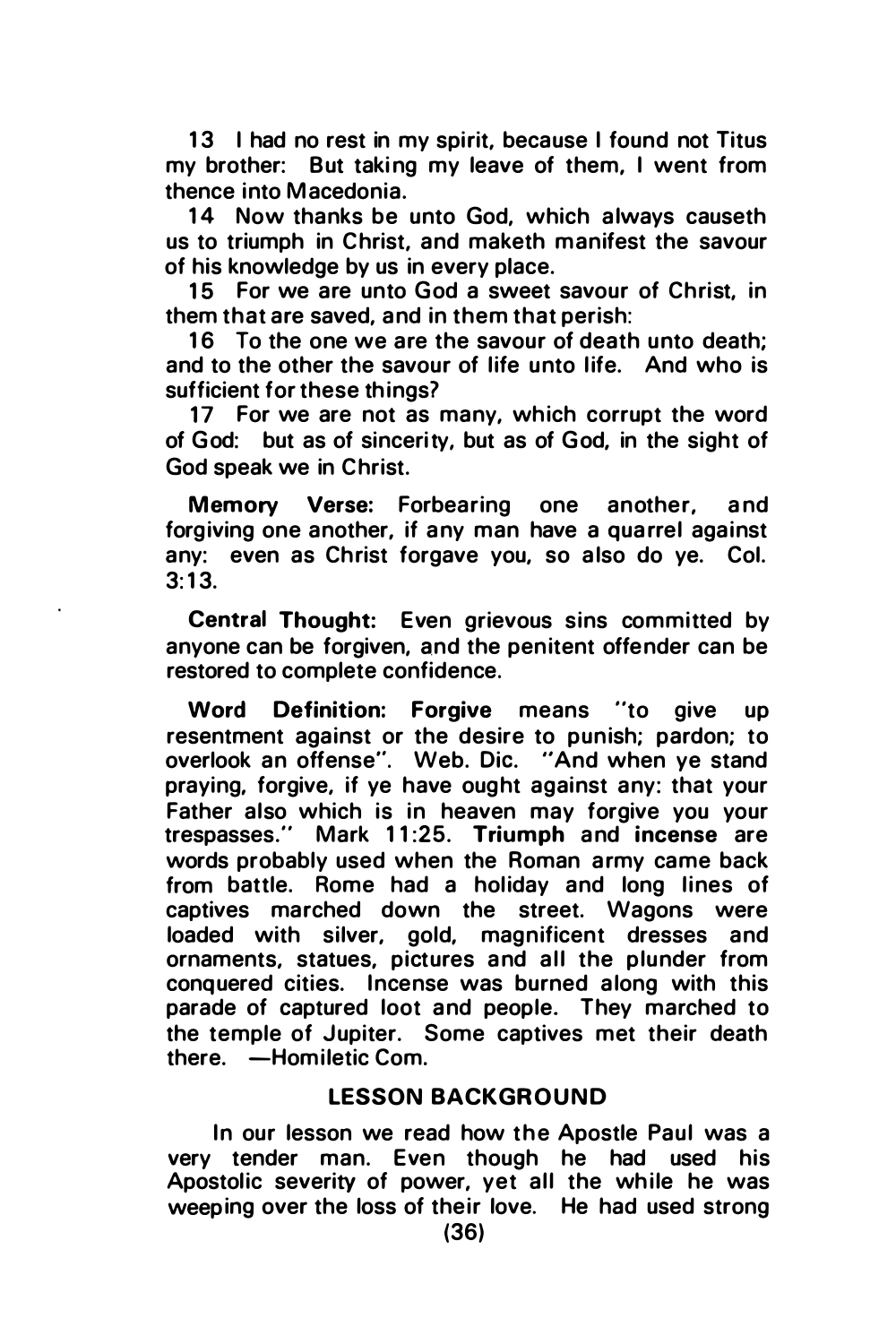language against the wrong in his letters, yet he wrote it "out of much affliction and anguish of heart." (verse 4) Strong men are tender and tender men are strong. Jesus wept over Jerusalem because of their sins, yet He had told them the truth, which caused them to turn against Him. It is hard for the wrong-doer to think of the one who has to firmly stand for truth, as being filled with love, just as the child cannot see the love behind the whipping he receives. Paul is revealed in our lesson in a special way.

As we read our lesson, we need to remember the scriptures in I Cor. 5:1, where Paul had heard about there<br>being fornication among the Corinthians. He also being fornication among the Corinthians. He mentions covetousness, idolaters, etc. in I Cor. 5:10. It seems that in today's lesson. Paul had heard that the man had repented. The repentance had been so deep that Paul was exhorting the church to comfort the offender and restore him. Again in verses 12 and 13 of our lesson, he brings out how that he was grieved, even though an open door was in Troas, because he "had no rest in his spirit" until he found Titus and learned about how things were going at Corinth.  $-M$ . Miles

#### QUESTIONS:

1. What carefulness should a person take when he is trying to restore someone who has been overtaken in  $a$ fault? 2. What glimpse did we get of the Apostle Paul's personality from our lesson? 3. How is one to be treated that has been in a gross sin but has repented and was forgiven by God? 4. How can a person be "swallowed up with overmuch sorrow" after they have been overtaken in a sin or fault but repented? 5. How can the gospel be a savor of life unto life and death unto death?

#### ADULTS AND YOUNG PEOPLE'S COMMENTS

The devil will take advantage of every person that he can. Those whom the Lord has given the gift of wisdom need to be careful as they deal with one who has sinned. lest Satan take advantage of them. It is a great responsibility upon one to restore a person back to the Lord after he has sinned. The person who is helping to restore must understand the other person's personality and ability of being able to understand what is being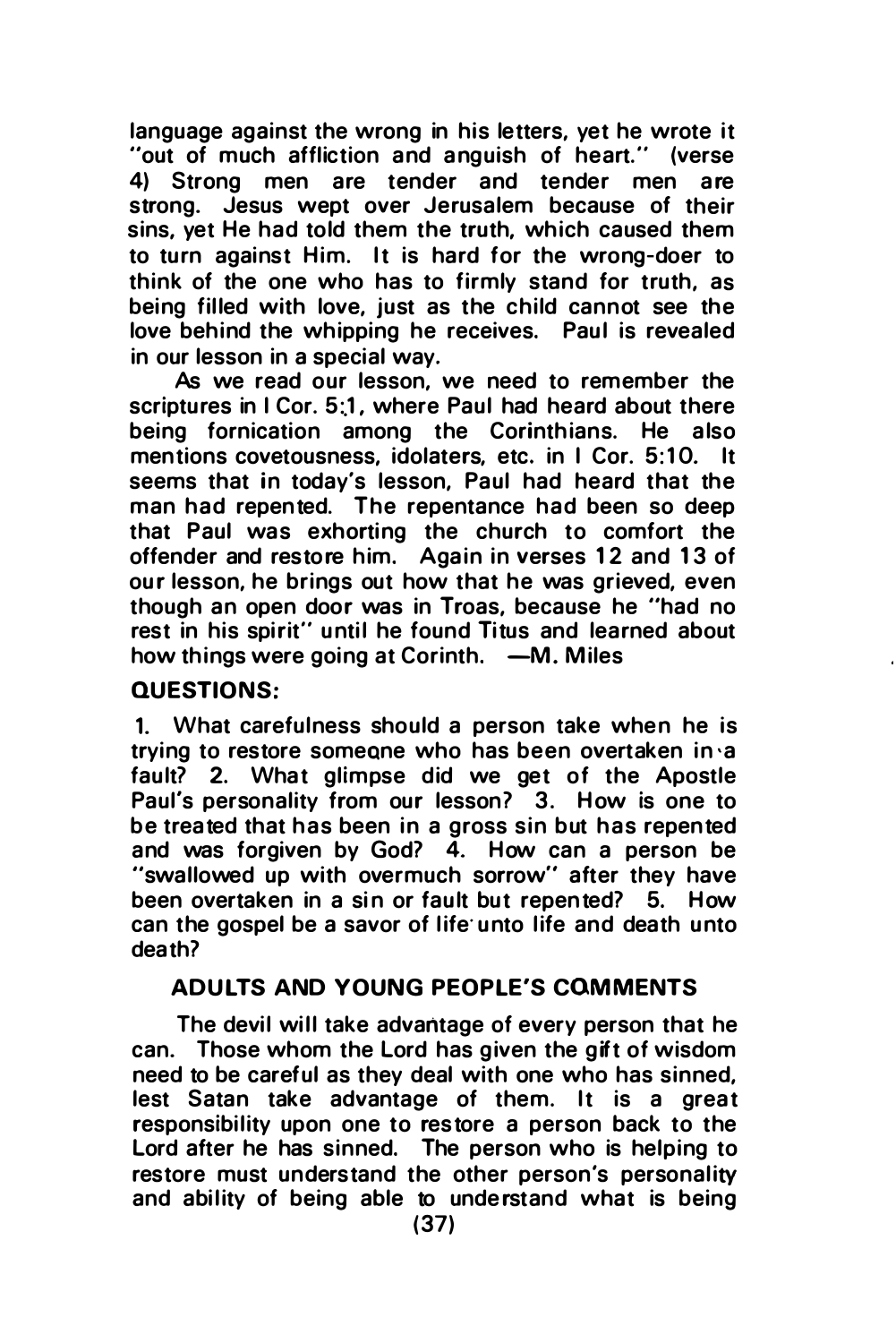req uired of them. Sometimes a person is held for something which they definitely have forgotten about through their confusion. Those who are trying to restore must understand the person's confusion, and try to help them. It surely takes heavenly wisdom from God to deal with others. The Apostle says in the 16th verse,

"Who is sufficient for these things"? The self-sufficient person that never feels any burden, or is shallow and light-hearted and feels at a moment's notice equal to anything, is not the person to help restore another who has been overtaken in a fault, or who has committed sin. Restoring a soul is surely a life and death business. God's Word is to be held up for a person to come to. We cannot excuse anyone when God does not allow them to do certain things, and we cannot be any easier on a person than God's Word is. Everyone will be judged by God's Word. It will expose every sin. The person who is helping a soul to be restored is duty bound before God to hold that soul to God's Word. Even though it causes grief, a soul must obey or be lost. It is a serious thing.

We notice that the Apostle Paul tells the church to comfort the one who has sinned and has repented, lest he "be swallowed up with overmuch sorrow". Even though Paul was not there, he accepted the report about the true repentance of the one who had sinned. Since the church had forgiven the person, after dealing with him. Paul forgives him and writes to them to that effect. When God forgives, we need to forgive. We have the words of Jesus, "If ye do not forgive, neither will your Father which is in heaven forgive you your trespasses". Mark 11:26. This is very serious. No wonder the Apostle Paul said that we need to forgive. "lest Satan should get an advantage of us: for we are not ignorant of his devices". (verse 11) -Marie Miles

#### FOOD FOR THOUGHT

It seems that so many are quick and ready to inflict punishment upon the wrongdoer. We must not discredit the cause of punishment, for punishment is often needed and important. But it can get out of hand. Notice the writer's statement: "Sufficient to such a man is this punishment, which was inflicted of many". It makes me think about what a brother told about an incident in his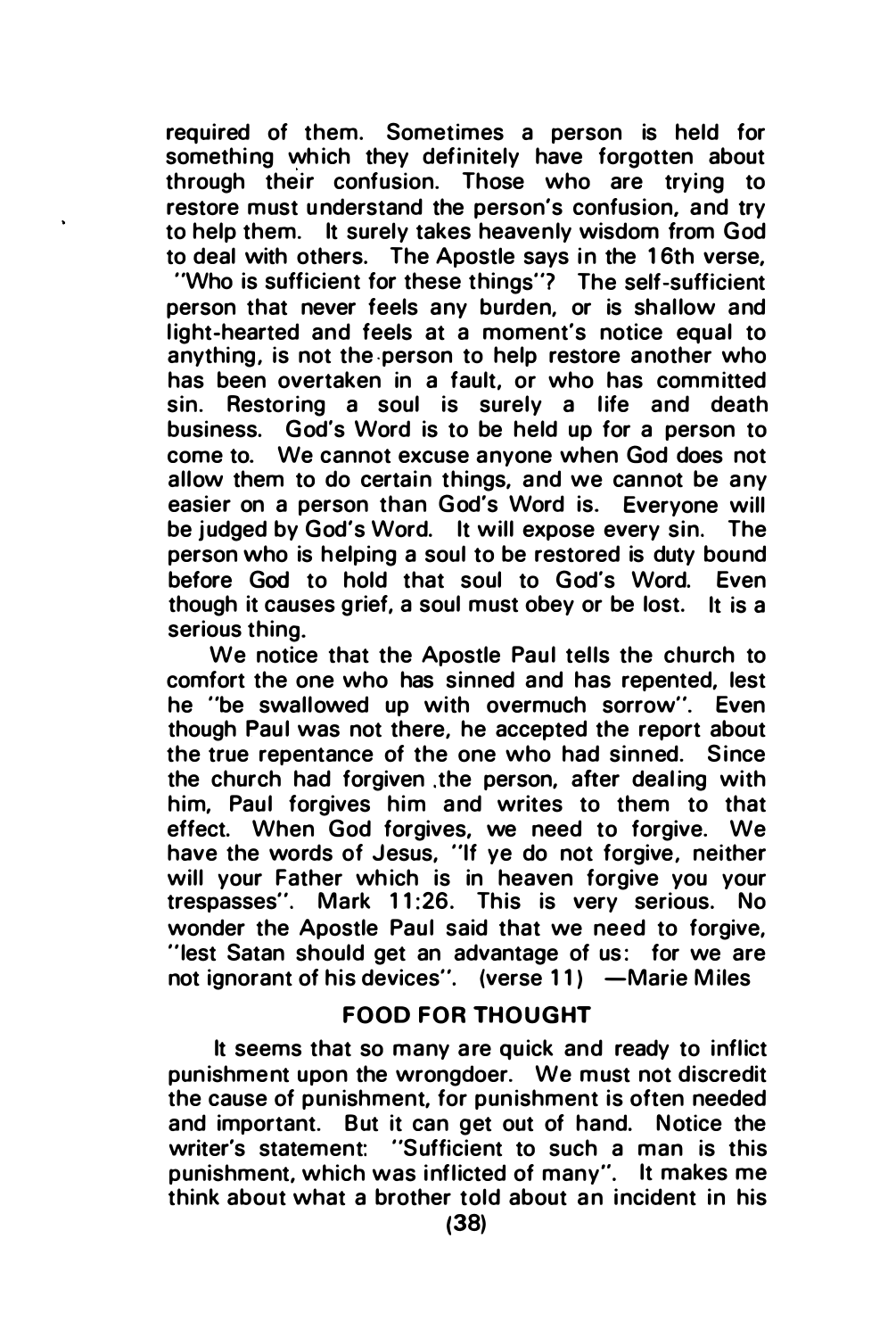boyhood. The cows got out and he set the dogs after them. The dogs were really giving the cows a rough punishment. There were two or three other dogs chained who were looking on, but not permitted to join the chase. His little sister said, 'Why don't you turn these dogs loose so they can get some 'bites', tool" Well, there is a tendency that way in dealing with those in error. They need to feel the weight of their offense, but they need also to feel the love and forgiveness of the saints.

#### -------0------- Aug. 31, 1975

#### THE HOLY SPIRIT'S HANDWRITING

#### 2 Cor. 3:1-11, 17. 18

2 Cor. 3:1 Do we begin again to commend ourselves? or need we, as some others, epistles of commendation to you, or letters of commendation from you?

2 Ye are our epistle written in our hearts, known a nd read of all men:

3 Forasmuch as ye are manifestly declared to be the epistle of Christ ministered by us, written not with ink, but with the Spirit of the living God; not in tables of stone, but in fleshy tables of the heart.

4 And such trust have we through Christ to God-ward:

5 Not that we are sufficient of ourselves to think any thing as of ourselves; but our sufficiency is of God;

6 Who also hath made us able ministers of the new testament; not of the letter, but of the spirit: for the letter killeth, but the spirit giveth life.

7 But if the ministration of death, written and engraven in stones, was glorious, so that the children of Israel could not stedfastly behold the face of Moses for the glory of his countenance; which glory was to be done away:

8 How shall not the ministration of the spirit be rather glorious?

9 For if the ministration of condemnation be glory, much more doth the ministration of righteousness exceed in alory.

10 For even that which was made glorious had no glory in this respect, by reason of the glory that excelleth.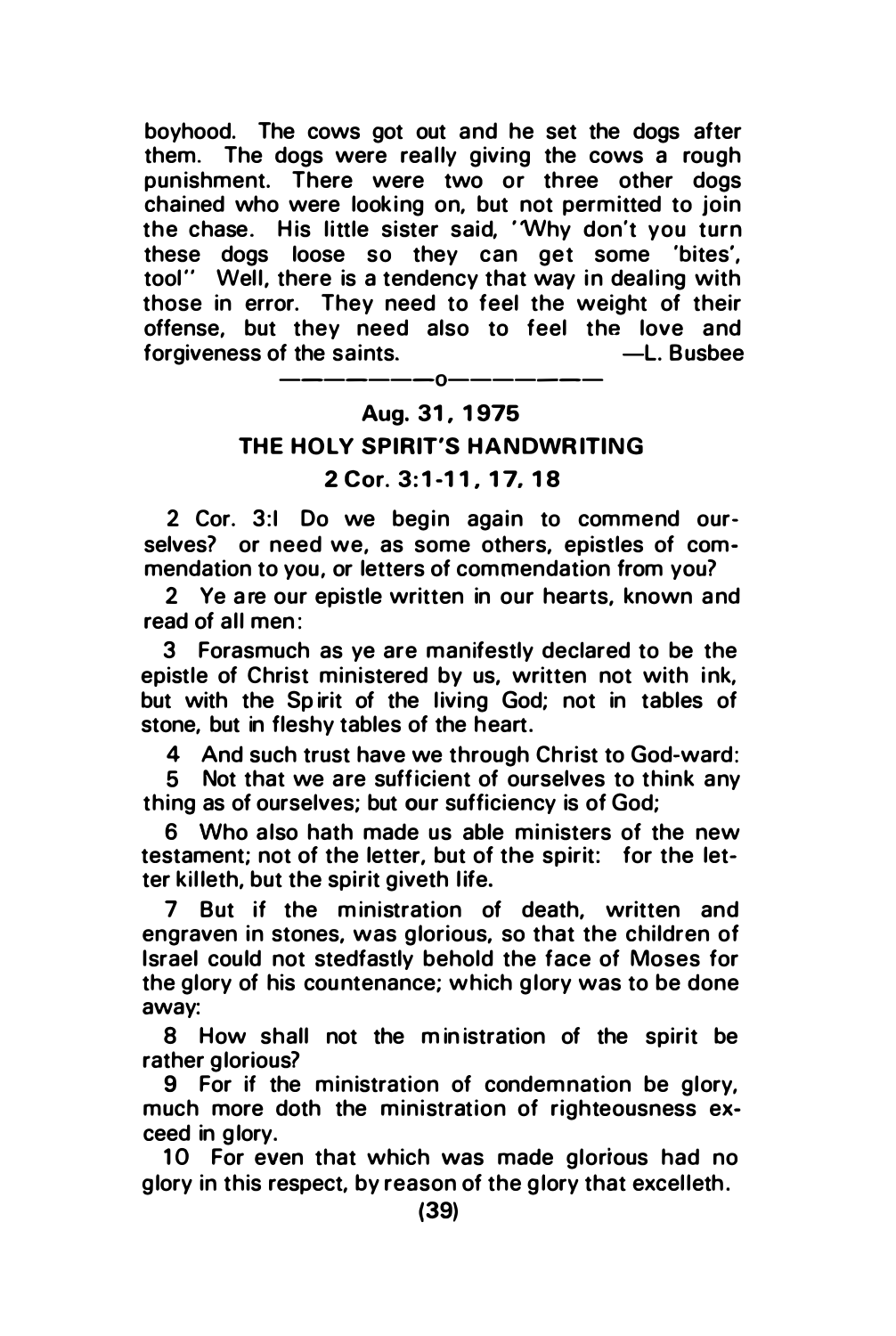11 For if that which is done away was glorious, much more that which remaineth is glorious.

17 Now the Lord is that Spirit: and where the Spirit of the Lord is, there is liberty.

18 But we all, with open face beholding as in a glass the glory of the Lord, are changed into the same image from glory to glory, even as by the Spirit of the Lord.

Memory Verse: And you hath he quickened, who were dead in trespasses and sins: Eph. 2:1.

Central Thought: The Holy Spirit writes a plain hand, which is seen by all men.

#### LESSON BACKGROUND

It would be well to read the whole chapter as all is interwoven, but we have chosen a few verses since there generally is a time limit for the Sunday School classes. Many of our readers, however, have more than class time and enjoy studying deeper in the scriptures, therefore we generally give enough material to suit each person.

You will notice that we have used the last verse of our lesson on the cover of our "Bible Lessons" book. We trust and pray that through the study of these lessons we will all become better children of God, through our growth in knowledge of our Lord Jesus Christ.

As you read the lesson you will notice that the verses are interwoven personal allusions of the Apostle Paul and all illustrations are from a particular interpretation of a single passage in the Old Testament. In verse two, the "living epistles" are read of all men. The verses 4-11 bring out the glory of the Christian ministry. its foundation, function, means, object, and its reward. Later verses bring out the liberty in Christ through the Spirit, and the change in our lives through obedience to God's Word. - M. Miles

#### QU ESTIONS :

1. Paul speaks of the "epistle written in our hearts,<br>known and read of all men" What does he known and read of all men". What does he mean? 2. How can a person have the words of God written upon his fleshly heart? 3. How does the letter kill, but the spirit give life? 4. How glorious were the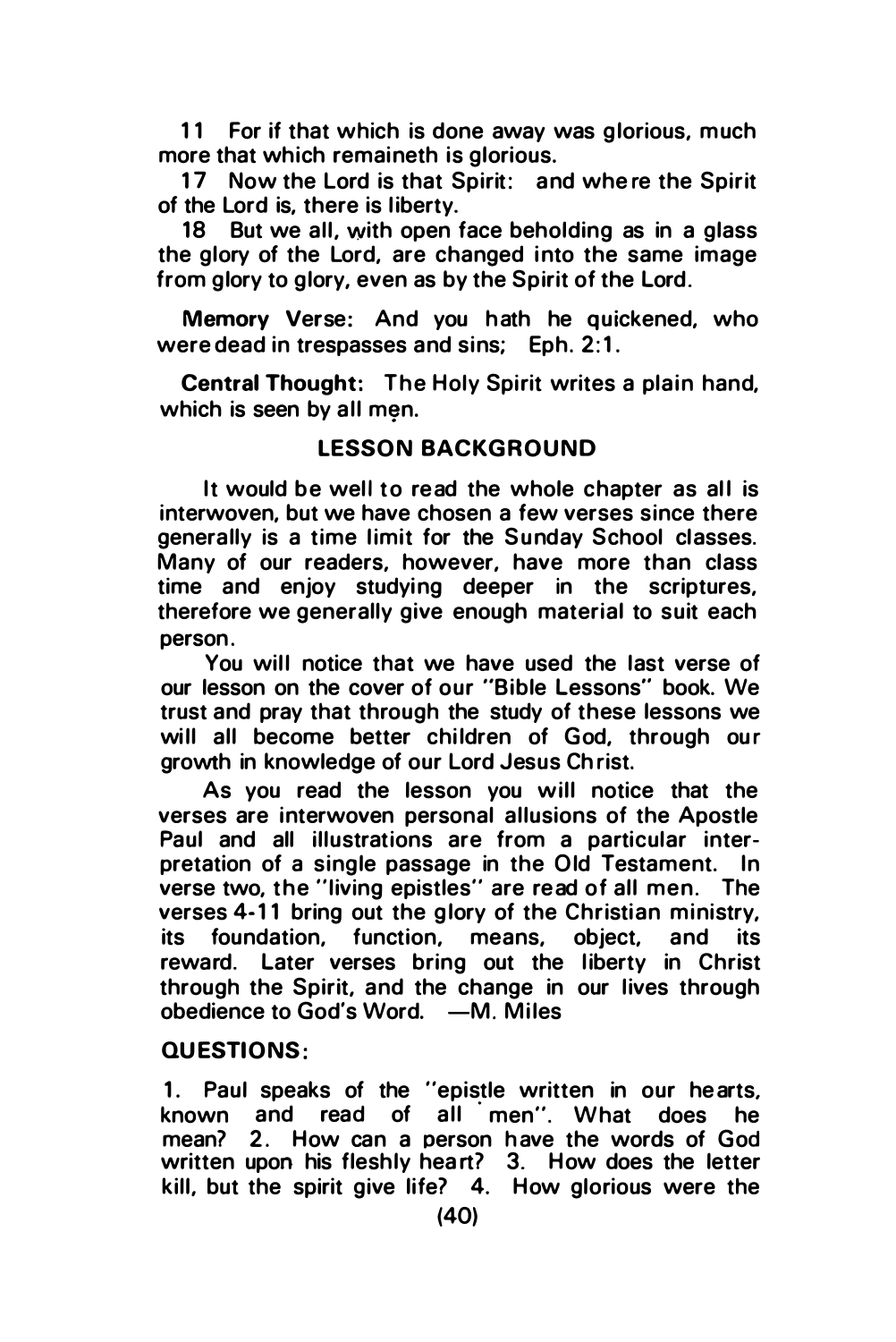ten commandments given to Moses, and what is better today? 5. Read the 18th verse: But we all, with an open heart beholding as in the Bible the glory of the Lord, are changed into the same image from justification to sanctification, even as by the Spirit of the Lord.

#### ADULTS AND YOUNG PEOPLE'S COMMENTS

Paul was teaching the change from the law to the Holy Spirit's work in the heart. The law had its use but when Christ came and ascended to heaven, the Holy Spirit took over. We are living in the Holy Spirit dispensation. There were three dispensations: the dispensation. There were three dispensations: dispensation of God, Christ, and the Holy Spirit. This is the last one. It was hard for the Jews to accept the change-over. We read where Peter, on the mount of transfiguration of Christ, wanted to keep Moses, Elijah, and Christ as leaders. He wanted the law, prophets, and the gospel. But that would not work. It would be like the moon and stars shining in all of their glory, after the sun had arisen. Peter "knew not what he said, " indeed. Matt. 17:1-9. "This is my beloved Son in whom I am well-pleased."

God wanted to change man into the image of Himself. Christ bridged the gap between man and God. We are to behold Christ, look at Him and study about His love and teachings. Through this we have a revelation of God. In seeing Christ, we see His great love because He died on the cross for our sins. He took our punishment. His love breaks our hearts and we humble ourselves before Him. Through repentance and forgiveness we find liberty from the bondage of sin. Not only do we find freedom, but royalty in its highest exercise of empire—the command over oneself, a thing we best learn by voluntary submission. Oh, how glorious it is to have access to the courts of heaven! What a glorious freedom comes to the soul. Freedom from every kind of sin, habits, the ideas of men, etc., is ours. We are free from the fashions and fads of the world. Oh, the glorious freedom of soul and spirit! We can worship God with a clean heart and be ready to meet Him if He should call for us. Oh, the ministration of the Spirit is glorious. We are glad that we are living in the day of the Spirit.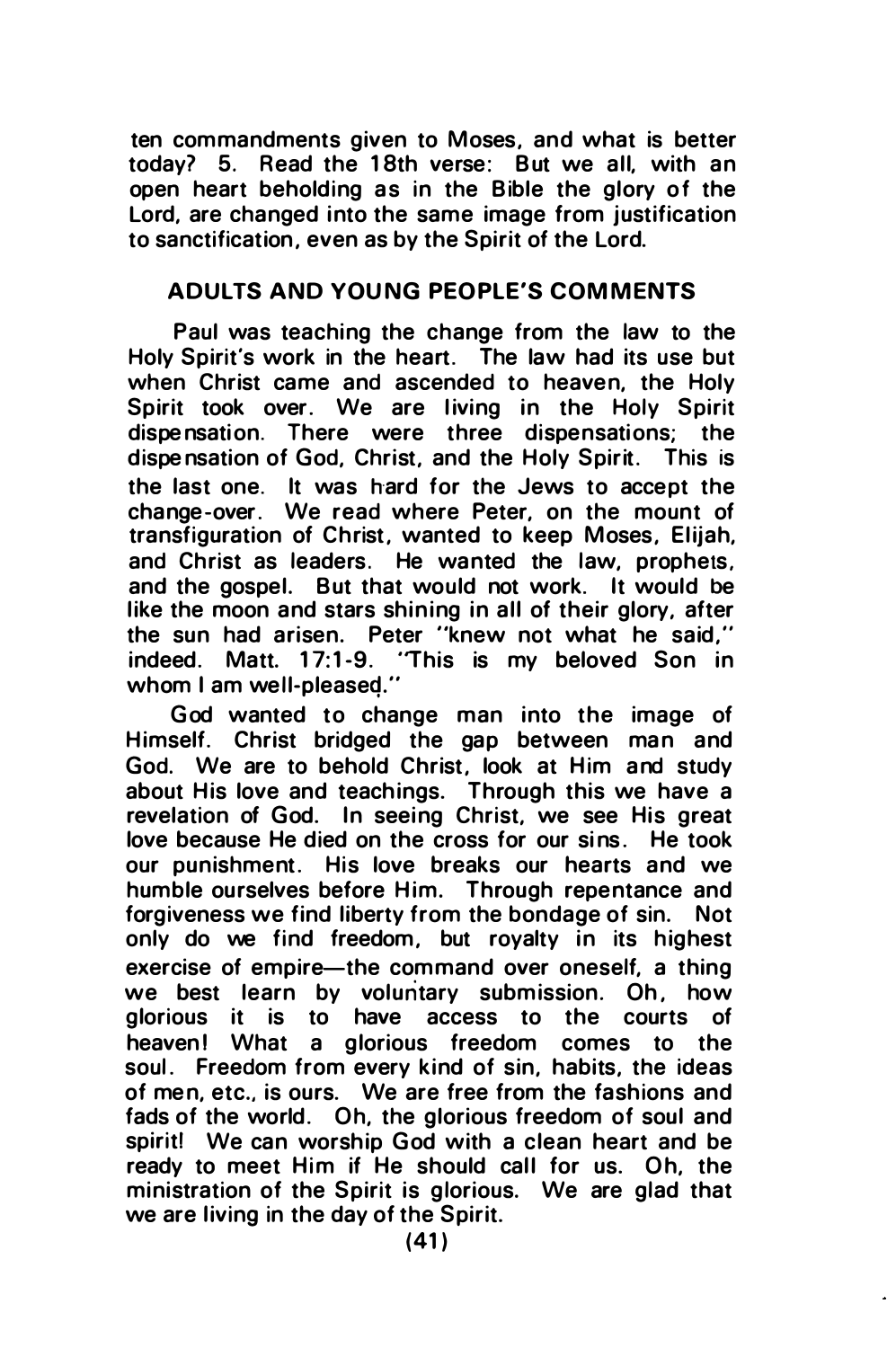We want to notice that our lesson brings out the point that "the letter killeth, but the spirit giveth life". If we take the Word of God alone, it will kill, but the Spirit of God gives us life. The law said for us not to covet, but gives no power to help us. Under the spirit ministration, the power is given to us to not covet. A sinner can't live according to God's Word, but when he is given a change of heart and has the Holy Spirit within, he can have power to live according to the Word of God. - M. Miles

#### FOOD FOR THOUGHT

The tables of the heart and the mind represent the very innermost being of a man, or the seat of the affections. It is only here that the laws of God can be truly written effectively. This is the work of the Holy Spirit. Instead of ordering, commanding, forcing, and enslaving us, He inspires, anoints, blesses, comforts, encourages, challenges, provokes, stirs, leads, enlightens, and goes before us. Thus the righteousness that springs from such a life is not our own, but is that of Christ who gives us the Holy Spirit. One great lesson for the child of God to learn is that of the difference between the law and grace. Under the law, the commandments of God were written on tables of stone, and one had life through obedience. Under grace, the life of Christ within the soul enflames the truth in our hearts and causes us to want to walk in His ways. We have to yield and submit, but the love of Christ is what contrains us. Thus it is a joy to obey and follow the One we love. -L. Busbee

#### **GOD'S CARE**

"In the year 1792, being then in my eighteenth year, I was taken by force into the Prussian army, and was in that army several years, and during that time passed through many and great dangers. Marvelous was the love of my heavenly Father in keeping and preserving me, in that great company: for it pleased Him to place His fear in my heart; and I was careful not to offend Him in anything according to the knowledge I then had.

"I can well remember many occasions wherein the hand of the Lord is plainly seen in preservations and deliverances; praised be His name forever and ever; for I was not worthy of all His mercies and His grace that He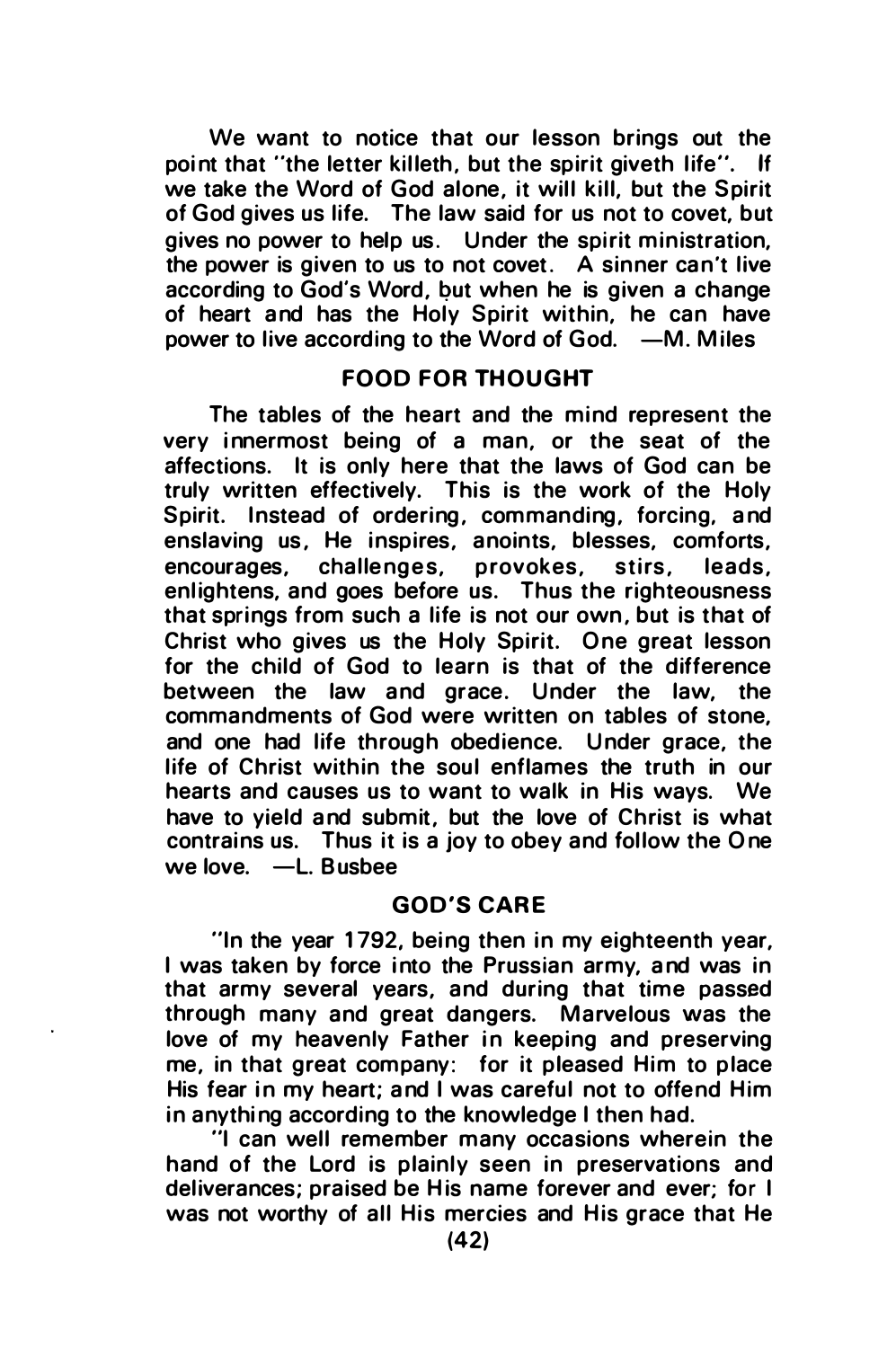bestowed upon me. He has preserved me until this day, and I hope and believe He will not forsake me for I put my trust in Him. The Lord gave me a tender heart even from a child, and a just principle was in me so that I was not willing to wrong anyone, no matter how hungry or needy I was."

He appears to have been convinced, while in the army, of the iniquity of taking the life of a fellow being. On the morning of the day they were defeated by the French under Bonaparte, he awoke with a prayer in his mind. "Oh that I may not kill a man this day." And this continued to be his breathing desire as the day advanced: not seeing how to escape using his weapon, if brought into the conflict. But the company he was in was placed in reserve. They stood for hours where they could hear, but not see, the terrible conflict then going on. About the middle of the afternoon an officer came riding to the top of the hill that overlooked the valley where the reserve was stationed, and called out to them (according to Henry's rendering into English), "Go back, my children, go back, my children; all is lost! all is lost!" (They speedily retreated, but were pursued, the balls falling near them, but none were hurt. The army was then broken up, and he returned home.)

(After the decease of his wife, he moved to America, accompanied by a son and his family.)

"While crossing the ocean, we had a great stom, which lasted three days and nights; the captain thought we were in great danger of being driven upon certain rocks. So great was the violence of the storm, that the hatches had to be closed, and we had not light but that of a lamp hung to the ceiling. There was much noise and confusion, there being many passengers; but I lay down in peace, having no fear, for I was truly resigned and content. The captain came down and told the people to be still, for he knew not but we might be in a short time swallowed up in the great deep. This greatly alarmed them, and many fell down on their knees, praying after their manner to the Virgin and other saints, as they called them. But these things did not move me, for I was favored with a sure confidence that we would not be swallowed up by the ocean, and that not a soul should be lost. About eleven at night, the storm suddenly abated; the winds were rebuked and were still. The captain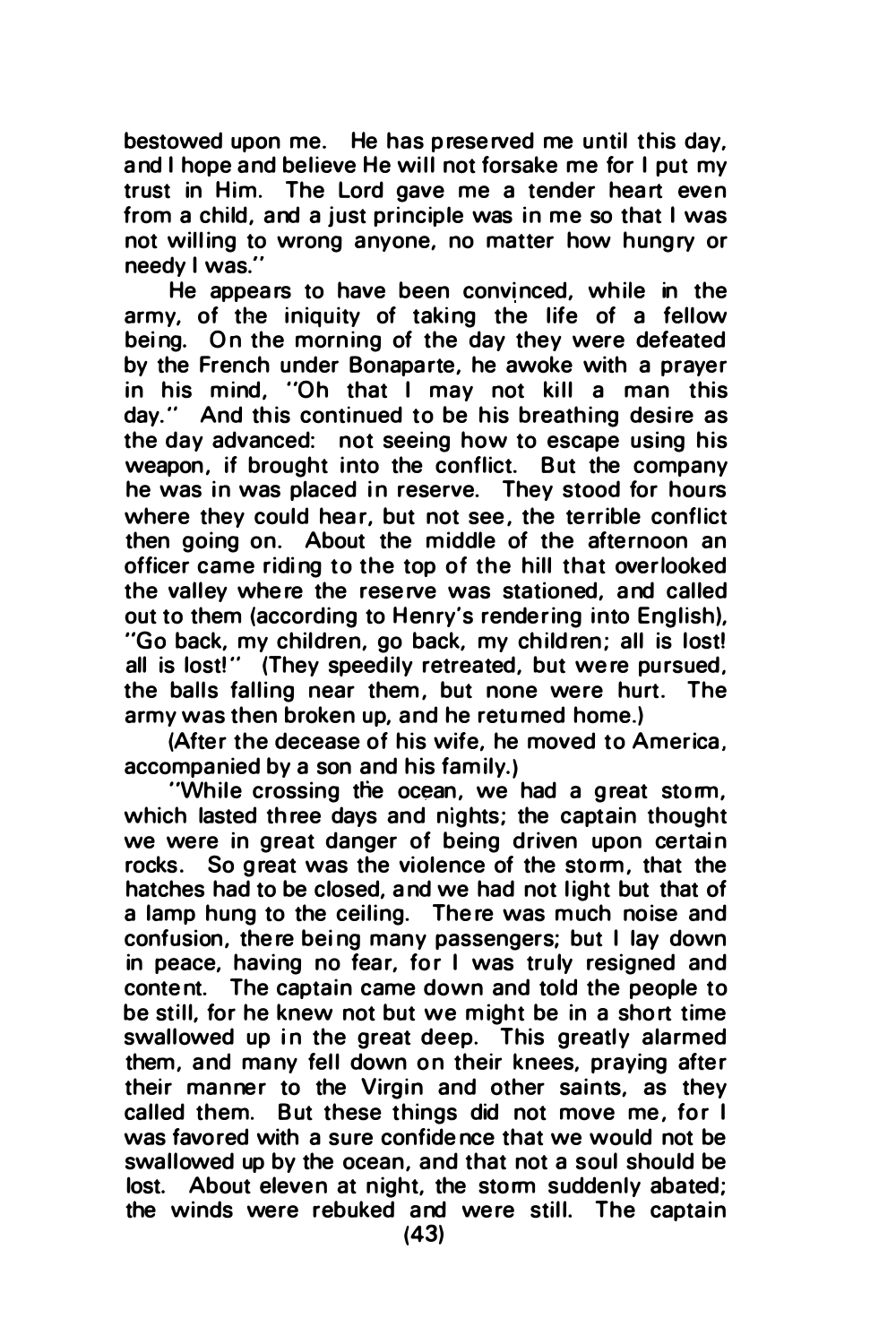came down and said, 'Be of good cheer, we are safe.' I tell this to the praise of my heavenly Father, because He fulfilled His Word to me. I wish all would put their trust in Him for He will fulfill His Word to all that do in sincerity put their trust in Him.

-Henry Raberman (born in Prussia, 1774)

#### -ი-UNVEILFD LIFE AND MINISTRY

#### Sept. 7. 1975

#### 2 Cor. 3:14; 2 Cor. 4: 1 - 12

2 Cor. 3:14 But their (Israel) minds were blinded: for until this day remaineth the same veil untaken away in the reading of the old testament; which veil is done away in Christ.

2 Cor. 4:1 Therefore seeing we have this ministry, as we have received mercy, we faint not;

2 But have renounced the hidden things of dishonesty, not walking in craftiness, nor handling the word of God deceitfully; but by manifestation of the truth commending ourselves to every man's conscience in the sight of God.

3 But if our gospel be hid, it is hid to them that are lost:

4 In whom the god of this world hath blinded the minds of them which believe not, lest the light of the glorious gospel of Christ. who is the image of God, should shine unto them.

5 For we preach not ourselves, but Christ Jesus the Lord; and ourselves your servants for Jesus' sake.

6 For God, who commanded the light to shine out of darkness, hath shined in our hearts, to give the light of the knowledge of the glory of God in the face of Jesus Christ.

7 But we have this treasure in earthen vessels, that the excellency of the power may be of God. and not of us.

8 We are troubled on every side, yet not distressed: we are perplexed, but not in despair:

9 Persecuted, but not forsaken; cast down, but not destroyed;

10 Always bearing about in the body the dying of the Lord Jesus, that the life also of Jesus might be made manifest in our body.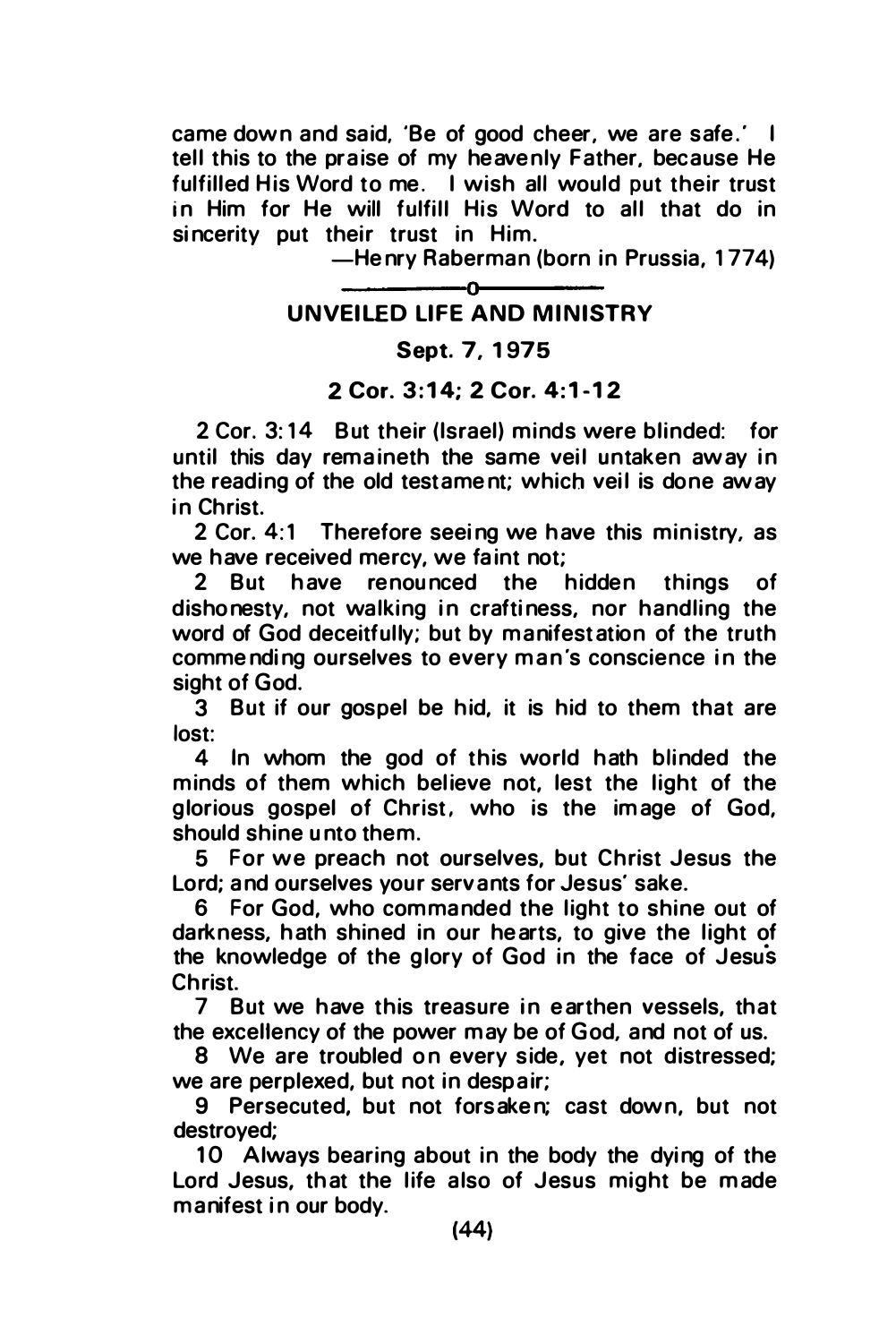11 For we which live are alway delivered unto death for Jesus' sake, that the life also of Jesus might be made manifest in our mortal flesh.

12 So then death worketh in us, but life in you.

Memory Verse: Nevertheless when it (Israel) shall turn to the Lord, the veil shall be taken away. 2 Cor.  $3:16$ 

Central Thought: There is a "veil" upon the minds of the world today because they are letting the world be their god and the gospel is hid from them.

Word Definition: "Hidden things of dishonesty," means that of which it is a shame to speak or to be guilty of. Dishonest would take in underhanded, or insincere or double-minded motives.

#### **LESSON BACKGROUND**

In 2 Cor. 3:13-16, we read about Moses putting on the veil when he came down from the mountain, after God had given him the ten commandments written on stone. The glory of the Lord caused his face to shine and he had to put a veil over his face. Ex. 34:29- 35. The gospel was a more glorious law of freedom. than the law, which was a law of bondage. The power of God was given to saved people, through Christ. The Apostle Paul speaks of God giving him the ministry of unveiling the Gospel. which fulfilled the law. We read in I Tim. 1:12-13, about the mercy of God toward Paul, which caused him to be willing to tell others about the wonderful glory of the gospel of Christ.

\_/

Note that the Old Testament is a ministry of condemnation and the ministry of the New Testament is a ministry of righteousness. How would we know what was sin, if it were not for the law?-so through the gospel, the veil is taken away, and power given to those who will hear and believe, to live pleasing in the sight of God.  $-M$  Miles  $-M.$  Miles

#### QUESTIONS:

1. What caused Moses to put a veil over his face? 2. If the law was glorious, what was more glorious? 3. Who blinds or puts a veil over the minds of the people in the world today? 4. Name some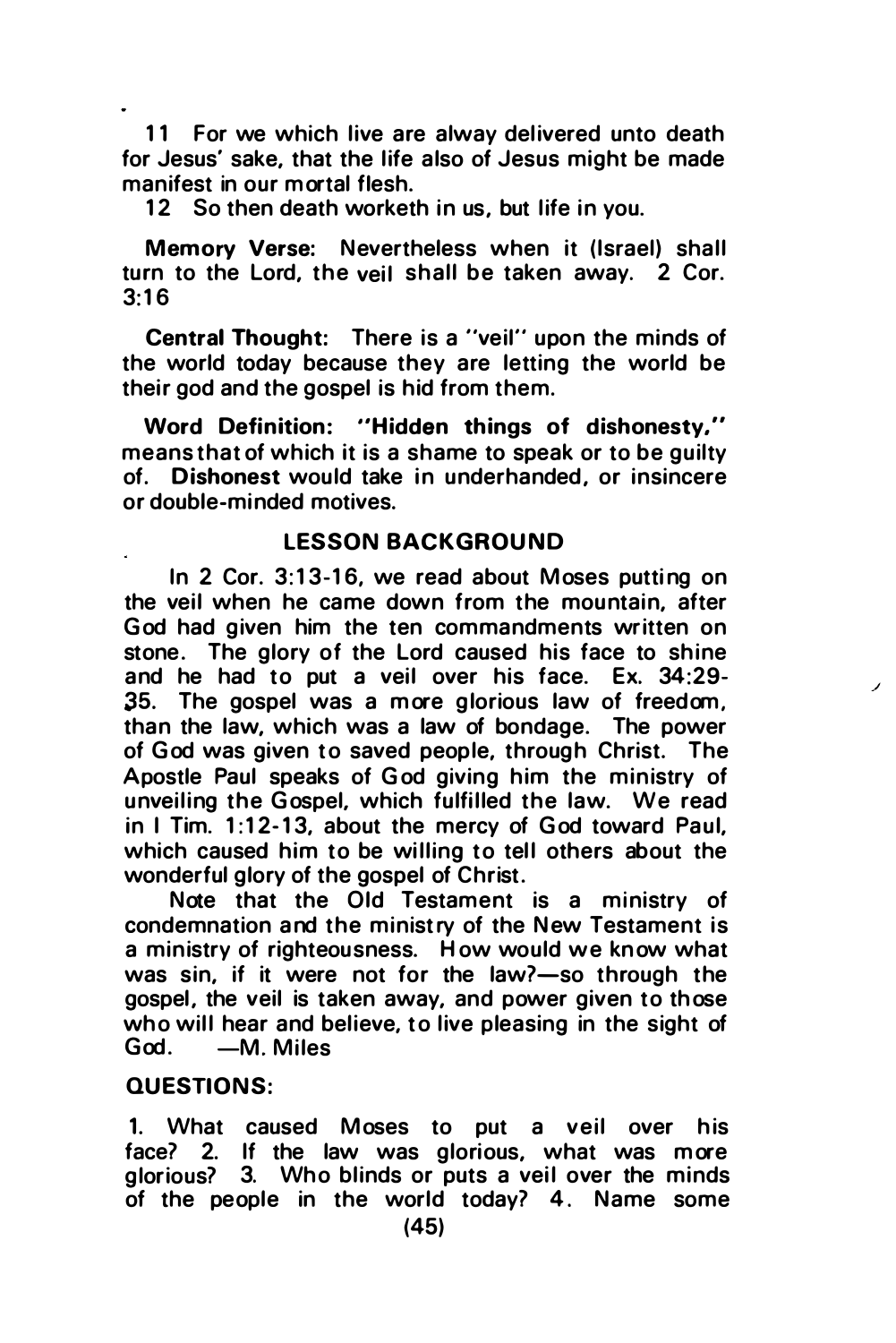things that cause people to be vei led or blinded. 5. Tell what the power of God accomplished in the life of Paul, in his troubles.

#### ADULTS AND YOUNG PEOPLE'S COMMENTS

How glorious it is that we are living in the gospel age. Not only does the gospel reveal the way of salvation, but it reveals God. The veil has been taken away, through Christ. No longer do we see God as a God ready to punish, but we see God as a God of love and longsuffering. Under the law, the Israelites were stoned for just picking up sticks on the sabbath. God, thro ugh Christ, gives us power to live according to His Word. There is a change of heart, a change of mind and desires. Of course, after a person turns down all the love and long-suffering of God, then justice and punishment await him. But Jesus said, "Have faith in God." Christ is God's Word.

A true minister and a gospel worker would be one who exalts Christ above the god of this world. The god of this world has become a veil to mankind. Minds are blinded and the light of the gospel cannot shine into hearts and give liberty. The open gospel needs to be met by open thought and hearts. The minister or gospel worker tries to reach the conscience of a sinner. If he cannot gain his ear, he cannot make the light reach his dark mind. The sinner puts a veil upon the gospel. There are many kinds of blindness that cause the sinner to put a veil on the gospel. It might be prejudice, through early educational bias, or just the<br>love of sin and a dislike for holiness. "Men loved love of sin and a dislike for holiness. darkness rather than light." John 3:19. Indifference causes a person to be blinded. Preoccupation with secular pursuits can be a veil to the gospel. A person can be swallowed up with so many things that he'll neither have leisure nor desire for the light of the gospel. Ido latry in its many modern forms can be a veil. as can sensuality, or any sinful habit indulged in. Mental pride, which cannot stand to back down from a position once openly taken, can be a veil. Worldiness of life and temper in its widest sense-all veil the mind and heart. The god of this world, the evil power, is behind and in all the veiling of the heart and mind just as  $\sim$ the Spirit of God is behind and in all the opening of the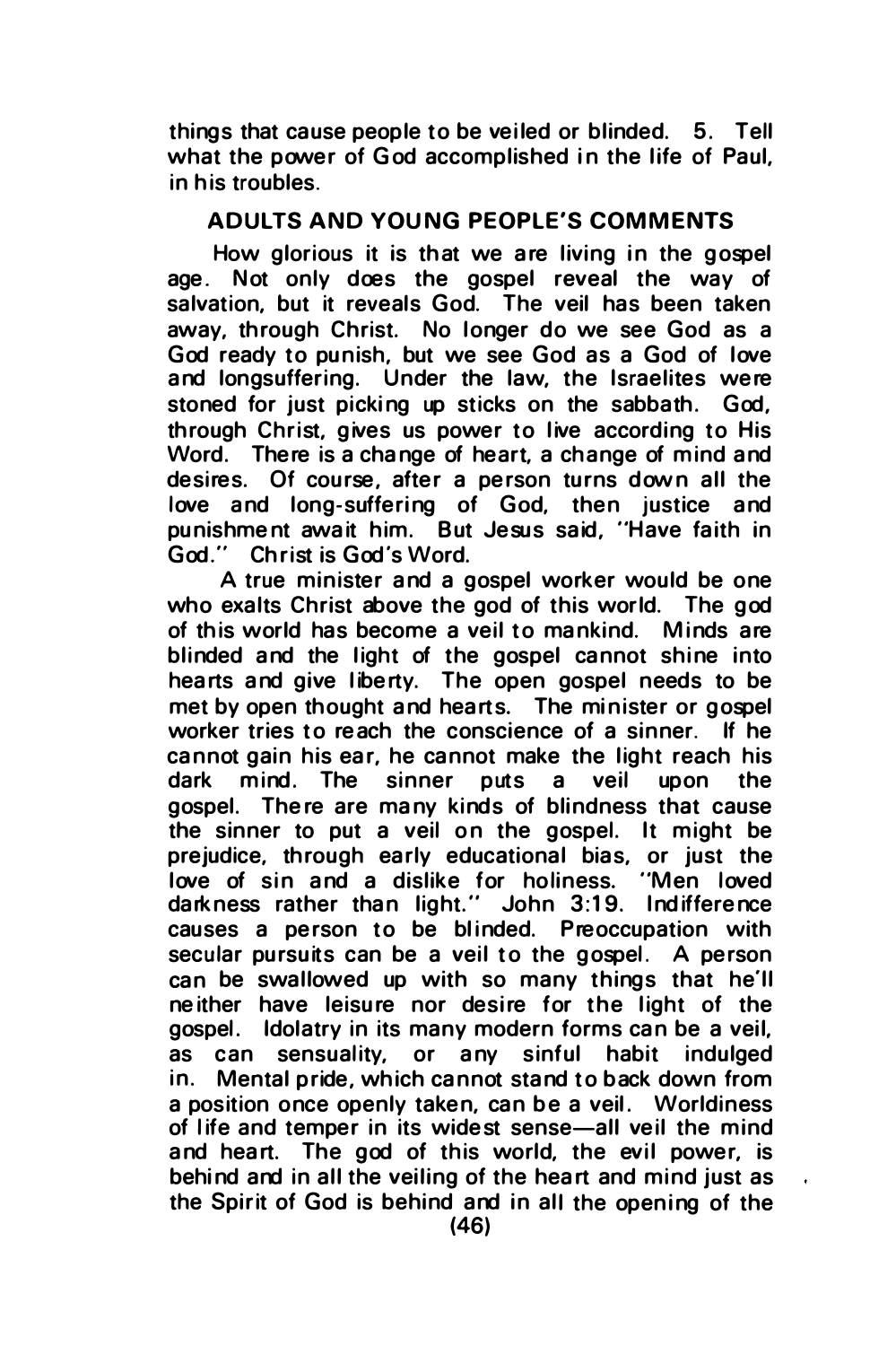eyes and all clearness and disclosure and vision. The veiling of a man's heart is his own doing and the work of the "god of this world"-the devil.  $-M$ . Miles

#### FOOD FOR THOUG HT

Moses put a veil over his face because the children of Israel could not look upon the brightness of His bearing. But he went on to explain that the real veil was hanging over their hearts. The god of this present evil world, the devil, had their hearts and minds blinded to spiritual things. They could not see the glory of God. In the ministry of the New Testament, we are yet mindful of the fact. The veil lies over many a heart today. The things of God are veiled in mystery to the carnal mind. The message of God falls on many deaf ears spiritually. "Seeing, they see not; and hearing. they hear not:'' Jesus dealt with this condition in His time. For this cause He spoke spiritual truth sealed and hidden in parables, explaining them only to His disciples and to those who sought earnestly their hidden meaning. Let us ever be mindful of the veil that hangs over the heart. And it is only when men turn to the Lord with all of their heart that the veil will be taken away and they can with open face behold the glory of the Lord. -L. Busbee

#### **BEING SINCERE IN TRUTH**

"It doesn't matter what you believe, as long as you are sincere." That's what a plumbing salesman told me one day-and so many people have said the same thing that it is almost a proverb.

This popular saying puts a premium on sincerity, and sincerity is a rare thing in this age of sham. We all admire the man who is sincere and we despise the hypocrite. We have great respect for the man who is so sincerely in earnest in his convictions that he is willing to die for them.

But sincerity is not enough.

Mr. Monroe sincerely believed that the railroad tracks were clear or he wouldn't have been caught on the tracks in his car, and hurled into eternity.

Mrs. Jones sincerely believed it was a dose of medicine she was taking from the medicine cabinet. It turned out to be poison and she died.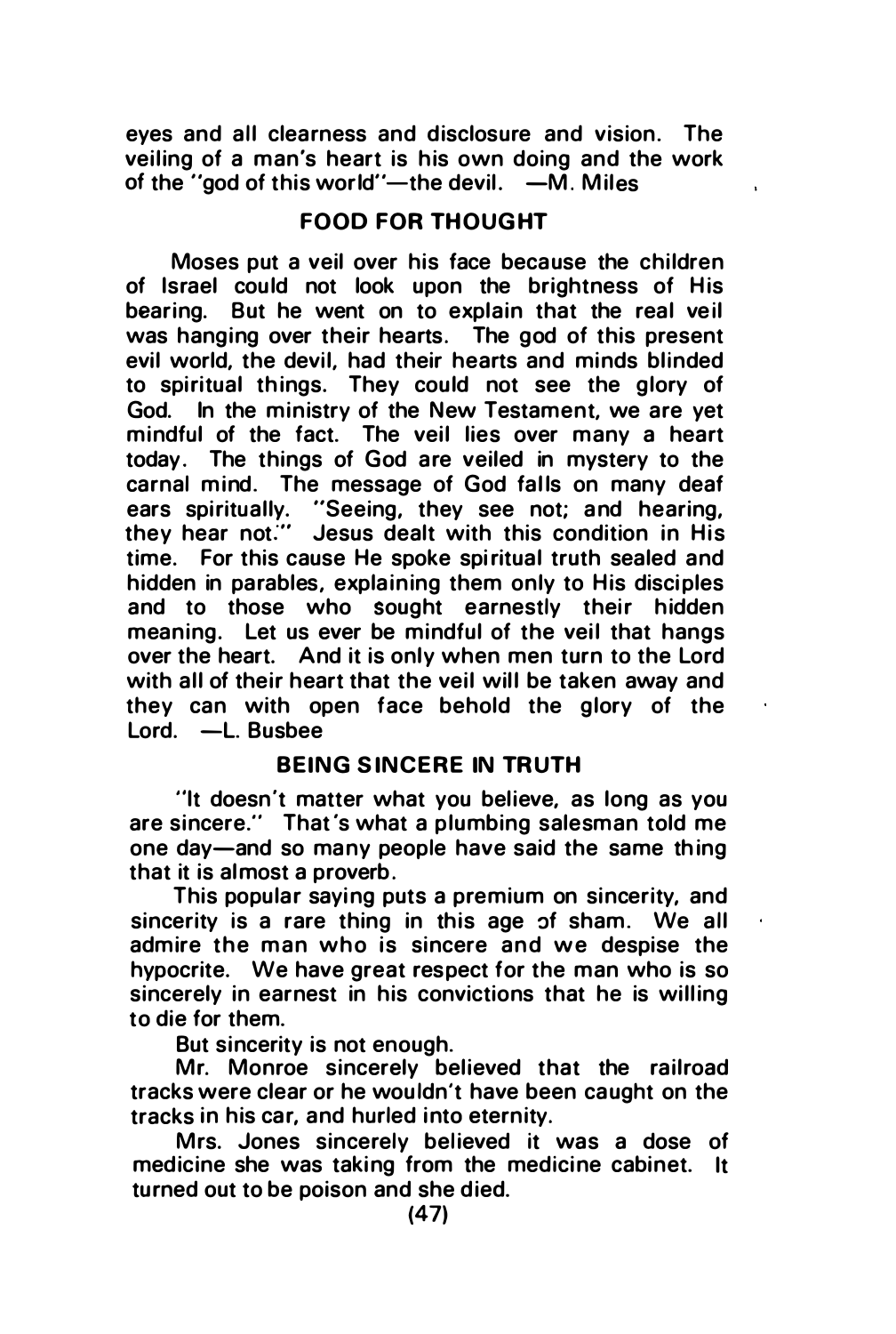Joe Brady felt sincerely that he was doing the right thing to rid the community of the man he hated. But the court did not think so, and the electric chair awaited him.

Nor will sincerity save your soul if you believe the wrong thing. In fact, it is far more deadly to believe the wrong thing than to drink poison.

The statement, "It doesn't matter what you believe," assumes that any faith is all right and will get you to heaven if you follow it sincerely. But that isn't so!

The heathen are in great earnest as they worship their images of wood and stone. The Hindu fakirs that go on long pilgrimages or lie for years on beds of spikes<br>are utterly sincere—but they are lost. The sincere-but Mohammedans stop work and drop on their knees wherever they may be and pray to Allah five times daily. Many of them are sincere too, but they are lost. The Jews with unquestioned sincerity go through a careful ritual of feasts and days, but multitudes of them have rejected the Christ, and so they are lost.

Not even all so-called Christians are saved. If you p lace your hope of salvation in a pope or in the intercessions of priests and departed saints, you are lost. If you rest your faith in religious ceremonies, you are lost. If you think the pearly gates of heaven will swing open for you because you are a self-righteous moral man or because of charities done to merit eternal life. you may be one hundred per cent sincere, but you will certainly be lost. "Not every one that saith unto me. Lord, Lord, shall enter into the kingdom of heaven; but he that doeth the will of my Father which is in heaven," said Christ.

It is the devil's lie that it makes no difference what you believe. It makes a world of difference-an eternity of difference-what you believe! A person can be saved only by coming as a needy, helpless sinner to the Lord Jesus Christ and accepting His pardon-a pardon made possible because Christ died on the cross the death we deserved to die. He alone can save us and keep us saved. "Neither is there salvation in any other: for there is none other name under heaven given among men, whereby we must be saved," cried the Apostle Peter.

It does matter what you believe. Anchor your faith in the Lord Jesus Christ with all the sincerity of your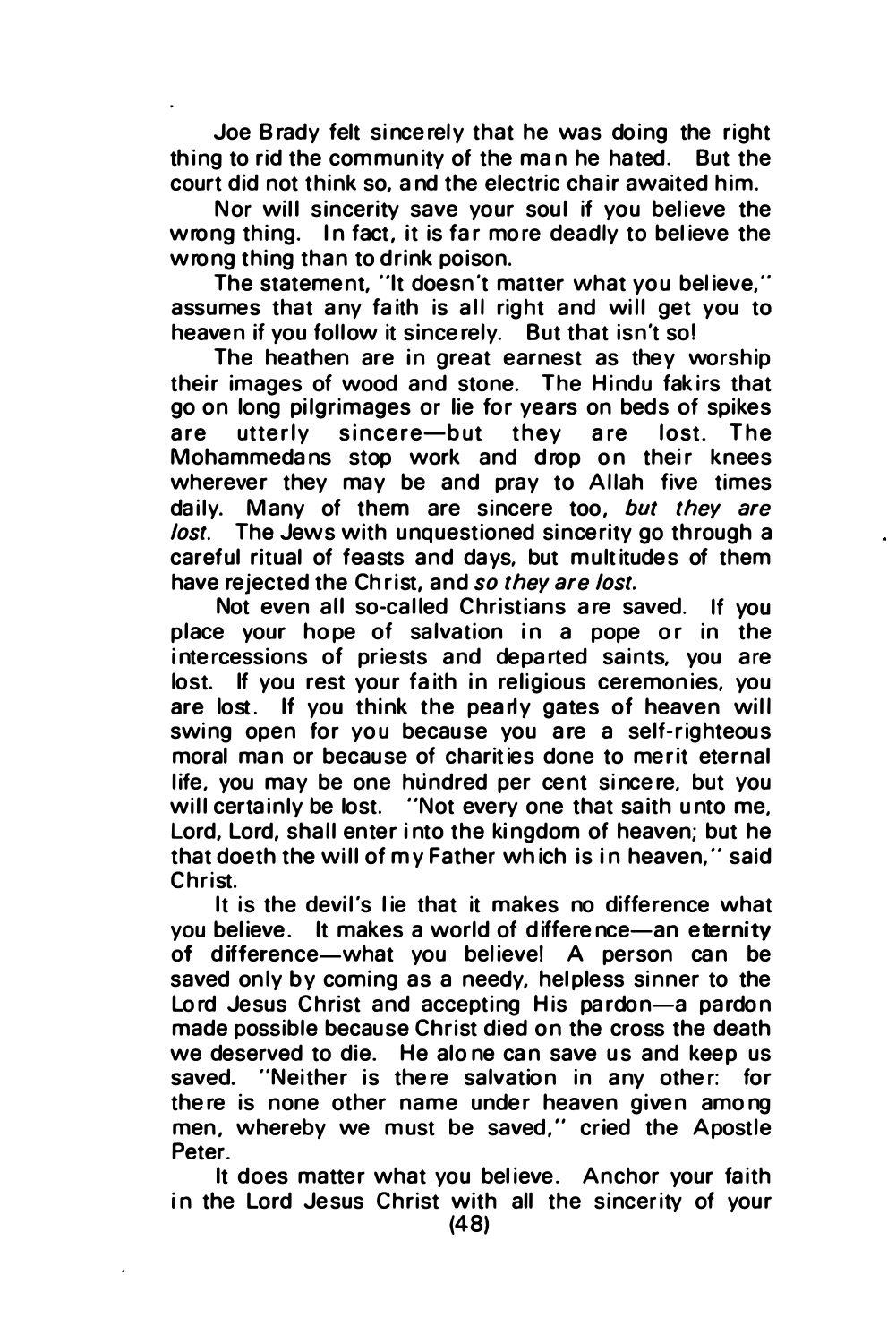heart, and He will give you peace with God and everlasting life.  $-G.\overline{S}$ .

### -0 Sept. 14, 1975

#### BODY DECAYING-SPIRIT RENEWED

#### 2 Cor. 4:14, 16-18; 2 Cor. 5:1-11

2 Cor. 4:14 Knowing that he (God) which raised up the Lord Jesus shall raise up us also by Jesus, and shall present us with you.

16 For which cause we faint not but though our outward man perish, yet the inward man is renewed day by day.

17 For our light affliction, which is but for a moment. worketh for us a far more exceeding and eternal weight of glory;

18 While we look not at the things which are seen, but at the things which are not seen: for the things which are seen are temporal; but the things which are not seen are eternal.

2 Cor. 5:1 For we know that if our earthly house of this tabernacle were dissolved, we have a building of God, an house not made with hands, eternal in the heavens.

2 For in this we groan, earnestly desiring to be clothed upon with our house which is from heaven:

3 If so be that being clothed we shall not be found naked.

4 For we that are in this tabernacle do groan, being burdened: not for that we would be unclothed, but clothed upon, that mortality might be swallowed up of life.

5 Now he that hath wrought us for the selfsame thing is God, who also hath given unto us the earnest of the Spirit.

6 Therefore we are always confident, knowing that, whilst we are at home in the body, we are absent from the Lord:

7 (For we walk by faith, not by sight:)

8 We are confident, I say, and willing rather to be absent from the body, and to be present with the Lord.

9 Wherefore we labour, that, whether present or absent, we may be accepted of him.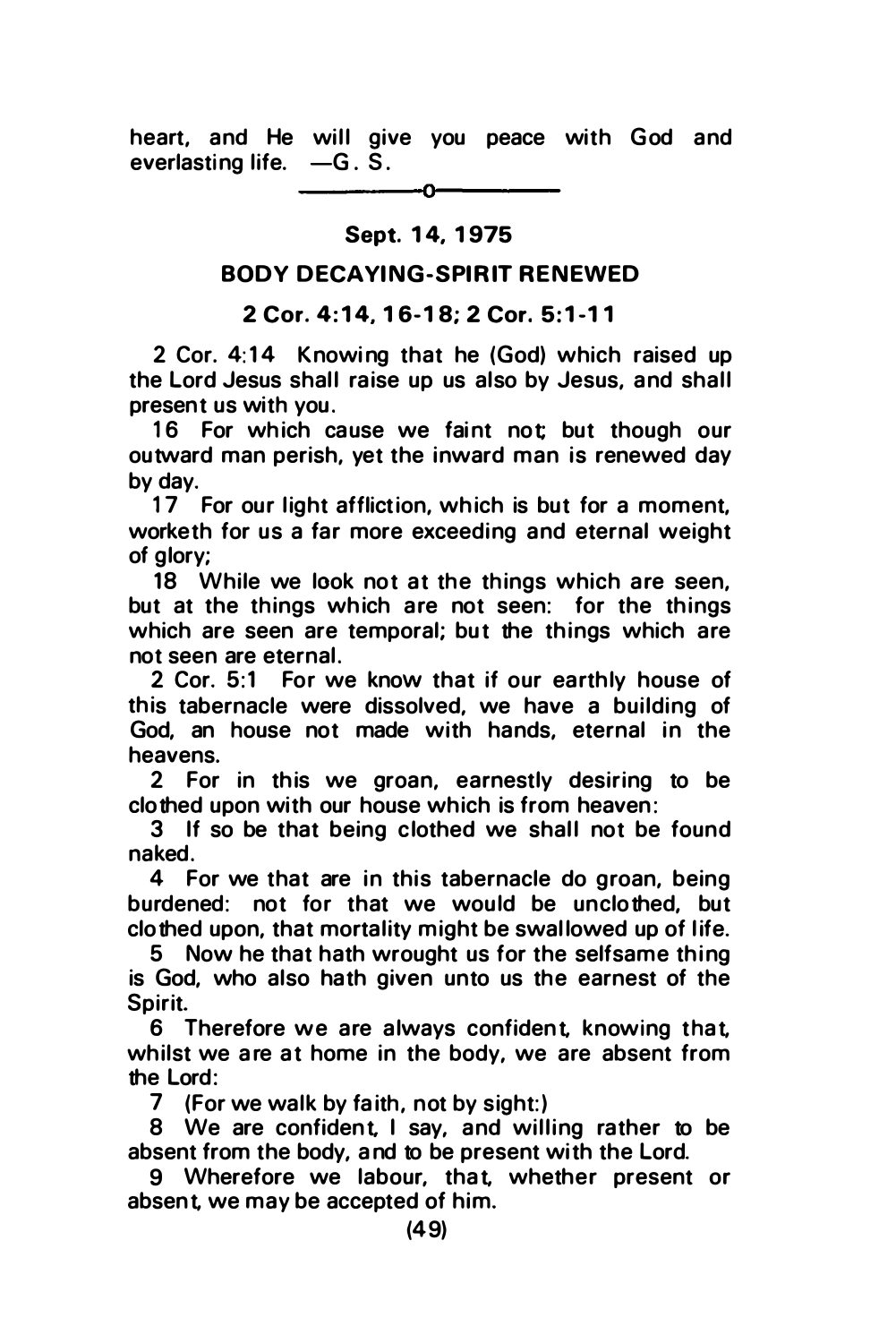10 For we must all appear before the judgment seat of Christ; that every one may receive the things done in his body, according to that he hath done, whether it be good or bad.

11 Knowing therefore the terror of the Lord, we persuade men; but we are made manifest unto God; a nd I trust also are made manifest in your consciences.

Memory Verse: For we know that if our earthly house of this tabernacle were dissolved, we have a building of God, an house not made with hands, eternal in the heavens. 2 Cor. 5:1

Central Thought: Our light and transitory sufferings in this world are achieving for us an "exceeding and eternal weight of glory".

Word Definition: Judgment Day means "the day of God's final judgment of all people". - Web. Dictionary

#### LESSON BACKGROUND

Each verse in our lesson is filled with precious truths. Any verse could take much study and meditation, which would enrich the soul. "Oh the depths of the riches both of the wisdom and knowledge of God! how unsearchable are his judgments and his ways are past finding out!. .. who hath been his counsellor?. . . For of him, and through him, and to him, are all things: to whom be glory for ever. Amen."

We realize in a Sunday School class you can't get all of the deep truths, so it would be well to study these scriptures at home. Notice that there is an outward man and an inner man. Some teach that you die and that is all there is to a person. Speaking of Rachel, the Bible says, "as her soul was in departing, (for she died)" Gen. 35: 18. So this and other scriptures bring out the truth of the inner and outward man. "Rachel died and was buried." (verse 19) The "earthly house" and "tabernacle" spoken of in our lesson is the body.

' 'The things that are not seen" are so precious to us. They are eternal. We have the "earnest of the Spirit" or the receipt for heaven in our souls, which is that hope or assurance of being "present with the Lord" when we die or are "absent from the body."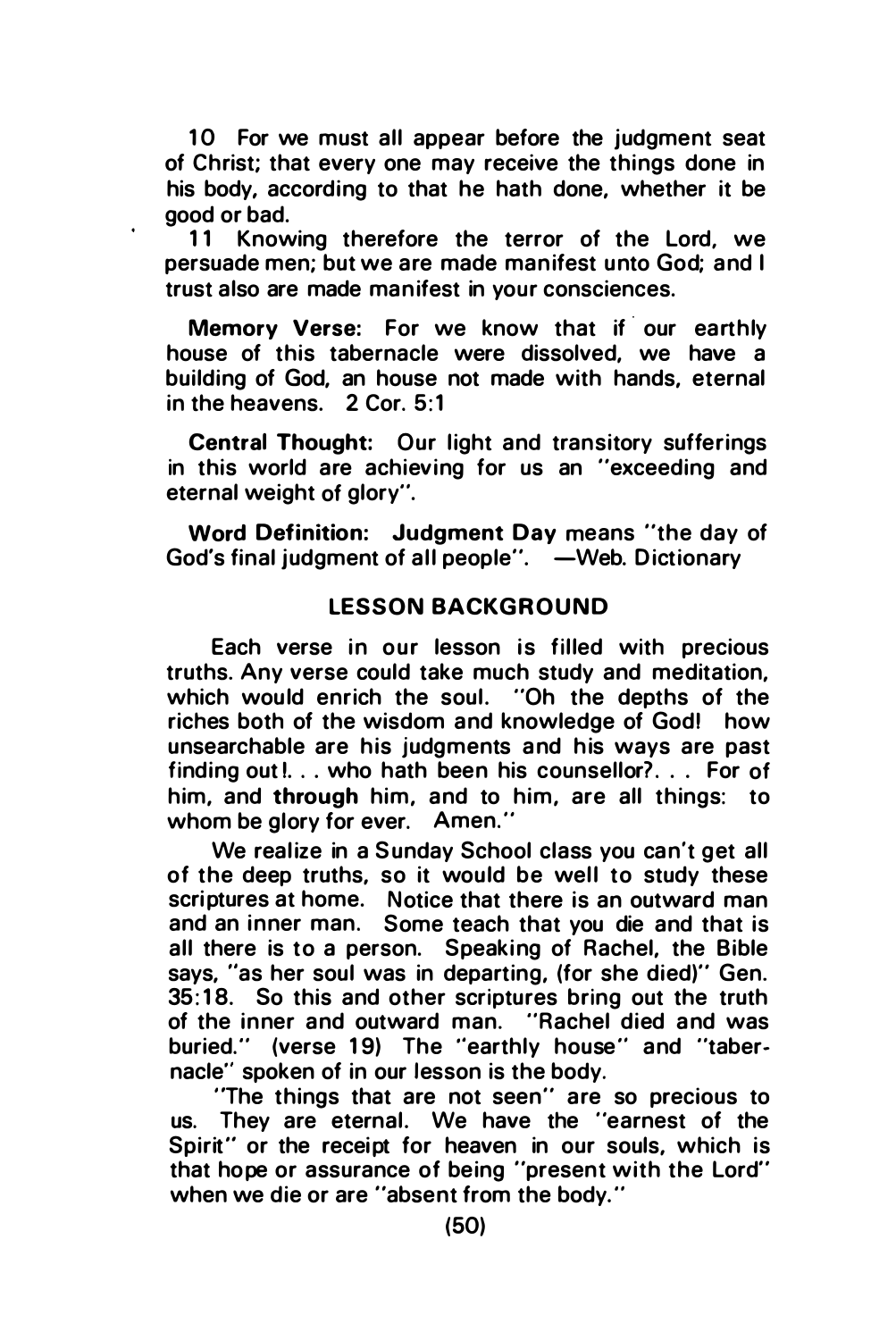#### QUESTIONS:

1. Is man a one-fold being or a two-fold being? 2. What is our suffering in this life working for us? 3. What is our "house not made with hands"? 4. How do we get an "earnest" or receipt for a home in heaven? 5. Where does the child of God go when he dies? 6. Why do we persuade people to be right with God?

#### ADULTS AND YOUNG PEOPLE'S COMMENTS

What a glorious revelation will come to us, as we sweep through the portals of gloryl There are not words in the English language to describe the beauties awaiting those who belong to the Lord. As the outward man perishes day by day a nd the strength grows weaker, the hope grows brighter for a life that is beyond this veil of tears. This old house of clay, the earthly tabernacle, will go back to dust and the soul, or the inward man, will be taken to be with the Lord. Over there, "we have a building, a house not made with hands, eternal in the heavens." What a glorious hope we have within us! The Apostle Paul tells us, "absent from the body, and . . . present with the Lord." (verse 8) Oh, what could be greater than to see the Lover of our soul face to face. We will be safe and secure from all the power of the enemy. Perfect safety! Perfect bliss! What more can we ask for? Heaven is beyond our comprehension, yet it is real, very real and it will be all that the soul longs for or ever could desire. Nothing there will be imperfect. but will be peace, peace, and more peace. Oh, my soul magnifies the Lord when I think about these glorious things. No wonder the Apostle Paul looked back over the persecutions, imprisonments, tumults in this life and said, "For our light affliction, which is but for a moment, worketh for us a far more exceeding and eternal weight of alory." "It will matter but little at last, what we have passed through, when the shades of the evening as sunset we view." When we get a glimpse of heaven's glory, then the burdens and trials of this life will fade away and all the beauties and grandeur of heaven will envelope us.

Different ones have seen the angels and the glories of heaven as they were passing away. Many times, it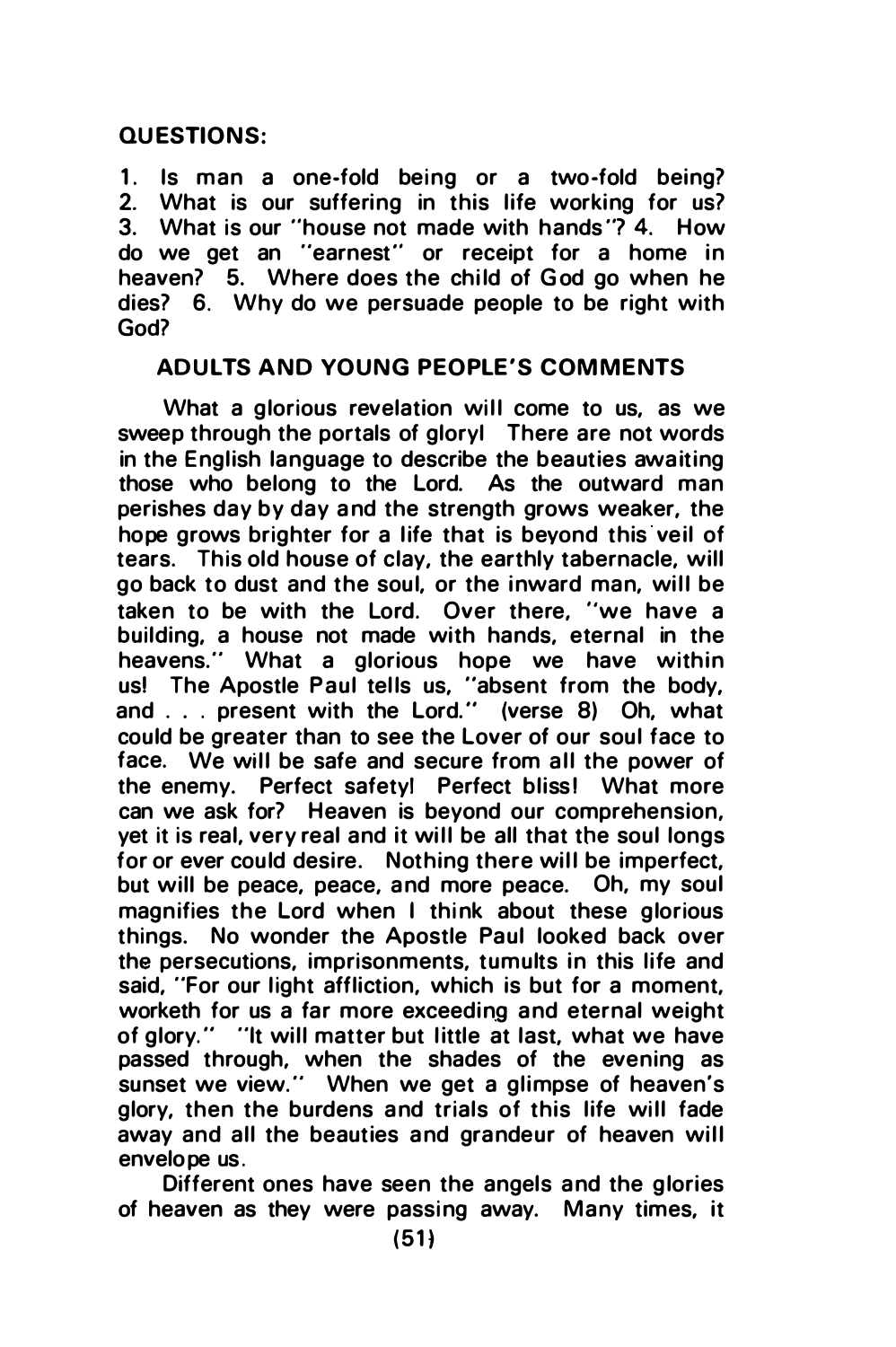depends upon the affliction they have, whether they are permitted to Jet us know what they see. Every child of God can have the comfort of being in the presence of the Lord after they pass through death.

When we die, we await the judgment in the p resence of the Lord, in paradise or in Abraham's bosom. Luke 16:25: 23:42, 43. The unjust or wicked are "reserved in everlasting chains under darkness unto the judgment of the great day." (Jude 6) Knowing what awaits the wicked and the "terror of the Lord, we persuade men" to turn unto the Lord while they have time and the right use of their minds. Many times, when a person is dying in the hospital, he is given a shot. People pass without time to get right with God. Surely, one needs to know that "today is the day of salvation". It is time to seek the Lord and be ready to meet Him in peace.  $-M$ . Miles

#### FOOD FOR THOUGHT

We are now clothed in our earthly tabernacle. Very, very shortly, we must put off this tabernacle. It is deteriorating with the passing years of time. It cannot endure forever. Although we patch it up and mend it and nourish it all we can, we know that very soon we will shed it. All this world would be very dark and distressing to us were it not that we are going to be granted another tabernacle, one that will never wear out or decay. We have sought favor and grace with the Designer of this earthly tabernacle and have received personally from Him an assurance and hope of putting on this new and everlasting tabernacle some blessed day. Thus we groan while in this temporary dwelling, earnestly desiring to be clothed upon with this better house. We are not groaning to merely get out of this house we are now in, but we would rather be clothed upon with that other house and let it swallow up this one. So until that day when we can move into our new house, we will wait and be patient and keep true to the Designer and Giver of all things, so that we can be counted worthy of His loving provision for us.

-L. Busbee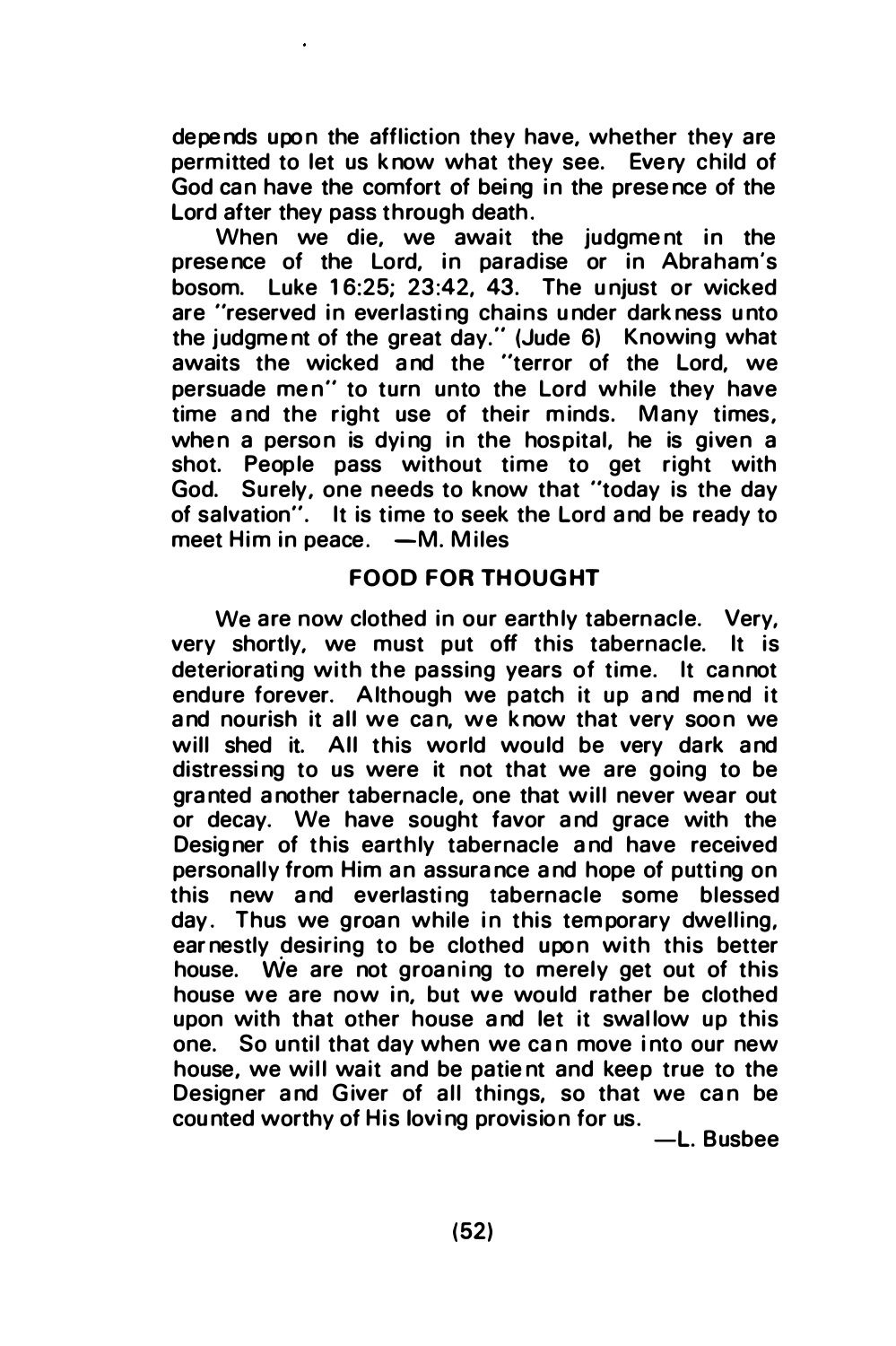#### THE STREETS OF GOLD

With joy I shall enter the city. The face of my Saviour behold, And I shall be changed and be like Him. When I stand on the Streets of Gold.

What wonderful visions of beauty. What glorious scenes shall unfold. What dazzling splendors surround me. When I stand on the Streets of Gold.

Earth's sorrows will all be forgotten. And I shall be safe in His fold, Shut in with my Lord and the angels, When I stand on the Streets of Gold.

For ages on ages I'll praise Him, And never grow weary or old, Love crowned I'll abide in His presence, When I stand on the Streets of Gold.

-Sel.

Sept. 21, 1975

#### KNOW NO MAN AFTER THE FLESH

#### 2 Cor. 5:12-21

2 Cor. 5:12 For we com mend not ourselves again unto you, but give you occasion to glory on our behalf, that ye may have somewhat to answer them which glory in appearance, and not in heart.

13 For whether we be beside ourselves, it is to God: or whether we be sober, it it for your cause.<br>14 For the love of Christ constraineth us: heca

14 For the love of Christ constraineth us; because we thus judge, that if one died for all, then were all dead:

15 And that he died for all, that they which live should not henceforth live unto themselves. but unto him which died for them, and rose again.

16 Wherefore henceforth know we no man after the flesh: Yea, though we have known Christ after the flesh, yet now henceforth know we him no more.

17 Therefore if any man be in Christ, he is a new creature: old things are passed away; behold, all things are become new.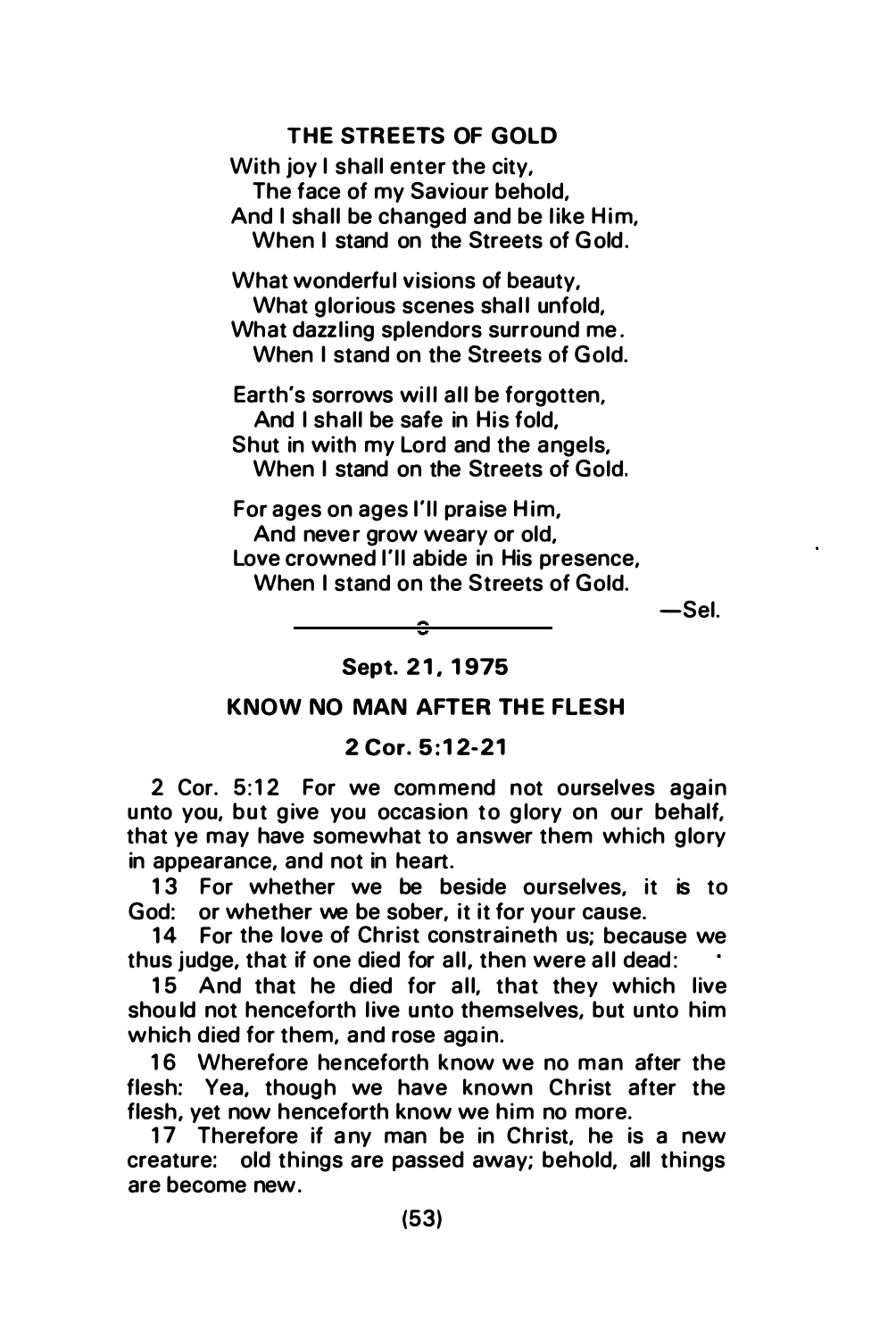18 And all things are of God, who hath reconciled us to himself by Jesus Christ. and hath given to us the ministry of reconciliation:

19 To wit, that God was in Christ, reconciling the world unto himself, not imputing their trespasses unto them; and hath committed unto us the word of reconciliation.

20 Now then we are ambassadors for Christ, as though God did beseech you by us: we pray you in Christ's stead, be ve reconciled to God.

21 For he hath made him to be sin for us, who knew no sin; that we might be made the righteousness of God in him.

Memory Verse: Purge out therefore the old leaven. that ye may be a new lump, as ye are unleavened. For even Christ our passover is sacrificed for us: I Cor. 5:7.

Central Thought: Look past the flesh, sins, and character of every person and see the soul of that person, which will live either in heaven or hell. Then think of our duty toward each individual.

Word Definition: Constrain means "to force into, hold, or compel". Reconcile or reconciliation means "to settle (a disagreement or quarrel), to make friendly, to make compatible". Ambassador is "an official messenger with a special mission; to represent it to another".

#### LESSON BACKGROUND

The Apostle Paul is writing to the Corinthian church. The first verse of our lesson starts out with Paul saying that "we commend not ourselves," yet it was up to the Corinthians to defend Paul because of how the gospel that he preached with a deep love for God and mankind, had worked in their own hearts. Maybe Paul was speaking this because someone had tried to vilify him and the gospel. In the 13th verse, Paul says, "for whether we be beside ourselves" or be sober. Perhaps Paul said this because of some individual in the congregation who was endeavoring to divide or cause trouble by saying that he was deranged or insane. We do know that Fetus told Paul one time, "Paul. thou art beside theyself; (too) much learning doth make thee mad". Acts 26:24. So regardless as to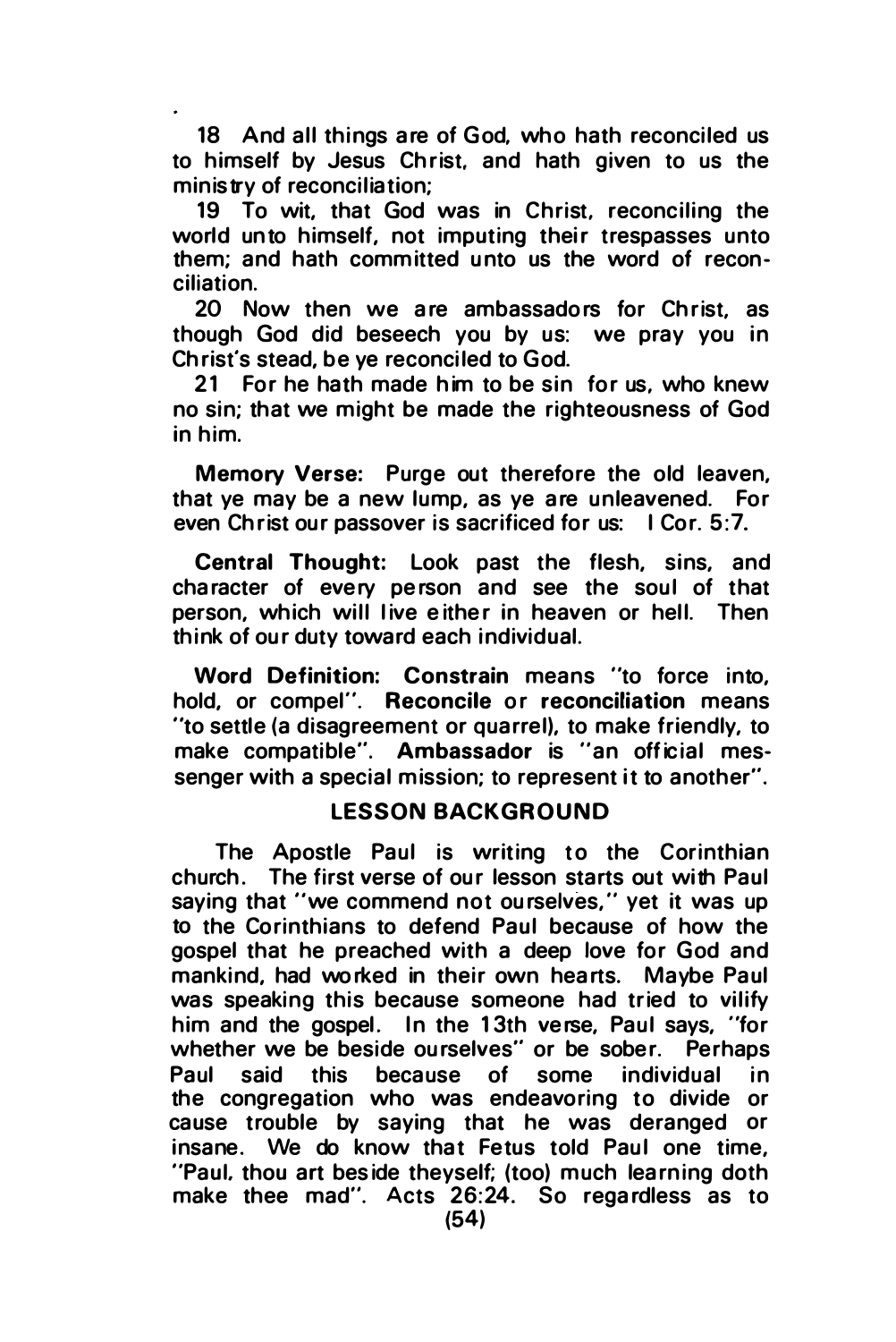what they thought of Paul, or what had been said about him, Paul assured them that God was speaking through him. He had been very earnest, in speaking to them, because of his great love for God, and for them. The great love of Christ for mankind, in dying for their sins, constrained him, or just forced him to tell about God's love and great truths in a fervent tone or manner. Oh, there are such great truths in these verses and may God help each of us to let the Holy Spirit bear them deep into our hearts, is my prayer. - M. Miles

#### QU ESTIONS:

1. How does the "love of Christ" constrain you to love Him? 2. How can we live unto the Lord each day? 3. How can we "know no man after the flesh"? 4. What happens to us when we become new creatures in Christ? 5. How can we reconcile the world to Christ? 6. How was Christ made sin for us?

#### ADULTS AND YOUNG PEOPLE'S COMMENTS

Oh, the love that Jesus Christ had for us is marvelous! Christ, "who knew no sin" was "made . . . to be sin for us". He was judged by man, condemned and hung on a cross as if He was the chief of sinners, yet had done no sin. Why did He do this? "That we might be made the righteousness of God, in him." Praise our God and Saviour! He did it for us and died that we might be reconciled to God. Sin separated us from God, but Jesus bridged the gap and brought us back to God. As God looked down upon our repentant souls and saw that we had accepted Jesus as the One who took the punishment for our sins, and that His blood covered our souls, then He accepted us. Jesus paid the supreme price for our souls. If Christ died for us then we should not henceforth live unto ourselves "but unto him which died" for us. We have passed from death unto life and have been made a new creature in Christ Jesus. Surely all things do become new. We do not want any of the old ways but want to live daily in accordance with the will of God. What glorious things the Lord gave to us, by dying for our sinsl How precious they are! God doesn't want us to keep these truths to ourselves, or to be willing for others to be deprived of them, but He has given us the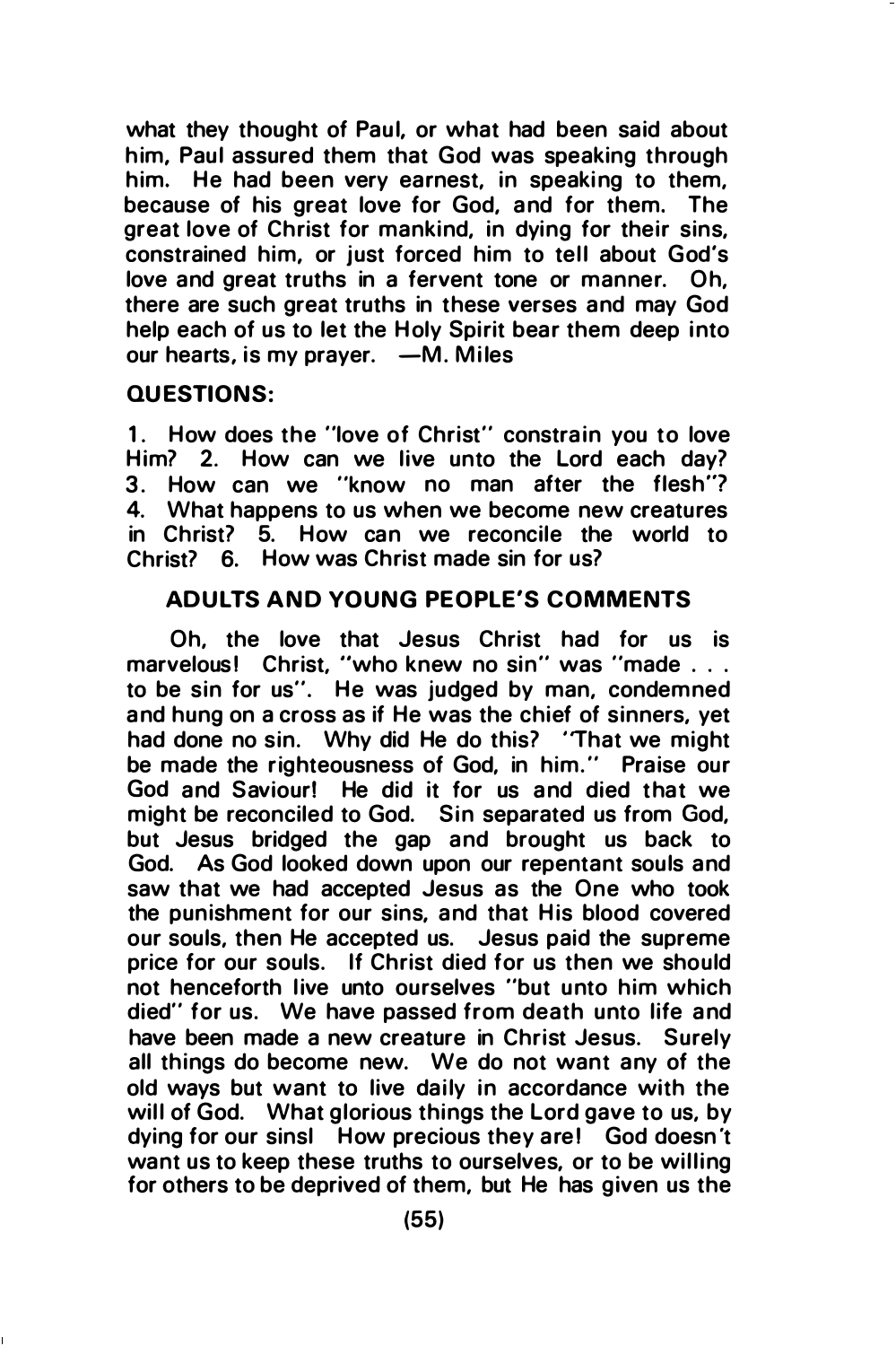ministry of reconciliation. We are to help others to be reconciled to God by telling them about Jesus dying for their sins. We have a great message. We are made ambassadors of God or official messengers for God in this world. The Lord has made us "lights in this world". How many times there are that someone will apologize for their sins or evil ways before you have ever spoken a word about them. Why? Because when darkness comes in contact with light, it brings condemnation to the other person. Oh, may God help us to be good ambassadors for Him, is my prayer.

"Know no man after the flesh." Many times we see the wickedness and sins of people and are tempted to draw back, but that is not what God wants us to do. He wants us to look past the sinful ways of that person and see their eternity-bound soul. We have a responsibility to help every soul find God. We must discharge our responsibility to that soul. We must not look at the drunkard in the ditch and pass on without a prayer and a concern. Surely he needs God and needs to know the way to God. When Jesus died and moved out of the flesh, He became our Saviour. He died to save the vilest of sinners. God is not willing that any perish and He puts that same love in our hearts. - M. Miles

#### FOOD FOR THOUGHT

We know Christ after the flesh no more. We do not look for Him to appear before us in a fleshly manner, although sometimes we are tempted to desire to see Him with our mortal eyes. But we know that according to the Word of God, we cannot expect to see Him until that glorious day of the resurrection. Thus we look for Him only through the Spirit in the realm of faith. He can and does speak to us in this manner through the avenue of His written Word. He is ministering and dealing with us now from His throne of glory at the right hand of God. Sometimes we feel like Mary Magdalene as she beheld Him after His resurrection. She desired to take hold of Him. But He told her not to touch Him, but to go and tell His brethren that He was going to ascend to the Father. Now we know that we can all touch Him in the Spirit. He is near and ever with us. We know Him after the flesh no more. We know Him and the power of His resurrection and the fellowship of His sufferings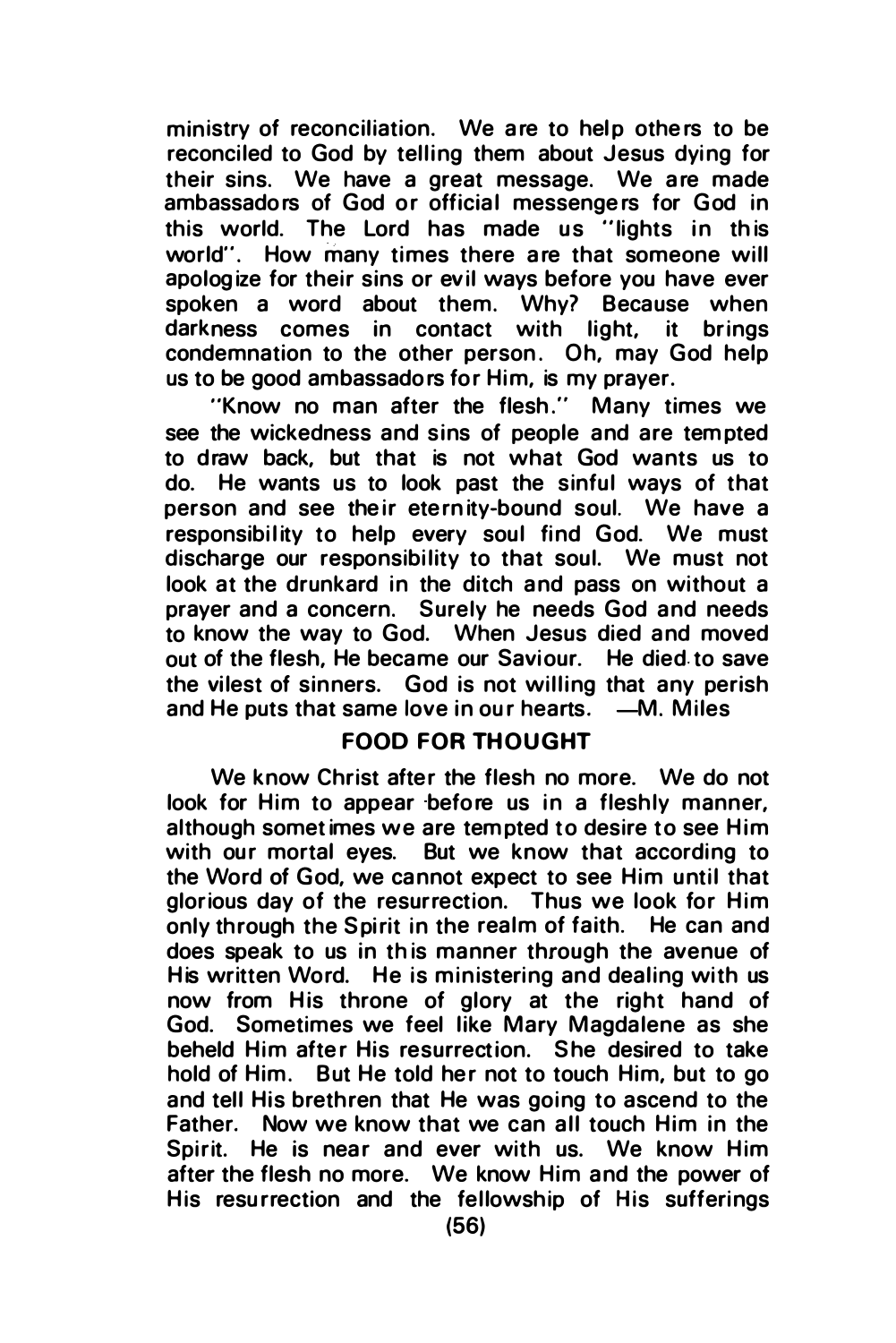through the Holy Spirit that He has given us. This is a greater knowledge and a closer relationship. Some day our faith will be changed to sight and we can see and touch Him again. That will be glory forever more.

-L. Busbee

#### THE STORM HAS CEASED

In our devotions at home I was the leader, not my father or stepmother. Dancing and shows were a part of my life. I was never taught that Christians should separate themselves from the world. For all my endeavor to serve God I still had an empty heart.

I married very young and by the time I was 22 years old I had four children. It became more and more difficult for me to attend my church as each child came, as the Catholic church must have quietude at any price. I could hardly take my little children and keep them all orderly, so I remained at home. Oh, I prayed-written prayers. Novenas, the rosary-to gain indulgences. I would think of the teachings of the church that we commit mortal sin if we fail to attend church every Sunday, and we would surely lose our souls with this sin upon us. I would tremble with fear. I was doomed.

For many months I lived in fear and deep conviction, fear that only a lost soul can feel, fear of death, and fear of meeting God in judgment. One day the Spirit of God gripped me with such conviction that I became as one dazed. I rushed for my rosary and prayer book. I knelt before a chair and began to read these words, 'Worms shall be thy covering. Thou fool, this night thy soul is required of thee." This was too much for me. It seemed I could not stand it. I became panic-sticken. I walked the floor, fearing that death was surely upon me. I made the promise that I would go to confession, which I did. This brought me some satisfaction in that I had done my duty, which was all I knew to do.

I thank God for the prayers of the faithful and for the little circular I found one day on my front porch. The little circular was just a small one. A revival meeting was advertised. All that I can remember are the words, "Prepare to meet thy God" a nd "Come hear the good singing". Prepare to meet thy God was as if printed in letters of fire. They burned in my brain all day. As I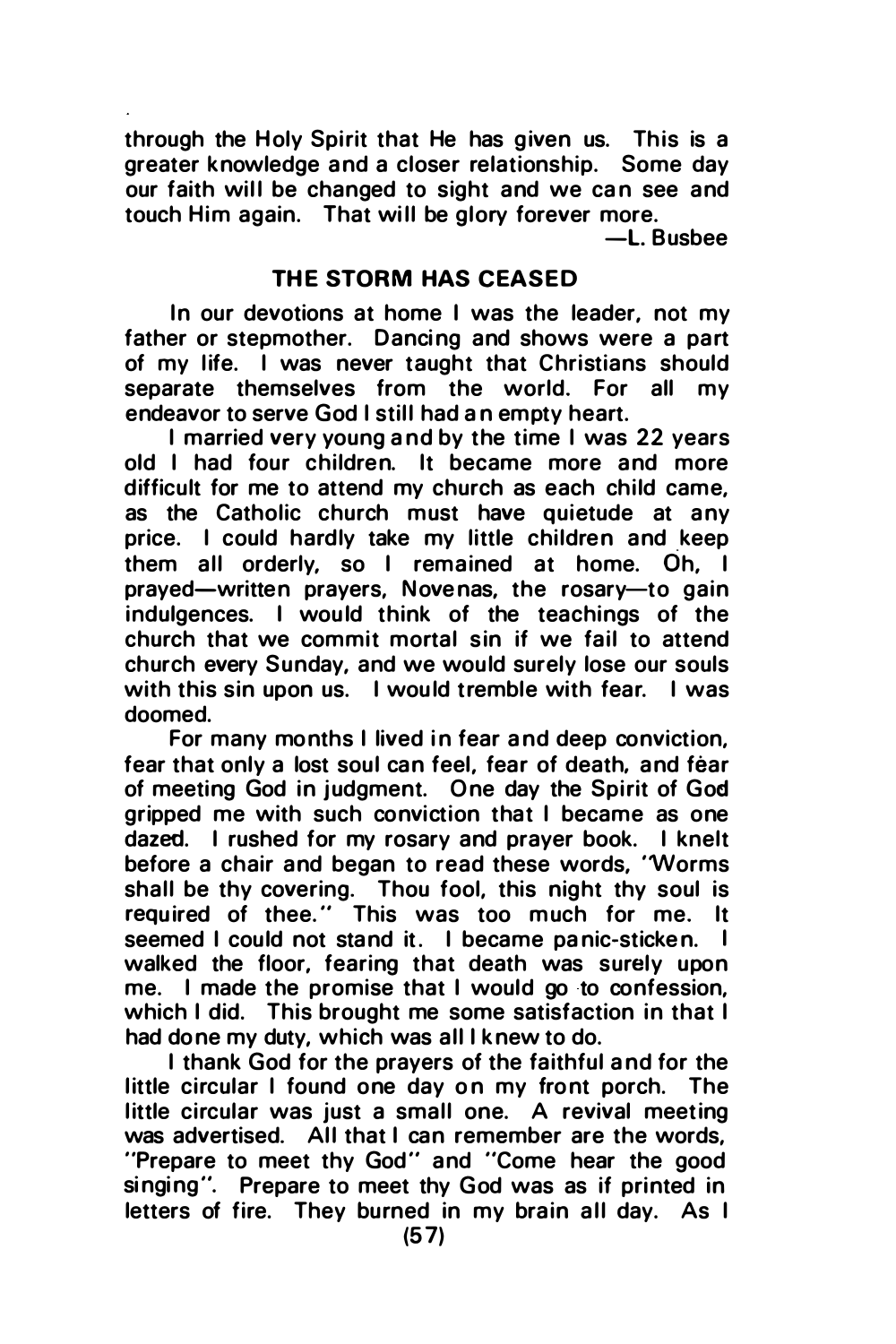thought of them, I made up my mind to go to this meeting. My husband was willing to care for the children while I went. It was only two blocks away, so I went alone. But my heart was closed to everything they might say, for I was a Catholic!! I talked to myself all of the way there. "I won't listen. I will listen only to the music, for they are Protestants."

As I put foot under the tabernacle, I felt a profound change of atmosphere, a heavenly atmosphere! I felt as if every living thing under that big top had welcomed me. As soon as I sat down, they began to sing, "Is not this the land of Beulah, blessed, blessed land of light, where the flowers bloom forever, and the sun is always bright?" As the thirsty parched earth drinks the first rain of the season, so my soul drank deeply every word and melody of each song.

The evangelist and his wife both preached in turn. It was the Sister's time to preach. She took her text from John 12:32, "And I, if I be lifted up from the earth, will draw all men unto me." Such a sermon I never heard fall from the lips of any priest. She spoke of when Jesus stilled the storm at sea, when the disciples feared they would perish, bringing out how He could still the storm in our breast. Oh, what sweet words to me, for I was perishing indeed in this storm, with guilt within me. The altar call was made, inviting those who needed Christ, and those who wanted peace. People marched to the altar as they were singing, "Softly and tenderly Jesus is calling." I joined the march, for didn't I need peace? Didn't I need Jesus? What mattered it to me where I found Him, under a tent or in a cathedral?

I didn't know how to pray, but I knelt on the sawdust and was submissive unto Him who died for me. I believe He saved me that night in June, 1923. When I left to go home, the moon never had shown so brightly and beautifully before. The sky seemed as though it had been washed in clean water. -Louise Grant

(Teacher, have you ordered lessons for the 4th quarter of 1975? The first Sunday of the quarter is Oct. 5. For your convenience, see order blank in back of book.)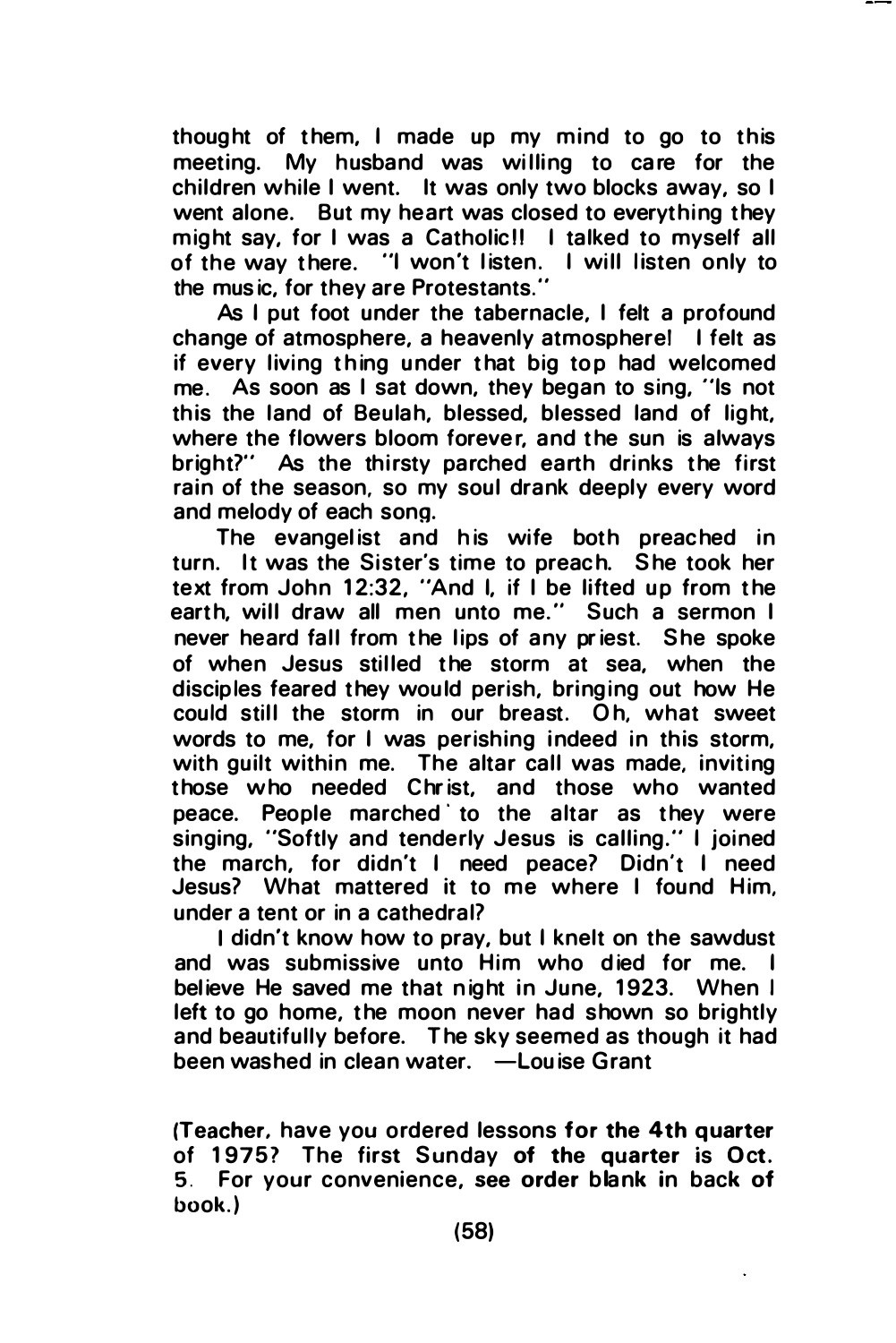#### Sept. 28, 1975

#### SUFFERING FOR THE GOSPEL'S SAKE

#### $2$  Cor. 6:1-12

2 Cor. 6:1 We then, as workers together with him beseech you also that ye receive not the grace of God in vain.

2 (For he saith, I have heard thee in a time accepted, and in the day of salvation have I succoured thee: behold, now is the accepted time; behold, now is the day of salvation.)

3 Giving no offence in any thing, that the ministry be not blamed:

4 But in all things approving ourselves as the ministers of God, in much patience, in afflictions, in necessities, in distresses,

5 In stripes, in imprisonments, in tumults, in labours, in watchings, in fastings;

6 By pureness, by knowledge, by longsuffering, by kindness, by the Holy Ghost, by love unfeigned,

7 By the word of truth, by the power of God, by the armour of righteousness on the right hand and on the left,

8 By honour and dishonour, by evil report and good report: as deceivers, and yet true;

9 As unknown, a nd yet well known; as dying, and, behold, we live; as chastened, a nd not killed;

10 As sorrowful, yet alway rejoicing; as poor, yet making many rich; as having nothing, and yet possessing all things.

11 0 ye Corinthians, our mouth is open unto you, our heart is enlarged.

12 Ye are not straitened in us, but ye are straitened in your own bowels.

Memory Verse: If I must needs glory, I will glory of the things which concern mine infirmities. 2 Cor. 11:30

Central Thought: The light and the truths that are manifested in the child of God will cause others to sometimes fight against him because they do not desire to receive God's ways. This will bring suffering for the gospel's sake.

Word Definition: "Giving no offence" signifies "a stumbling block" in general, or anything over which a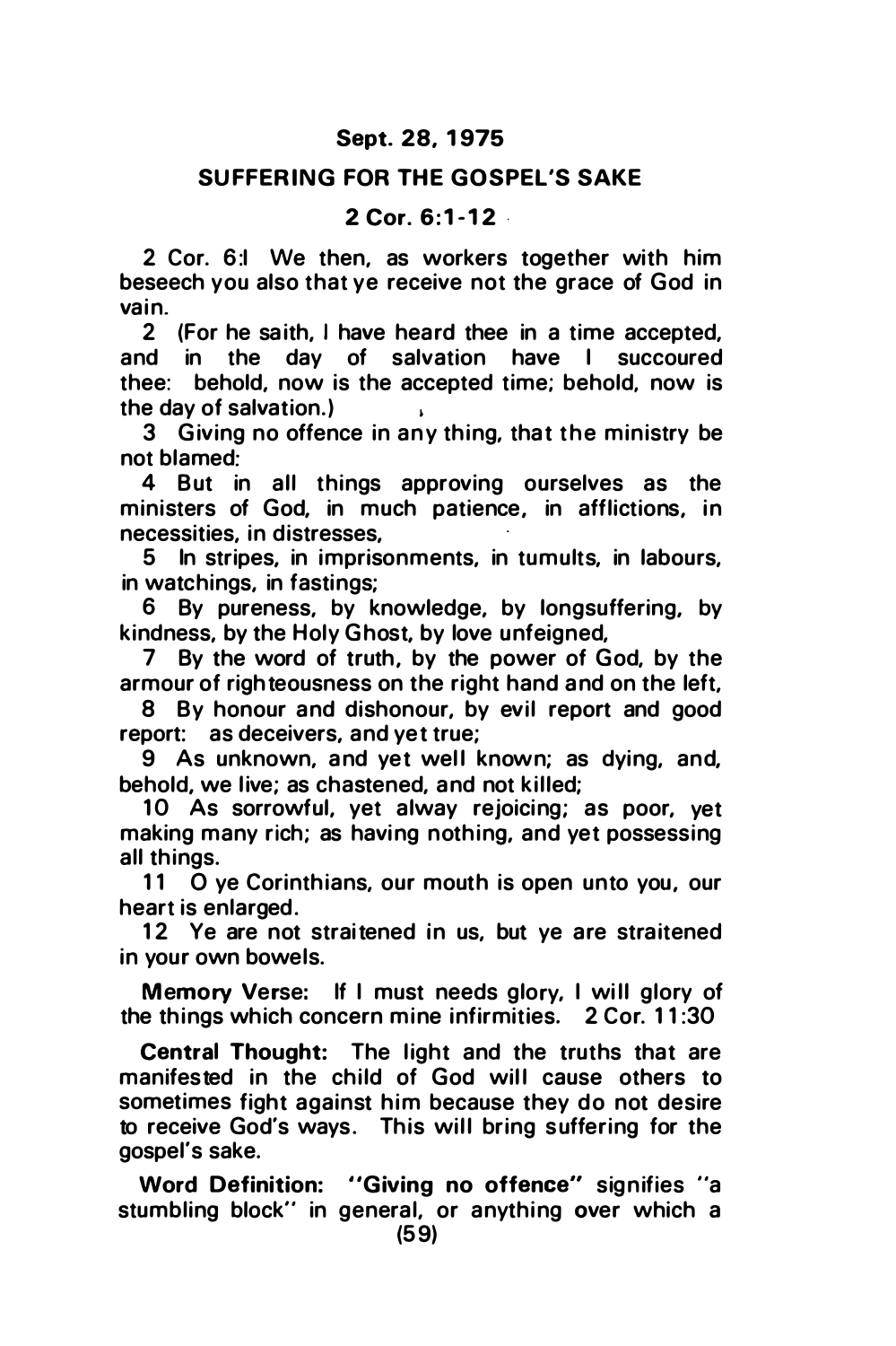man stumbles or falls; and here means any transgression or scandal that might take place among the ministers, or the Christians themselves, that might bring offense and vilify the gospel of Christ. Bowels is used in the scriptures to denote "tender affections". "Mouth is opened" would be that Paul speaks with freedom<br>because of his affections for them. "Ye are not because of his affections for them. straitened in us" would mean you do not have a narrow place in our affections. - Notes taken from Clarke's Commentary

#### LESSON BAC KGROUND

Some think that verse two in our lesson should have been placed after the last verse in the preceding chapter as it seems out of place with the context of this chapter. The second verse is taken by the Apostle Paul from lsa. 49:8. Of course. it has some good truths in it.

Notice in the first verse, the words, "with him" are in italics in our Bibles. That means that it has been supplied by the translator and wasn't in the original. No doubt, the Apostle means himself and the apostles when he used the word "we". I like to think of us being "workers together with him" as being workers with God. God uses human instrumentality to work through today. We have not received the "grace of God" in vain, because we have so yielded ourselves to God that He can work through us to do His will and for His good pleasure. We are just vessels through whom He works to help souls know about Him and come to Him. It also ties in with the thought of last Sunday, which is in the preceding chapter, as being "ambassadors for Christ," or working in the ministry of reconciliation, reconciling souls to God. - M. Miles

#### ADULTS AND YOUNG PEOPLE'S COMMENTS

If we suffer with Him we will also reign with Him, the Word of God tells us. Suffering is something that we might shrink from. But suffering goes along with the gospel. The Spirit of God and the spirit of the devil do not blend. So. when we have the Spirit of Christ in us and we .come in contact with the spirit of the devil, there is a disagreement. There can't be any blending of the spirits. When there is not a blending, then there is a grating or clashing, in a sense.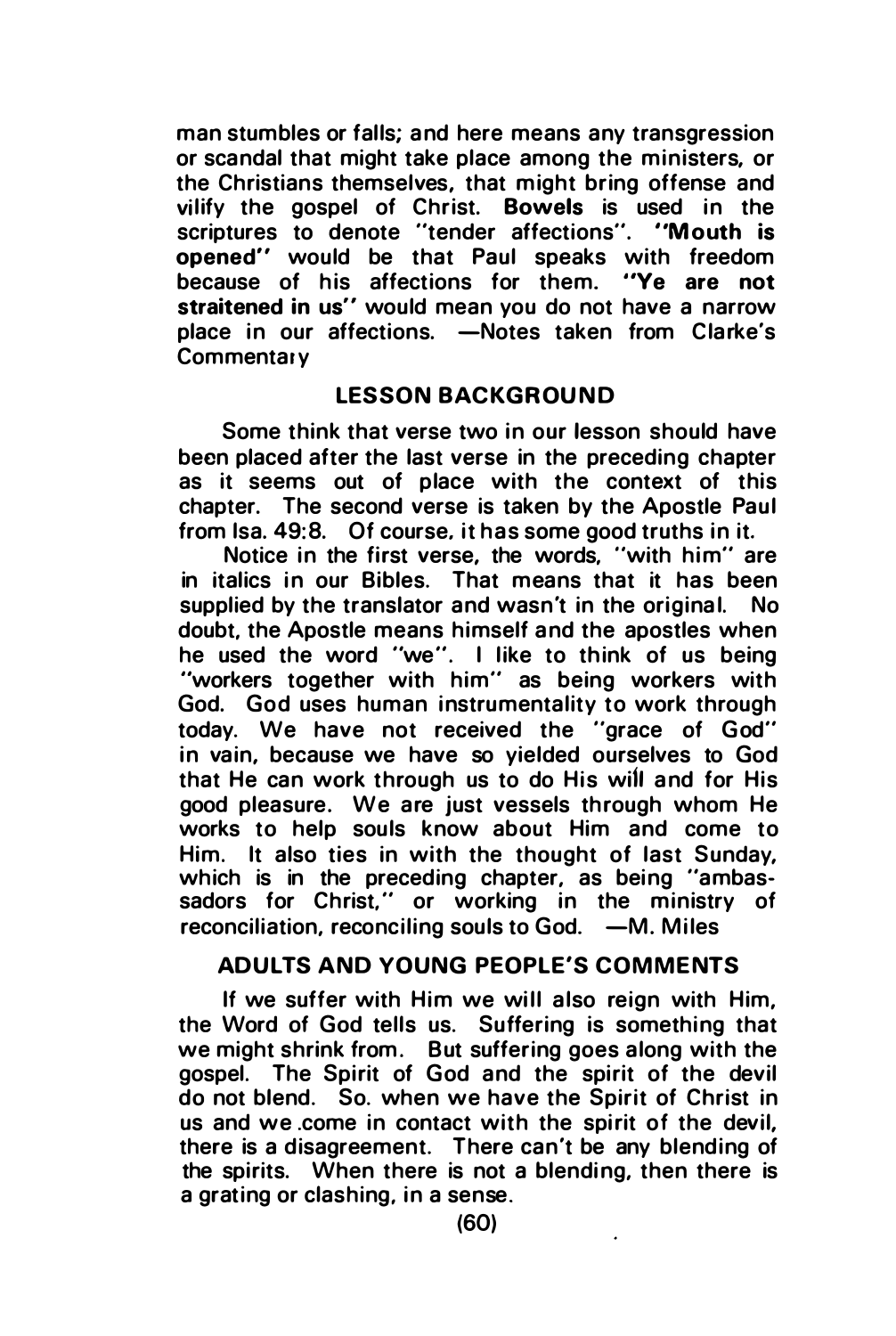Jesus told us, "Ye are the lights of the world. A city that is set on a hill cannot be hid". Matt.  $5:14$ . light comes in contact with darkness, then the darkness has to give way or we might say, is affected. When a child of God comes in the presence of a person who has darkness in his soul, then the light in the soul of the child of God affects that person. The light in the child of God just "cannot be hid". It will shine out without the person saying a word.

Recently, a brother told me about his new neighbor being in the yard with a can of beer. The brother spoke to him and the neighbor began to apologize for drinking beer, also mentioning some other things he shouldn't do. The brother had not said a word about what he was doing, but his life and the light of Christ in him had shone out and the darkness had been affected. There was no blending. The brother's wife also told about going to see her neighbor's new baby. The neighbor's mother was there and said to her, "You are holiness, aren't you?" She said she had not said a nything about what she believed, etc. So we see, Christ will shine out in us. The light brought condemnation to those that came in contact with it.

Now when the person is condemned enough a nd begins to fight against that condemnation, he will take it out on the person from whom the light has come. Therefore, we come to the main point in our lesson. The Apostle Paul had spread the truth and let God's light shine out through him. Others hated that light and brought much suffering upon him. He suffered for the gospel's sake. He tells a number of ways he has suffered. All came upon him because others did not want to accept the truth that he preached and stood for. Yet through this suffering he was working out his own salvation with fear and trembling. He was helping others know that he had not "received the grace of God in vain". As God helped him others knew God could help them. - M. Miles

#### FOOD FOR THOUGHT

We approve or commend ourselves to others in and by various things. In this way, we are able to have access to the hearts and lives of people. In the things we suffer and endure, our testimony of divine grace is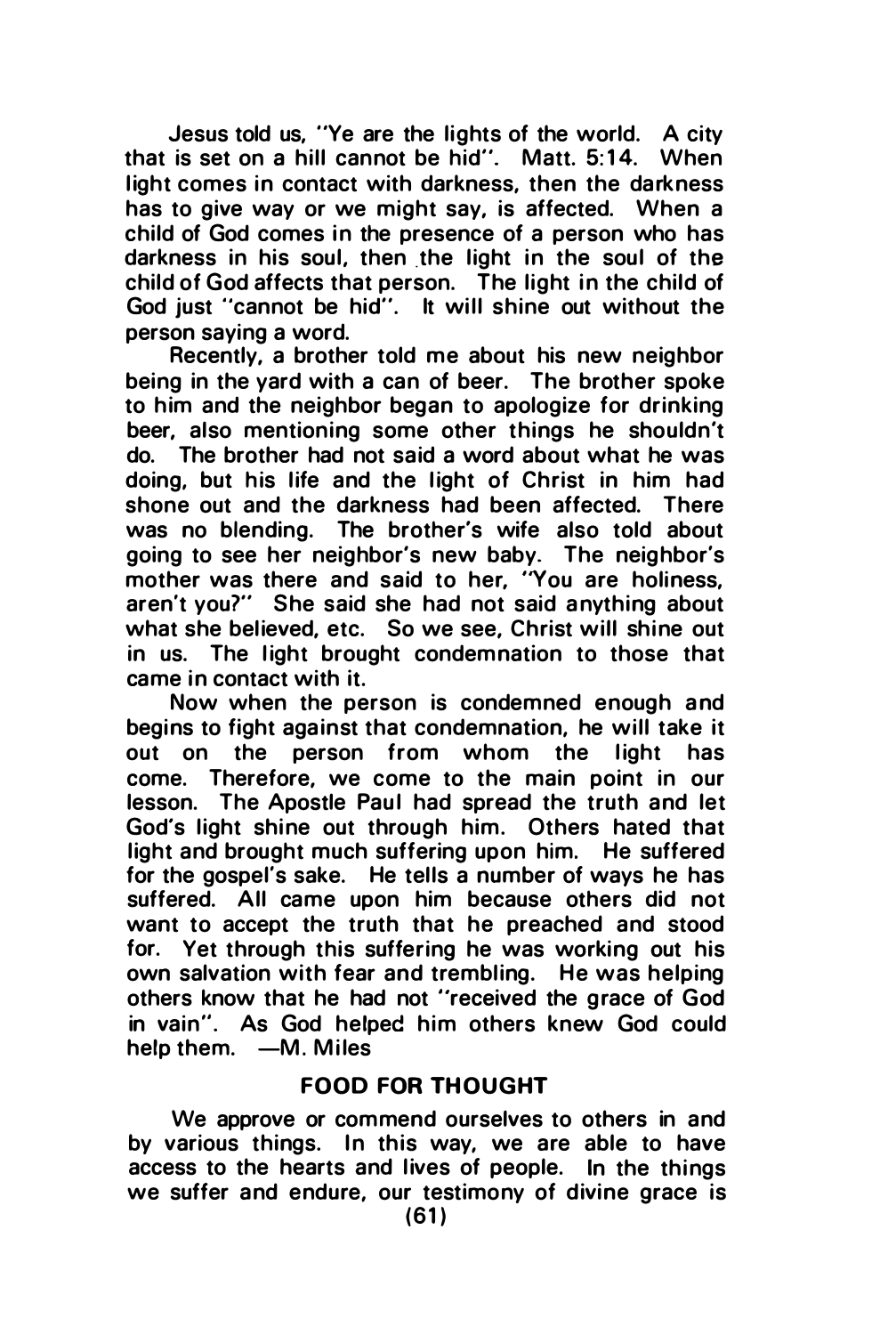most brilliantly shone forth. It is when the pressure of hardship and adversity is applied to our lives that we can receive true consolation from the Lord and be enabled to manifest His divine grace. This is done by the things that are given to us from the Lord and that reflect from His image in us. The pureness, the longsuffering, the kindness, the love, a nd the power and protection of God enable us to triumph in the times of dire need and despair. Thus we seem to some as unknown, as dying, as chastened, as sorrowful, as poor, and as having nothing. Yet we are known of God, living and rejoicing in Him and in His saints, rich in His grace and the fruits of righteousness. We seem to the world to have nothing, but in reality, we possess everything. This is the proof of godliness in our hearts.  $-L$ . Busbee

#### ONE DAY AT A TIME

- One Day at a time, with its failures and fears,
- With its hurts and mistakes, with its weakness and tears,
- With its portion of pain and its burden of care;
- One day at a time we must meet and must bear.
- One day at a time to be patient and strong;
- To be calm under trial and sweet under wrong;
- Then its toiling shall pass and its sorrow shall cease:
- It shall darken and die, and the night shall bring peace.
- Not yesterday's load we are called on to bear,
- Nor the morrow's uncertain and shadowy care;

Why should we look forward or back with dismay?

Our needs, as our mercies, are but for the day.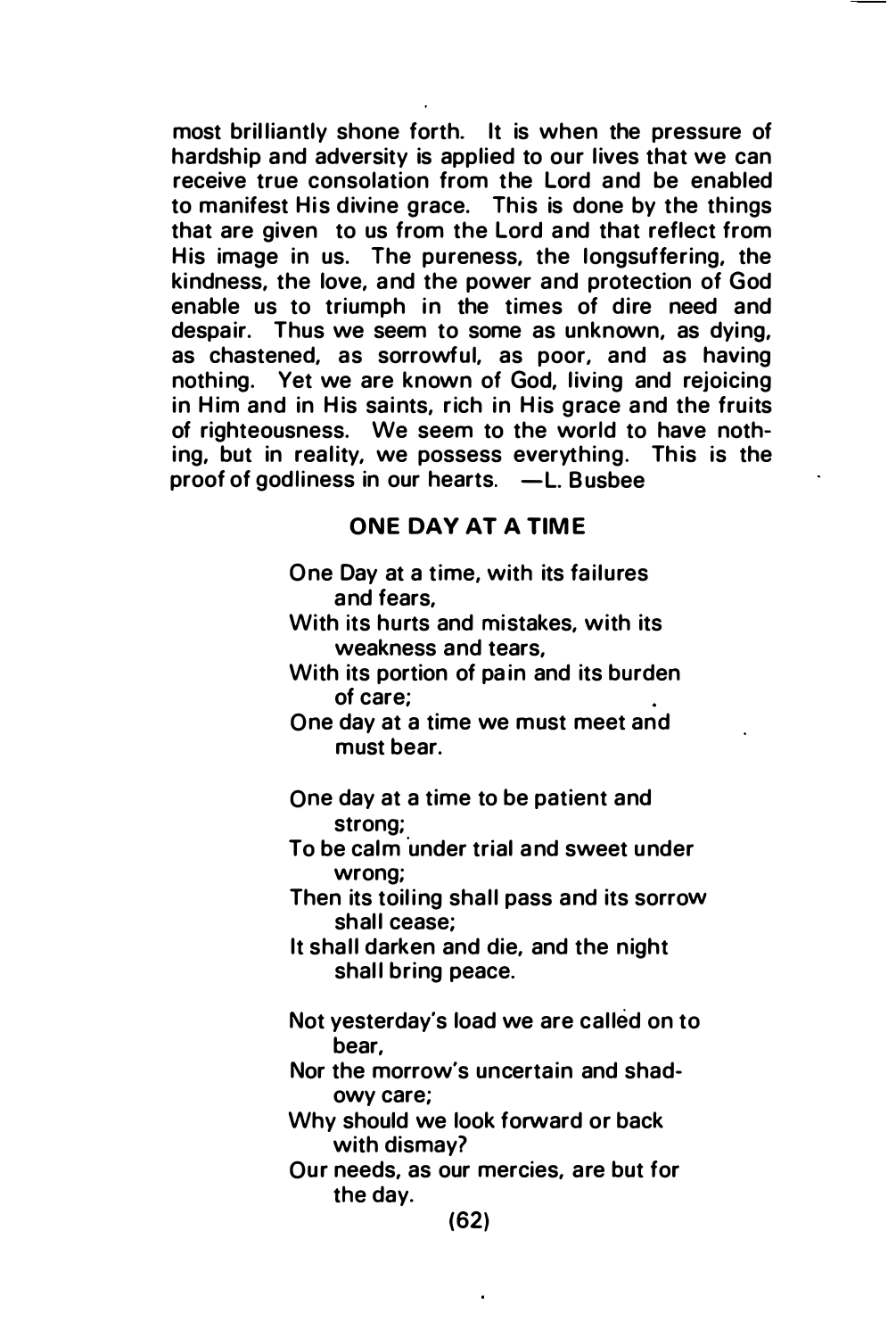One day at a time, and the day is His day;

He hath numbered its hours, though they haste or delay.

His grace is sufficient; we walk not alone;

As the day, so the strength that He giveth His own.

 $\lambda$ 

-Annie Johnson Flint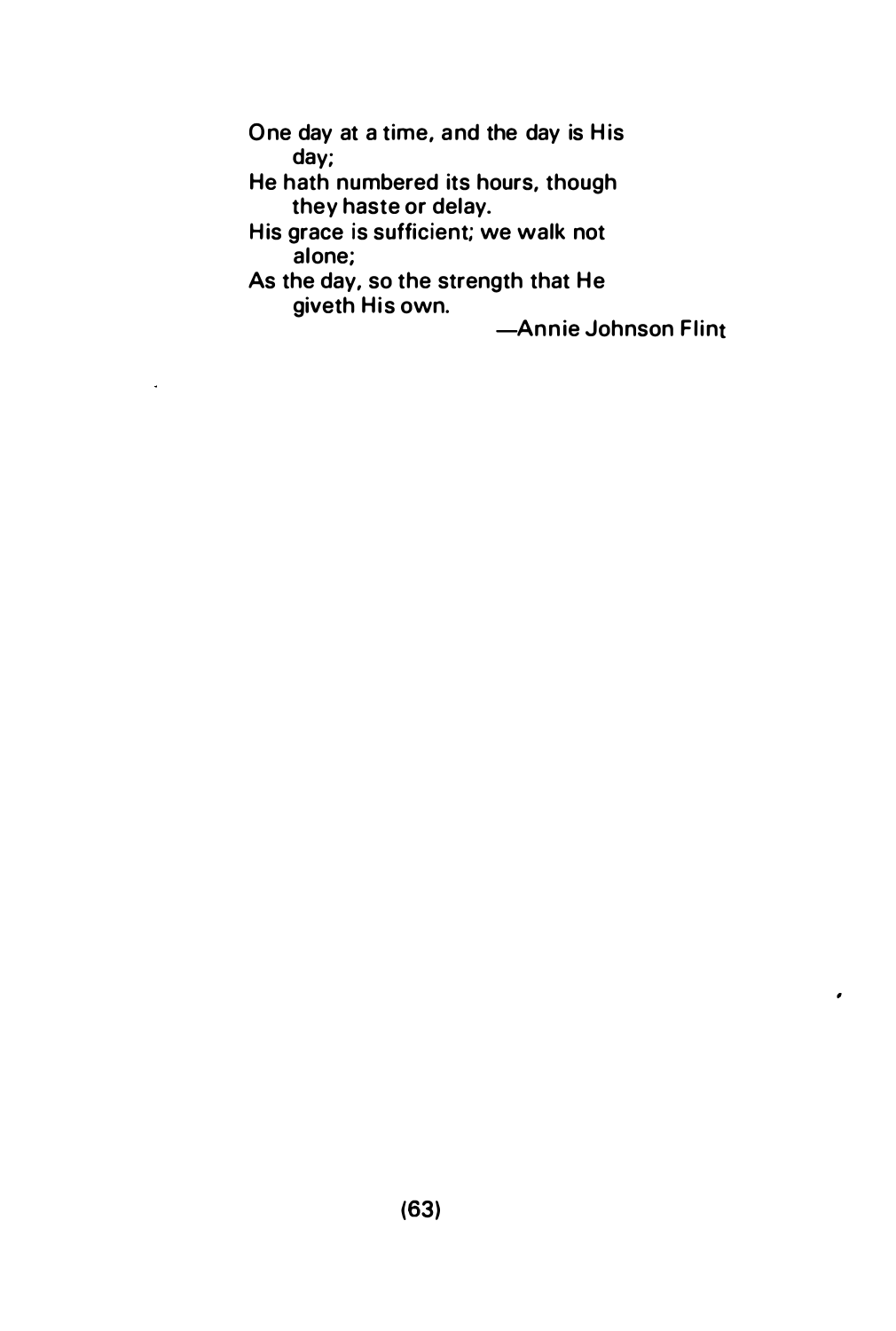# SUBSCRIPTION BLANK

. .

| Name …………………………………………………………………………………                                                                                                              |
|---------------------------------------------------------------------------------------------------------------------------------------------------|
|                                                                                                                                                   |
| City  State  Zip No.                                                                                                                              |
| Enclosed is \$ for (number) Sunday School                                                                                                         |
| Bible Lessons forquarter(s) or year(s).                                                                                                           |
| <b>Price:</b> 35c for single copy for one quarter, or four quar-<br>ters (one year) for \$1.40, printed and mailed just<br>prior to each quarter. |
| Check one of the following:                                                                                                                       |
| () For the fourth quarter—October, November,<br>and December, 1975.                                                                               |
| () For one year (four quarters), beginning with<br>the fourth quarter, 1975.                                                                      |
| CUT OUT THIS SHEET, fill in the above form, and mail                                                                                              |
| with your remittance to-                                                                                                                          |
| <b>FAITH PUBLISHING HOUSE</b>                                                                                                                     |
| <b>P. O. Box 518</b>                                                                                                                              |
| Guthrie, Oklahoma 73044                                                                                                                           |